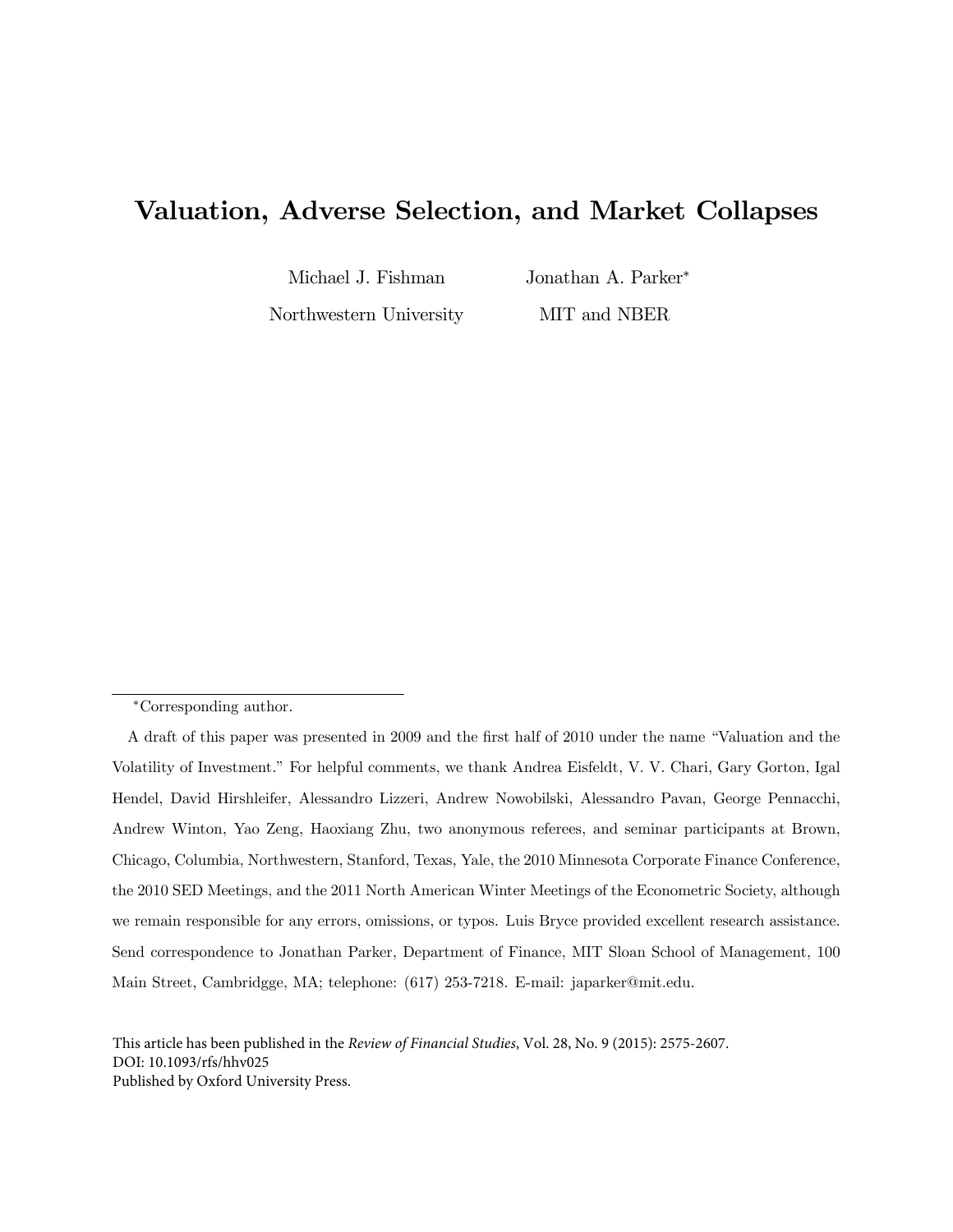## Abstract

We study a market for funding real investment where *valuation*—meaning investors devoting resources to acquiring information about future payoffs–creates an adverse selection problem. Unlike previous models, more valuation is associated with lower market prices and so greater returns to valuation. This strategic complementarity in the capacity to do valuation generates multiple equilibria. With multiple equilibria, the equilibrium without valuation is most efficient despite funding some unprofitable investments. Switches to valuation equilibria, valuation runs, look like credit crunches. A large investor can ensure the efficient equilibrium only if it can precommit to a price and potentially, only if subsidized. (JEL D82, G01, G10, G21)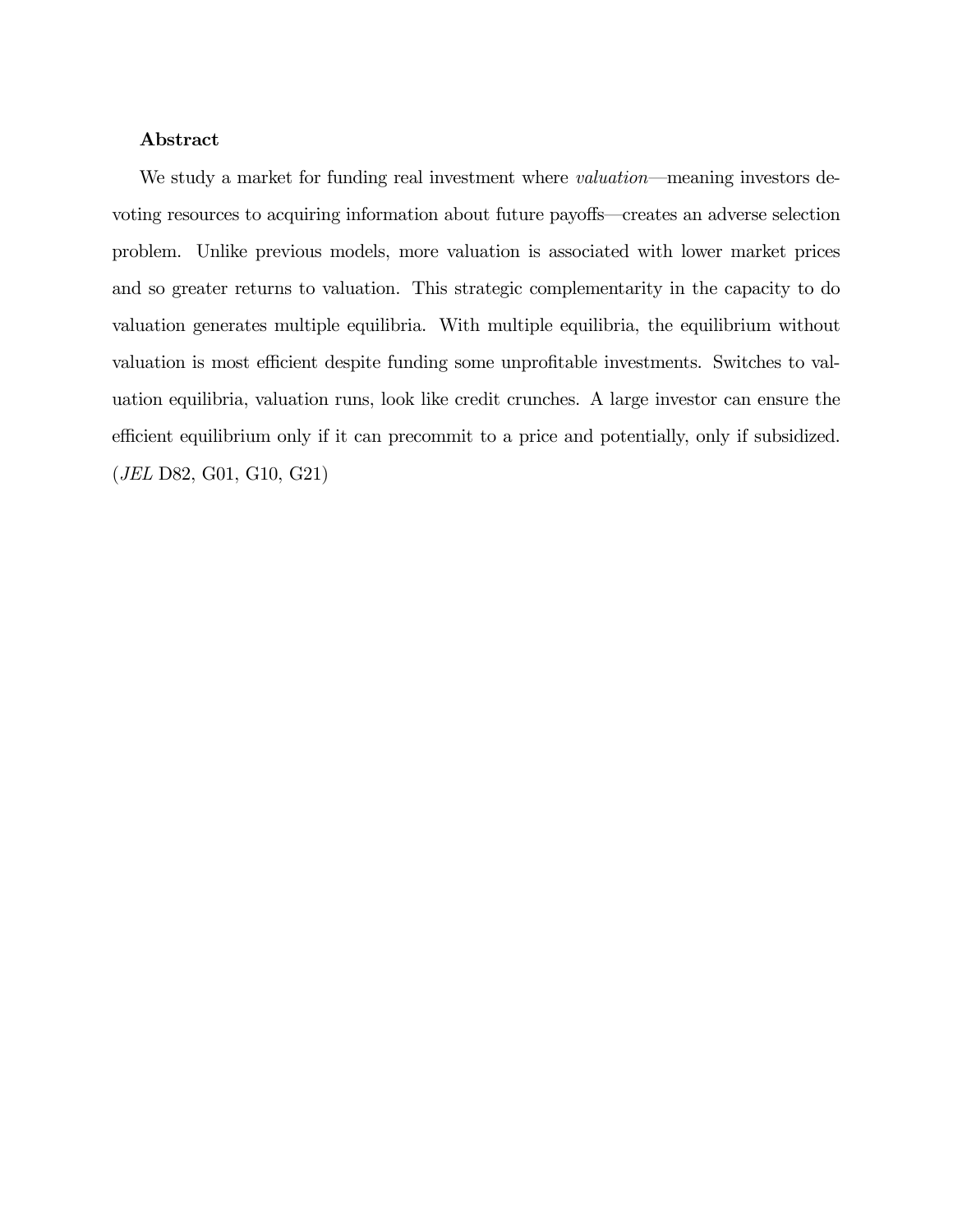Most real investment–buying a house, starting or expanding a firm, or maintaining a business in bad times–relies on external financing, a transfer of resources today for a claim on uncertain resources in the future. Even though external financing is critical for much economic investment, markets for external finance seem fragile. History is replete with financial panics both small and large, in which the costs of funding rise and the volume of funding collapses.

In this paper, we present a model of a market for the external financing of real investment in which different funding volume and asset prices arise from different levels of valuation by market participants. By funding, we mean funding the origination and sale of assets. By valuation we mean financial investors devoting resources to acquire information on how much an asset is worth. In our setting, valuation has an externality–it produces private information on which adverse selection can occur.<sup>1</sup> Investors who do valuation fund only good projects, leaving the bad ones to approach unsophisticated investors. Hence more valuation worsens the pool of assets purchased by unsophisticated investors who cannot perform valuations, which in turn lowers the price that unsophisticated investors are willing to pay, which lowers the price that more sophisticated investors have to pay for good assets, which makes valuation by sophisticated investors more profitable. This price externality generates strategic complementarities in the capacity to do valuation that lead to multiple equilibria. A move from an equilibrium without valuation to an equilibrium with valuation has many features of a credit crunch: valuation equilibria have lower prices/higher interest rate spreads, lower levels of investment and trade, no investment by uninformed investors, and profitable valuation.

The private benefits to valuation exceed its social benefits so that, when both are possible,

<sup>&</sup>lt;sup>1</sup>As we discuss, this channel is different from that in Dang (2008) and Glode et al. (2012) both technically, as valuation in our model uncovers information about the joint surplus from trade, and economically, as the externality in our model operates through the market price.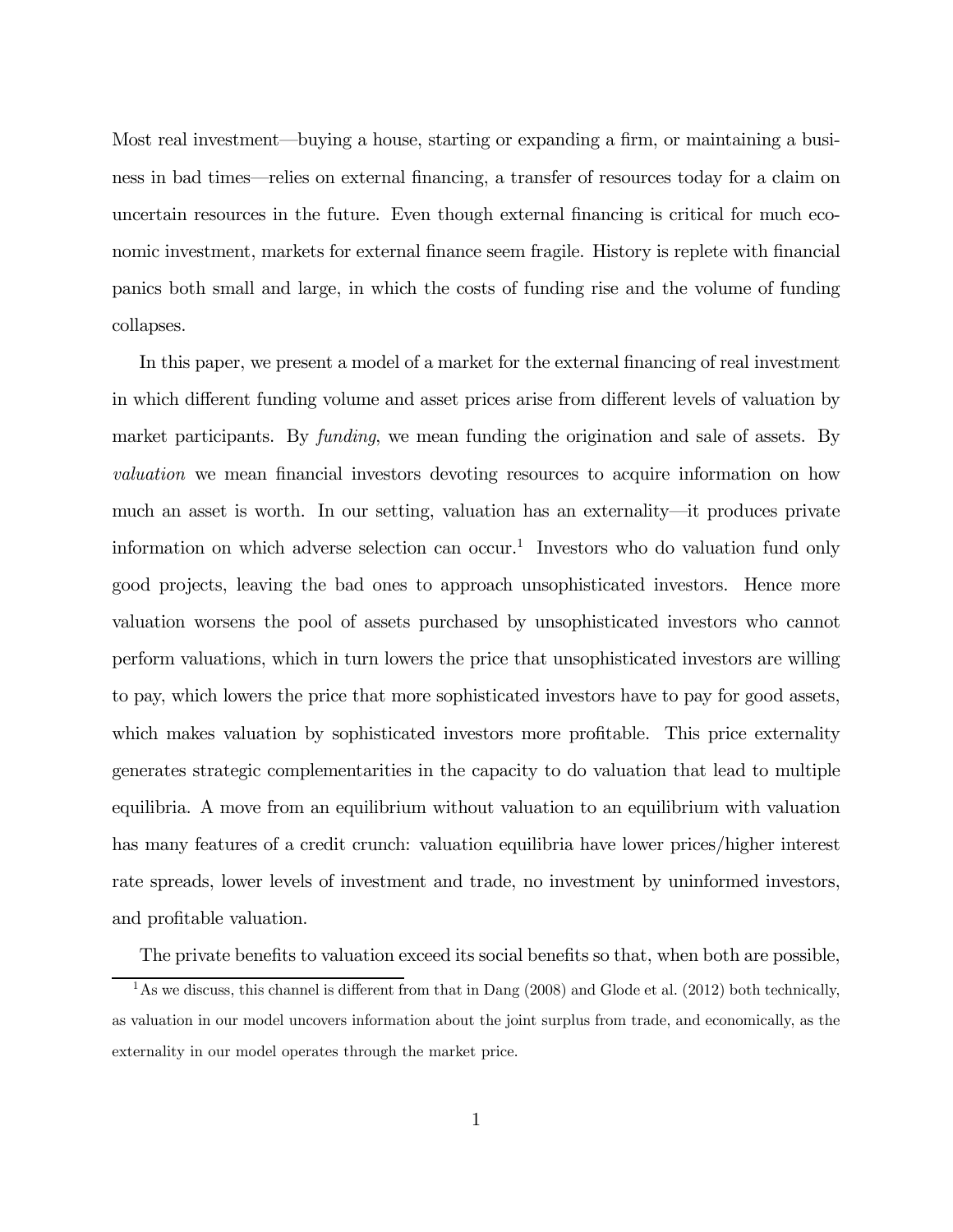the equilibrium without valuation is always more efficient than the equilibrium with valuation is. Further, there are parameters for which the equilibrium is unique and involves valuation, and yet funding all projects without valuation would be more efficient. In terms of policy, to ensure the efficient outcome requires not just a large, unsophisticated investor, but one with the ability to commit to a price *ex ante*, and, when the more efficient outcome is not an equilibrium, a price subsidy.

Specifically, we consider a rational expectations model of a competitive market in which risk-neutral sellers seek to originate and sell projects/assets at prices above their reservation value, and risk-neutral investors compete to buy these assets given a fixed opportunity cost of capital. Sellers' assets are ex ante identical, but ex post payoffs are heterogeneous across assets.

There are two types of investors. Unsophisticated investors are competitive price-takers who buy assets at their expected present discounted values. Sophisticated investors invest exante in capacity to perform valuation and can commit to valuing before buying any assets (modeled as an ex ante choice of available funds). Valuation capacity is costly and limited in aggregate. The use of a unit of valuation capacity provides a signal of the quality of an asset. Conditional on a good signal, an asset is worth more than the reservation value in expectation; conditional on a bad signal, it is not. Valuation is unobservabl and nonverifiable, and all sellers are anonymous in the sense that the never-valued asset is indistinguishable from the previously-valued asset to every seller except the one that performed the valuation. This assumption is critical (and discussed in Sections 4.3.2 and 5). Thus when a sophisticated investor who values an asset, observes a bad signal of the future payoff, and does not buy it, these actions decrease the average quality of the pool of assets for other investors, which lowers the equilibrium price paid by unsophisticated investors and in turn raises the profitability of valuation. This externality makes valuation a strategic complement.2

<sup>&</sup>lt;sup>2</sup>In the language of Hellwig and Veldkamp (2009), the choice of the technology to uncover information is a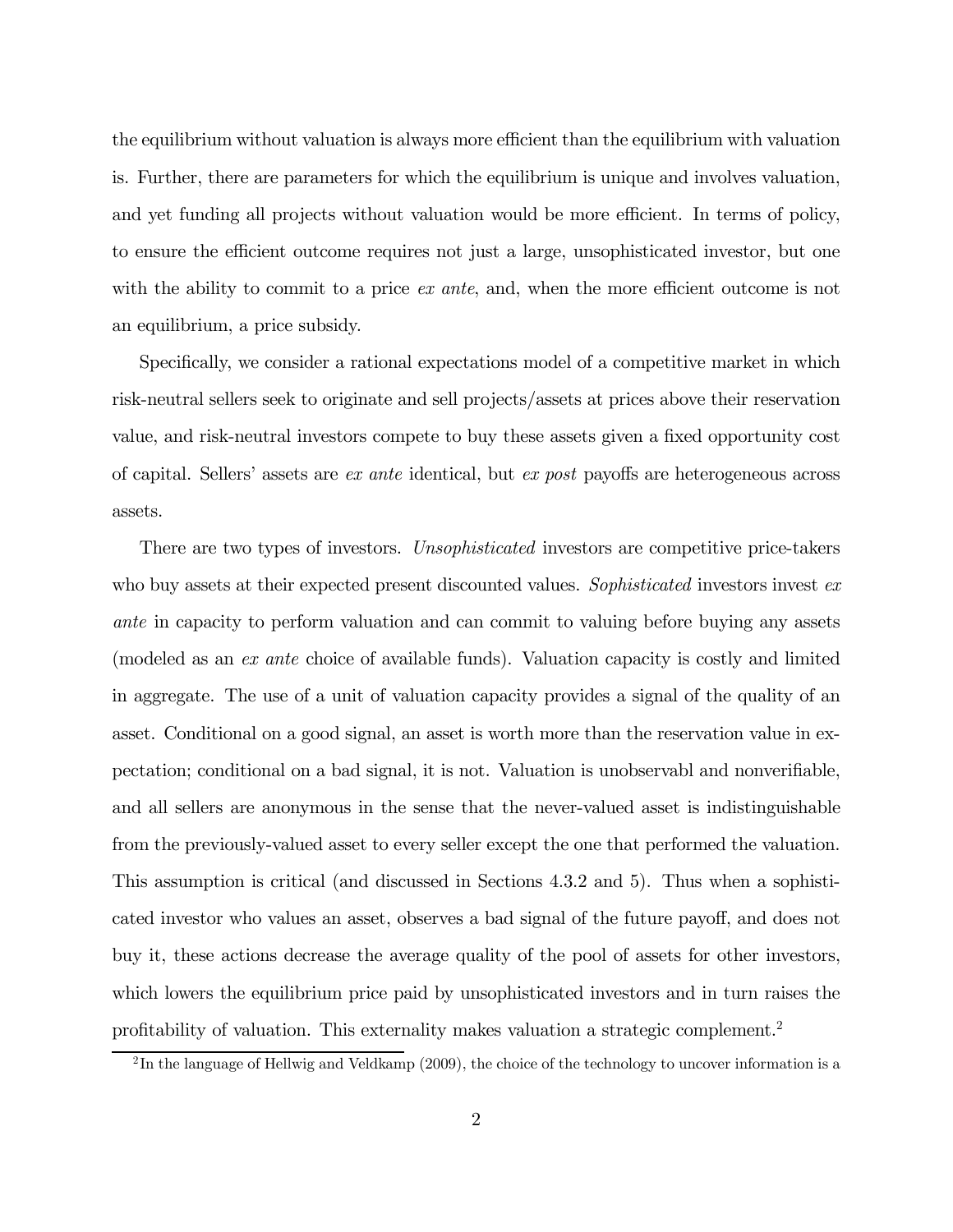There is a range of parameters over which the market has multiple equilibria. In a *pool*ing equilibrium no asset is valued, all assets are sold, and because investors with unlimited capital compete to purchase assets, prices are high. In a pure valuation equilibrium sophisticated investors invest in valuation capacity, value as many assets as they can, and only good assets are sold/funded. In this pure valuation equilibrium, because sellers compete for limited investors with valuation capacity, prices are low. The multiplicity is due to the strategic complementarity. The more assets are valued, the lower the average quality of unvalued assets. If the average quality falls below the seller's reservation value, unsophisticated investors leave the market, and only assets that are valued and found to be good are traded.<sup>3</sup>

A pooling equilibrium has the features of a credit boom in which market volume and prices are high, whereas the pure valuation equilibrium has the features of a credit crunch in which market volume and prices are low. A switch from a pooling equilibrium to a pure valuation equilibrium, which we call a *valuation run*, has many of the features of a credit crunch or asset market panic. $4 \text{ In such a switch in equilibrium, volume falls because sellers with assets}$ that would have been sold in the pooling equilibrium are unable to get evaluated and so are unable to sell in the pure valuation equilibrium. Prices fall because sellers lose market power to sophisticated investors: unsophisticated investors that would have competed to buy assets in the pooling equilibrium are unwilling to buy, and so sellers compete for limited valuation. Sophisticated investors earn rents.<sup>5</sup> Further, there is a flight to quality in two strategic complement, but information is a strategic substitute, in that sophisticated investors want different information from each other (information about different assets).

3Over a different region of parameters, the market can either be in a pooling equilibrium or a mixed equilibrium with low prices but in which sophisticated investors value as many assets as they can, purchase only the good ones, and unsophisticated investors purchase both the rejected assets and the unvalued assets.

<sup>4</sup>In a bank run, agents protect themselves by withdrawing funds because they expect others to do so and funds are not lent to one bank; in our model, sophisticated agents protect themselves by investing in valuation capacity because they expect others to do so and funds are not lent to many distinct entities.

5Although we do not model what happens to assets once sold, in mapping to the real world, all investors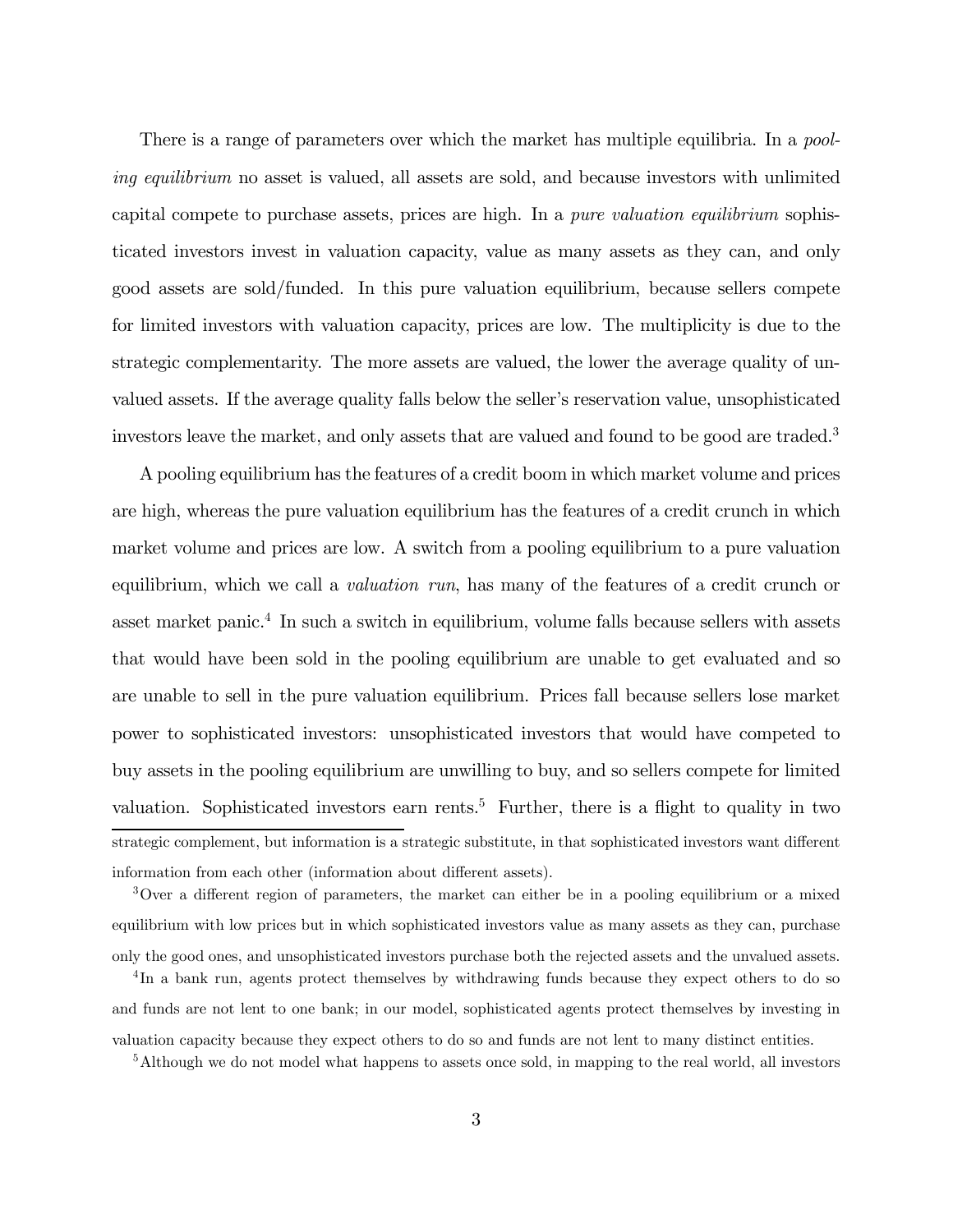senses: only good assets are traded/funded, and unsophisticated investors leave the market and hold their funds elsewhere. Finally, because of the multiple equilibria, this shift need not be tied directly to changes in fundamentals, although changes in fundamentals can bring about the possibility of collapse and/or make collapse ultimately inevitable.

In the region of multiple equilibria, the socially efficient outcome is the pooling equilibrium in which investors pay the expected present value for assets—denote this  $E[D]/R$ —and there is no incentive to do valuation. To see the intuition for why this is socially efficient, consider a sophisticated investor's decision in this pooling equilibrium. To attract a seller for valuation, the sophisticated investor must offer  $E[D]/R$  for a good project (a lower offer and sellers simply sell at  $E[D]/R$  without valuation). A seller approaching this sophisticated investor sells at  $E[D]/R$ , either to the sophisticated investor if its project is identified to be good or to an unsophisticated investor if it is indentified to be bad. Therefore this seller's payoff is unchanged, as are the payoffs of all other sellers and investors. Thus the social gain to this first unit of valuation equals the sophisticated investor's private gain. Because in a pooling equilibrium there is no incentive to do valuation, it must be that the sophisticated investor's private gain to valuation is negative, and hence the social gain to valuation is negative. While the private gains to valuation are larger with more aggregate valuation because of a lower market price, the social gains do not depend on price and remain negative in any region where the pooling equilibrium exists.

More strikingly, funding all assets without valuation is more efficient even in some regions where the market delivers only the pure valuation equilibrium. This follows from the fact that a seller with an asset that is valued and found to be bad can sell to an unsophisticated investor at a high price in a hypothesized pooling equilibrium. Thus, the unsophisticated investors, rather than the sophisticated investor or seller associated with the asset being valued, bear the downside risk of valuation. The sophisticated agent ignores this externality

potentially have mark-to-market losses on asset holdings because of the price decline.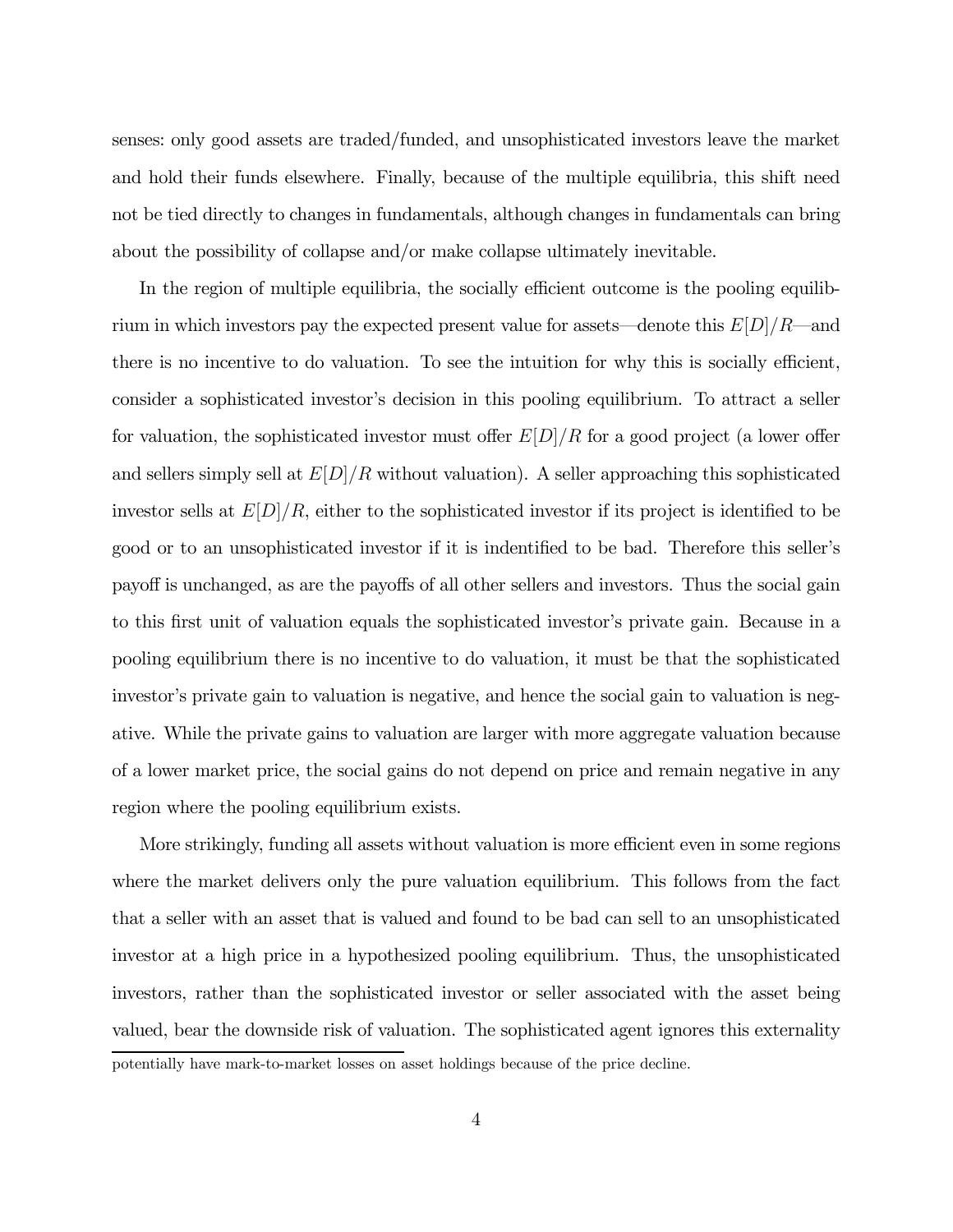and chooses to invest in valuation technology in regions where the social planner, internalizing this externality, would prefer all funding occur without valuation.

Can policy correct inefficient market outcomes? Lowering interest rates (or an equivalent subsidy to investors to buy assets) is counterproductive, in that it increases the region in which the pure valuation equilibrium is a possible equilibrium. Subsidizing the payout of bad assets is more effective in that it reduces the region in which valuation in equilibrium is possible by reducing the economic return to separating the good from the bad. A tax on valuation capacity can ensure the pooling equilibrium wherever it is efficient.<sup>6</sup>

More interestingly, because the pooling equilibrium is more efficient, a large unsophisticated investor can ensure the pooling equilibrium where it exists if it has the ability to commit to purchase at the pooling price before sophisticated investors invest in the capacity to do valuation. Further, there exists a subsidy for purchases such that if the large investor commits to purchase at a high enough price, the economy would be in a pooling equilibrium wherever a pooling equilibrium would be more efficient. That said, this policy could potentially be detrimental if the policy were misapplied so that the large investor did not deter valuation and instead purchased previously rejected assets at high prices.

Finally, one might consider policy changes to the model environment to make valuation observable. Such a change would eliminate the valuation externality and make all market equilibria efficient. However, the incentive of the paired sophisticated investor and seller with a bad asset is to hide both the fact of and the outcome of valuation, suggesting that such a policy might be hard to achieve.

In our model, markets can produce too much information. Most previous work on information acquisition and the trading and pricing of financial assets assumes that the information acquired either reveals information that was previously private and so solves problems

 $6$ Notably, the model omits many benefits of valuation, and in particular that valuation might reveal information about the aggregate payoff of all assets.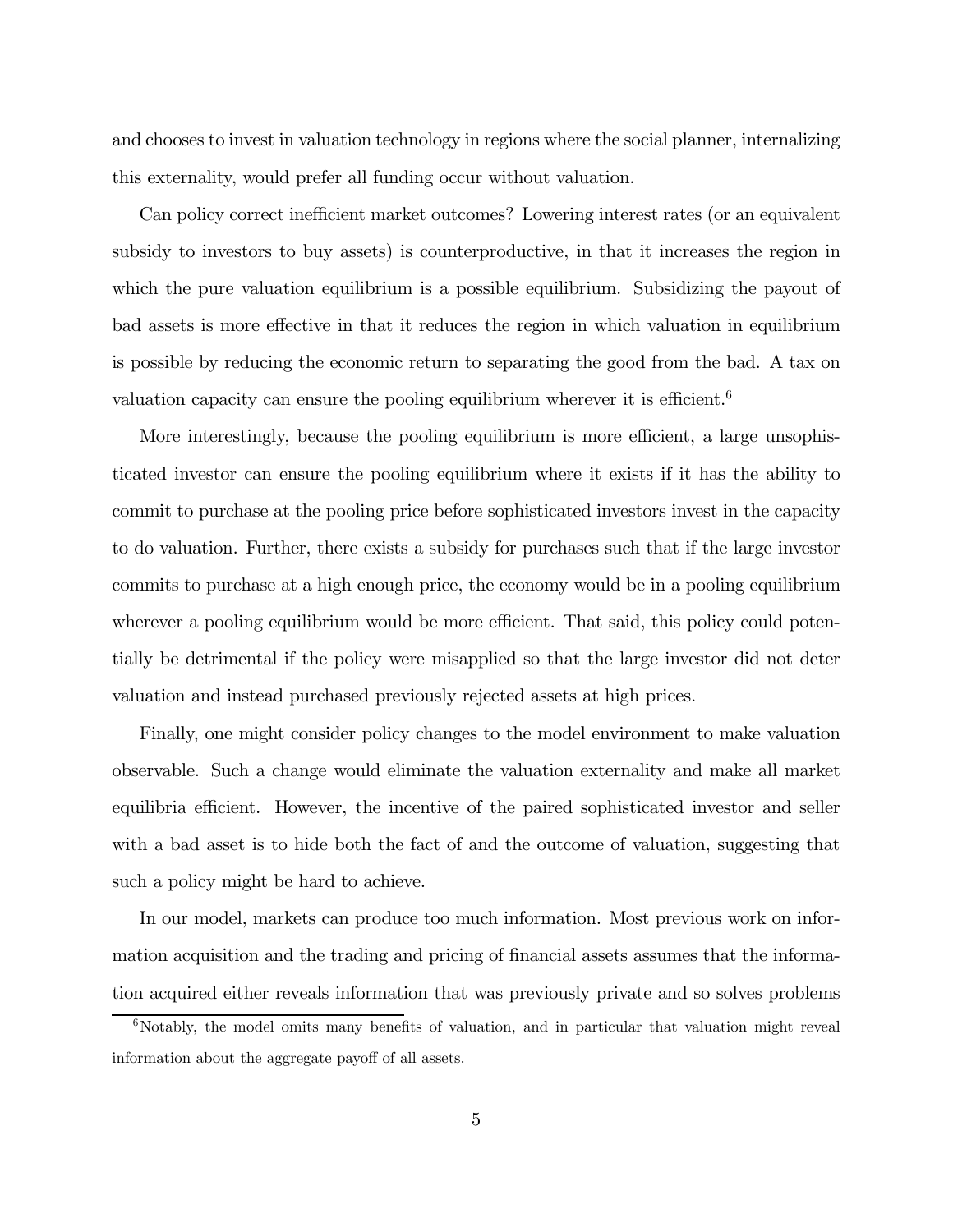of asymmetric information, or alternatively reveals information that is common across assets and revealed by trade and prices. These modeling assumptions each imply that if anything there is too little information produced from a social perspective. In contrast, our key modeling choice is that valuation creates private information about a payoff that is common across agents but unique to the particular asset. In our paper, by creating private information before trade, valuation can cause adverse selection and market collapse, following the insights of Akerlof (1970) and Hirshleifer (1971).

Our mechanism is theoretically and economically novel relative to previous papers that argue that valuation can be a strategic complement, can lead to breakdowns in trade, and can have negative consequences for efficiency. Dang (2008) models trade as a bargaining game in which there is a fixed gain to trade and valuation provides private information about common value. In contrast, in our model, valuation provides private information about the gains from bilateral trade. As a result, in Dang (2008), valuation is a strategic complement because more information about the common value on one side of the transaction worsens the winners curse on the other side. In contrast, in our model, valuation is a strategic complement because more valuation in the market lowers the market price, which increases the private gains from valuation (and the private efficiency of trade). Unlike in Dang (2008), informed investors always trade when efficient and more valuation in the market lowers market prices.

Second, and more importantly, our model includes a reason that valuation is good: it can reveal that a project is not worth funding.<sup>7</sup> Thus, valuation can be socially and privately efficient, which has implications for policy.

Our work is similarly differentiated from that of Glode et al. (2012), which models market booms and freezes as driven by variation in the volatility of the common value of the asset relative to the gains from trade following the choice of valuation capacity. Similarly, the

<sup>7</sup> If in our setting there were always gains from trade as in Dang (2008) then trade would never collapse.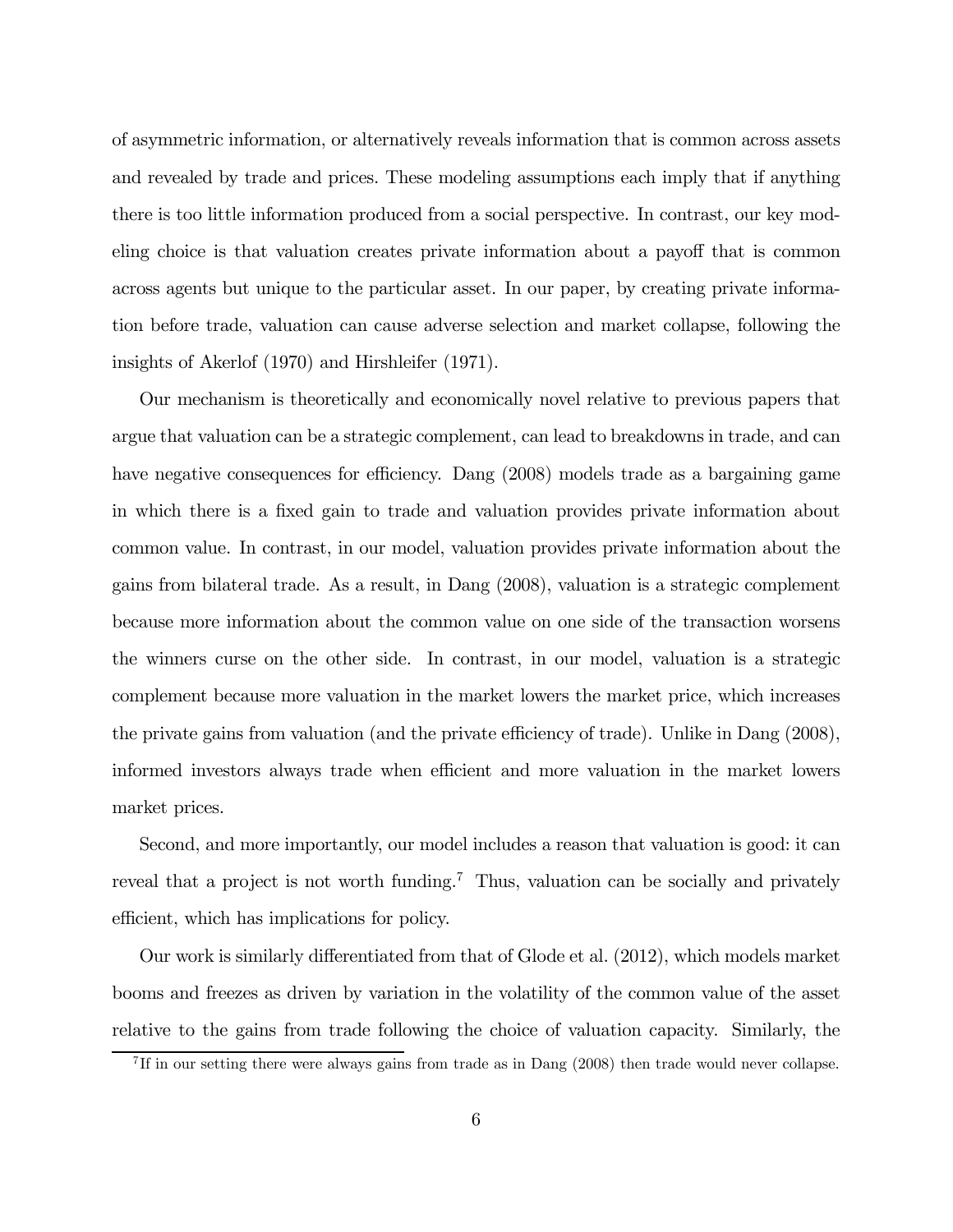work of Dang et al. (2009) extends the analysis of Dang (2008) to consider how to design a security to maintain maximum liquidity in a secondary market.<sup>8</sup> We keep the security design problem here simple, citing reasons of moral hazard and lack of funds/collateral, but more generally, the differences between these models and ours suggest that our mechanism is more applicable to originating primary assets rather than trading in secondary markets.

Finally, and most closely related to our paper, the contemporaneous paper Bolton et al. (2011) studies an externality similar to ours in a model in which agents choose whether to become sophisticated, and then compete with unsophisticated exchanges. Unlike in our model, sellers know their type and take unobserved actions leading to a moral hazard problem, and sophisticated buyers screen with contracts, so that the policy implications of the two setups differ. Moreover, Bolton et al. (2011) focuses on a different substantive application, the size of the financial sector in the long run. See also the related paper by Farhi et al. (2013).

Our model omits many elements present in other theories of credit crunches; in what markets or under what circumstances is our model likely to apply? All markets have valuation, and every asset is valued up to some point, and then pooled with observationally equivalent assets. What distinguishes our theory is that unsophisticated investors cannot observe which projects have been previously valued and sophisticated investors are able to get rents from their information gathering. These are features of lending to small businesses and households, and some over-the-counter markets.

<sup>8</sup>Two other papers on security design are worth noting. Marin and Rahi (2000) considers security design and shows how the optimality of complete versus incomplete markets (complete versus incomplete revelation of private information) depends on the costs of adverse selection on private information relative to the costs of reduced ex ante insurance. Pagano and Volpin (2012) considers security design and then a later equilibrium in which trade occurs in a noisy rational expectations equilibrium so that information can get rents. Even though the model exhibits an externality from valuation, it does not generate multiplicity of equilibrium beyond those always possible in noisy rational expectations equilibria (Breon-Drish 2015), nor is there a role for commitment, and so optimal policy is different.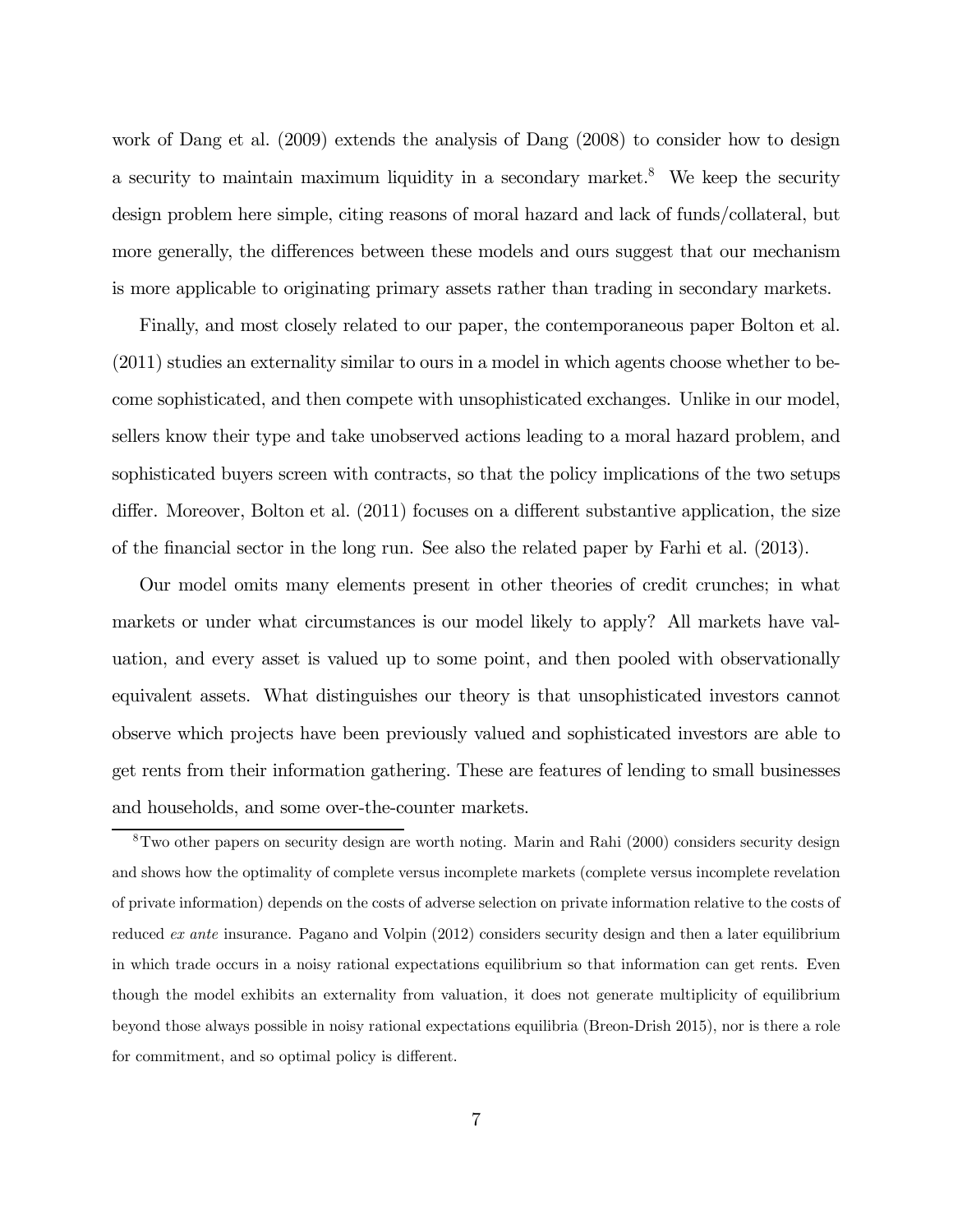We see three situations where our model may prove useful in understanding credit crunches. First, in new markets there is little record on the performance of new types of assets and the investment associated with them. Valuation beyond a certain point is impossible and, conditional on certain characteristics, all real investment is funded. As the performance of different assets/investments is observed, valuation costs may decline over time, and as valuation costs decline, the collapse to the pure valuation equilibrium becomes possible and ultimately inevitable. In this case, the precursors to collapse are the two main factors identified by Kindleberger (2000): credit, worsened by leverage which is not present in the model, and displacement, a new technology or investment opportunity. Second, in markets where initially all assets are good, the market is automatically in a pooling equilibrium because there is no information to uncover with valuation. However, because there is no incentive to produce assets of higher quality along the unvalued dimension, the share of good assets may naturally decline over time, which again makes a collapse to the pure valuation equilibrium possible and possibly inevitable. Third, our model is most relevant when bad signals are rare. All three situations are elements of the 2007-2008 subprime mortgage crash and the financial crisis more generally (see Gorton  $2010$ ).<sup>9</sup> Of course, for our model to capture aspects of a widespread financial crisis, it must be that one market is particularly important–like the mortgage market–or equilibrium selection must be correlated across markets.

#### 1. The Model

This section describes our model. Key assumptions are discussed in Section 4.3.2.

There are a unit mass of risk-neutral sellers, each endowed with one potential asset (or project) and no cash. An asset requires an investment of 1 to originate, and if originated it pays out a random amount  $D \geq 0$  in the future. Sellers have no funds and seek to sell their

 $9$ It is also possible that our model may prove useful in undertanding high-frequency patterns where there is evidence that informed traders can "cream skim" the best deals (Seppi 1990; Easely et al. 1996).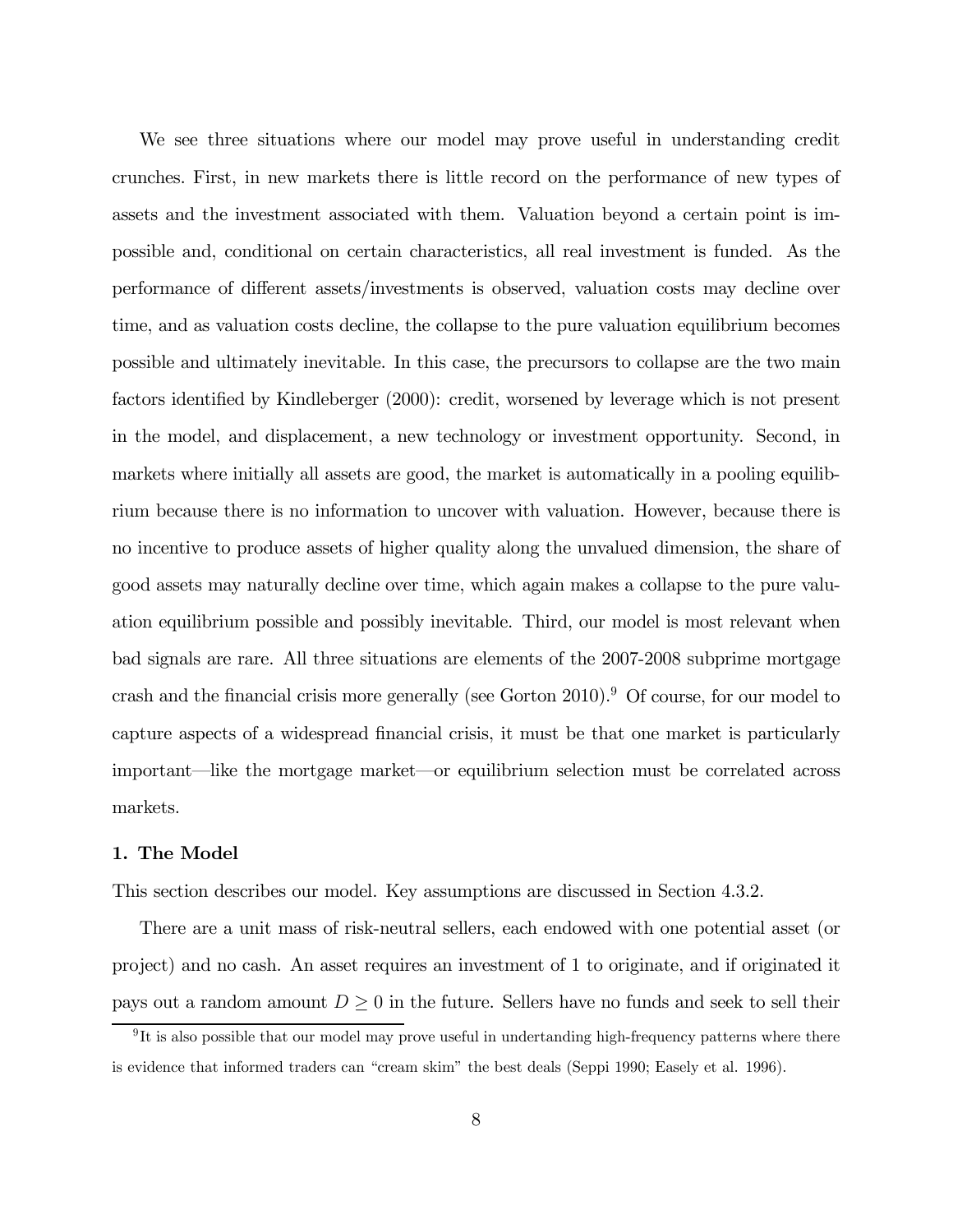assets to risk-neutral investors. A seller sells all or none of the asset. If the asset is sold for  $P \geq 1$ , then the seller invests 1 to originate the asset and keeps the remainder for a payoff of  $P-1$ ; and the investor's payoff is  $D/R-P$ , where R is the gross interest rate. If the only offered price is  $P < 1$ , then, because this is insufficient to originate the asset, the asset is not originated or sold and is abandoned, and the seller's payoff is 0.

Potential assets are *ex ante* identical across sellers, and initially all sellers and investors have the same information and therefore common expectation,  $E[D]$ . However, there are two types of investors, sophisticated investors who can acquire information about the value of an asset—we refer to this information acquisition as the valuation of an asset–and a competitive fringe of unsophisticated investors who cannot acquire any information and have access to unlimited funds. Unsophisticated investors will quote a breakeven price. We index the continuum of investors, first sophisticated, then unsophisticated, by  $i$ .

At the outset (before any buying/selling of assets) sophisticated investor  $i$  chooses how much capital to raise to purchase assets,  $f_i$  ( $f$  for funds), and how much valuation capacity to acquire,  $h_i$  (h for human capital). The choice of funding capacity is a device that allows buyers to commit to buy only after valuation. The cost of a unit of valuation capacity is c up to  $\bar{h} > 0$  for sophisticated investor *i*, and infinite thereafter, so  $h_i \leq \bar{h}$ <sup>10</sup> Denote the aggregate amount of valuation capacity by  $H = \int_{i \in \{Sophisticated\}} hdi$ , and the aggregate constraint on total valuation capacity by  $\overline{H} = \int_{i \in \{Sophisticated\}} \overline{h}di < 1$ , so

$$
H \le \overline{H} < 1. \tag{1}
$$

Each unit of valuation capacity allows the valuation of one asset revealing a signal about the payoff of that particular asset. It is a binary signal, and the expected payoff of the valued

<sup>&</sup>lt;sup>10</sup>The limit can be due to a limited number of people with the ability to do valuation. An alternative assumption with the same implications is that there is a limit on the amount of financial capital available to the sophisticated investors. That is, the aggregate constraint on valuation could be due to limits-to-arbitrage rather than a technological or resource constraint.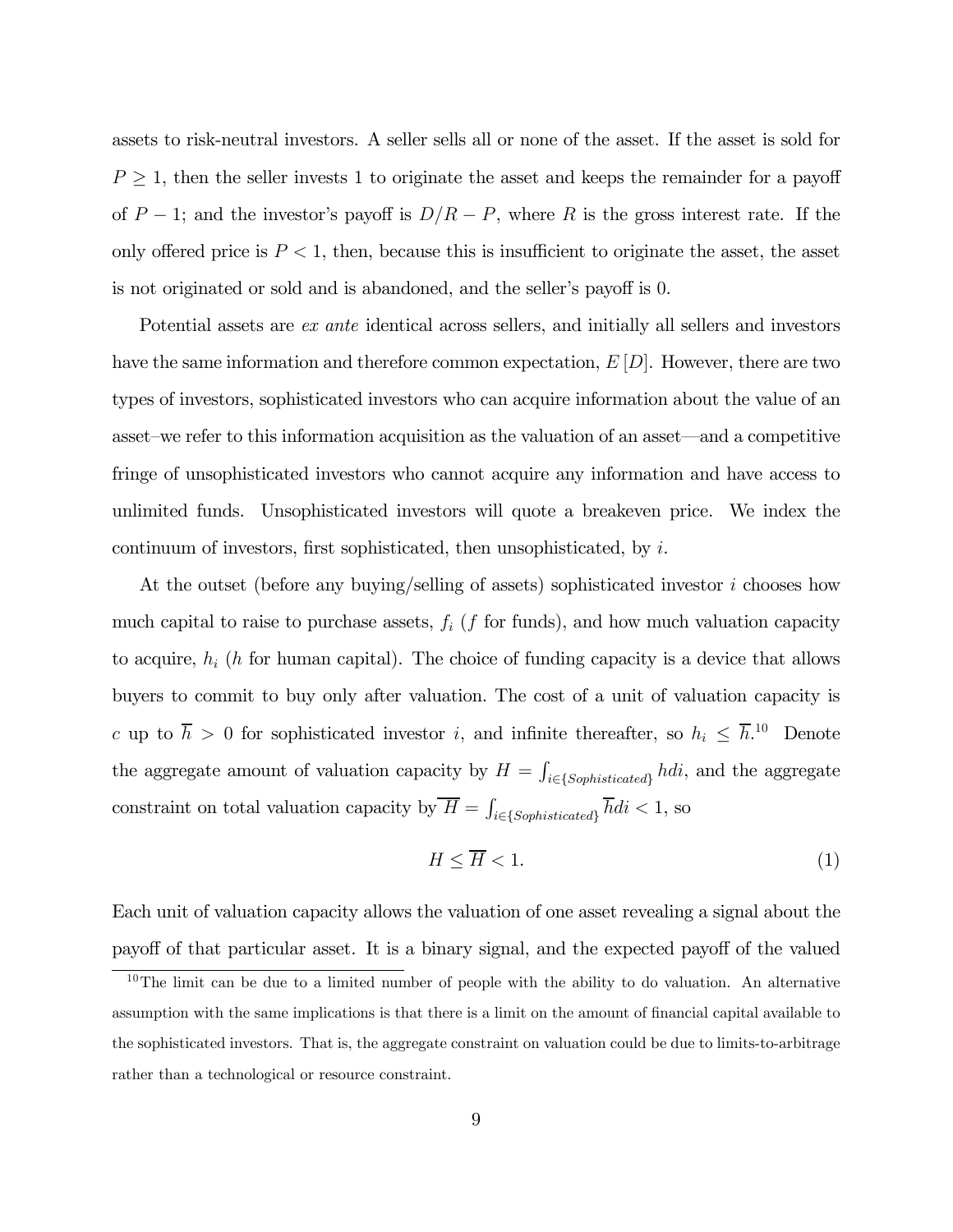asset is  $D^g \equiv E[D|good]$ , conditional on a good signal and  $D^b \equiv E[D|bad]$ , conditional on a  $bad$  signal. The same information is uncovered by anyone doing valuation.<sup>11</sup> Assume that a good asset is worth investing in/buying and a bad asset is not:

$$
D^g/R > 1 > D^b/R.
$$

If a sophisticated investor values an asset, the investor will offer to buy the asset if (and only if) it is determined to be good. The outcome of valuation is observed by both the investor and the seller, but is not observable by other investors or sellers. Investors may also buy assets without first valuing them. The population share of good assets is  $\lambda \in (0,1)$ , so  $E[D] = \lambda D^g + (1 - \lambda) D^b.$ 

Investors are not anonymous: market participants can observe which investors are sophisticated and unsophisticated and can observe investors' available funds, their investment in valuation capacity, and the prices offered.

Sellers are anonymous. In particular, a seller who is unable to sell his asset to a sophisticated investor because the asset is determined to be bad can join the pool of sellers facing an investor who buys assets without valuing them. This assumption provides a static analog to a dynamic process with valued assets indistinguishable from new entrants. We discuss a foundation for this structure, based on Zhu (2012), in Appendix C.

Besides choosing valuation and funding capacity,  $h_i$  and  $f_i$ , each sophisticated investor also chooses a price  $P_i^g$  at which it will buy assets that it determines to be good, and a price  $P_i^U$  at which it will buy assets that it has not valued. These choices are observable by all. Each unsophisticated investor *i* chooses a price  $P_i^U$  at which it will buy assets. Interpret a price quote  $P_i^U < 1$  as meaning that the investor will not buy unvalued assets.

 $11$ An interesting paper with a similar approach to information but a different structure and implications is Broecker (1990), in which valuation is costless but noisy, and correlated across lenders. In equilibrium, the winners curse from noisy valuation interacts with the adverse selection problem to generate an equilibrium with a continuum of interest rates across different banks.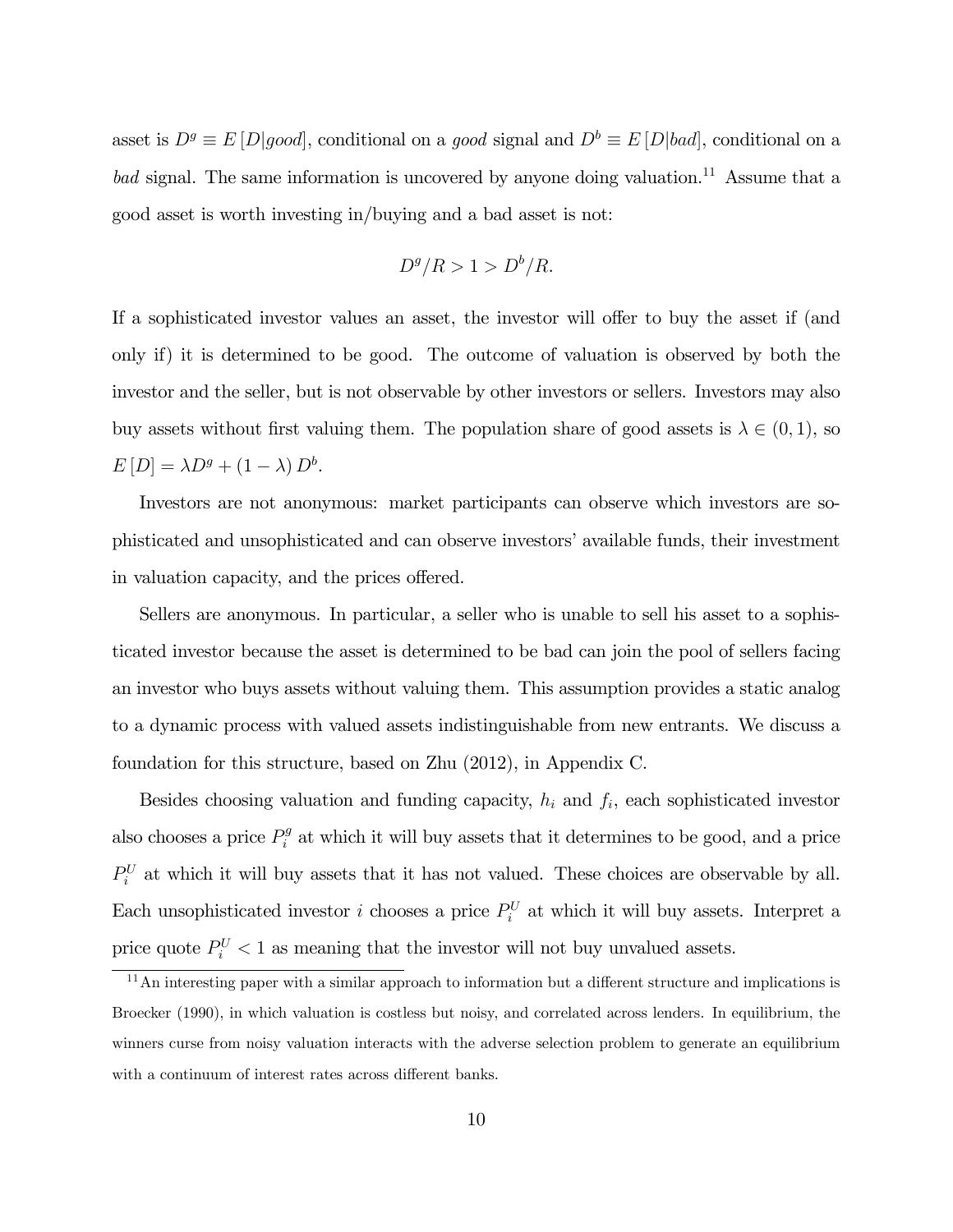Sophisticated investors who only buy assets after valuing them are only approached by investors who have not been valued elsewhere. This is because those who were valued and found to be good are funded elsewhere, and those who were valued and found to be bad have no incentive to be valued, and found to be bad, again. Consequently for these investors, valuing  $h_i$  assets identifies a nonstochastic share  $\lambda$  of good assets (the population share of good assets), and consequently, asset purchases totaling  $\lambda h_i P_i^g$ . Therefore, this sophisticated investor *i* will choose funding  $f_i = \lambda h_i P_i^g$ . Any lower and the investor could cut cost by reducing  $h_i$ , eliminating unnecessary valuation capacity. Any higher and the investor is no longer committed to buying assets only after valuing them.

By contrast, unsophisticated investors and sophisticated investors with capital  $f_i > \lambda h_i P_i^g$ may buy assets without valuing them. Therefore, these investors will be approached by sellers who were already valued and found to be bad, as they still might get funding with one of these investors. Thus, suppose a share  $s \leq H$  of sellers are valued by some sophisticated investor. Then the pool that remains for investors who may buy assets without valuation includes the share  $1 - s$  of sellers who were not yet valued (the probability they are good is  $\lambda$ ) plus the share  $s(1-\lambda)$  of sellers who were already valued and found to be bad. Therefore, for this pool of sellers, the probability that a seller's asset is good is

$$
\frac{(1-s)\lambda}{(1-s)+s(1-\lambda)}.\tag{2}
$$

Any investor who buys assets without valuing them faces an adverse selection problem and consequently the probability in (Expression (2)) is less than  $\lambda$  when  $s > 0$ .

As noted earlier, our assumption regarding the pools of sellers facing the different investors can be motivated by a dynamic model in which sellers approach investors sequentially and investors cannot observe which sellers have previously been valued by other investors.

#### 2. Value Functions

This section derives value functions for sellers and investors: a first subsection for sophisti-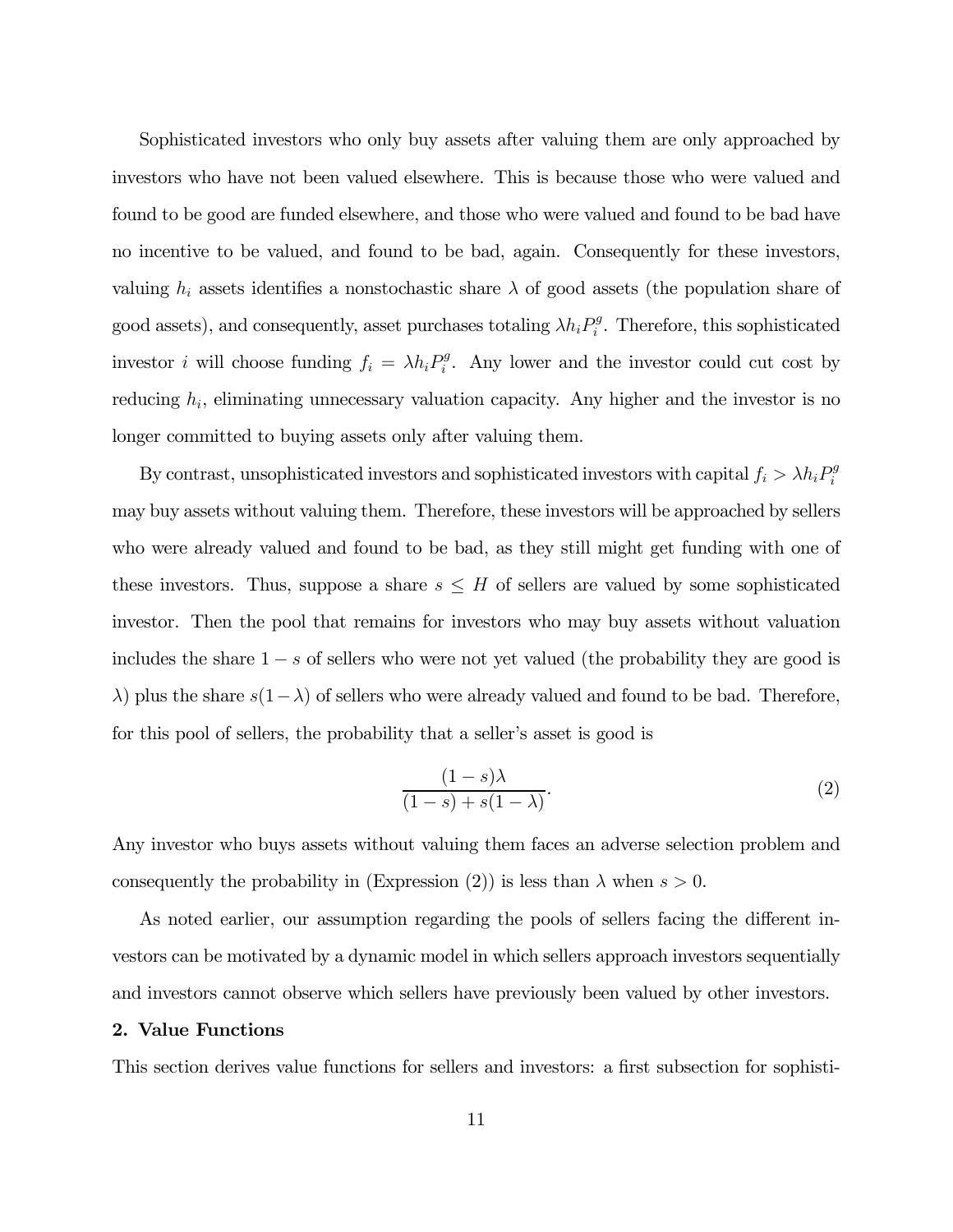cated investors and sellers approaching them, and a second subsection for unsophisticated investors and sellers approaching them. Then we present the definition of equilibrium.

## 2.1 Sophisticated investors

As noted above, a sophisticated investor will not buy an asset that it determines to be bad as the value of the asset is less than the cost of originating it  $(D^b/R < 1)$ . What price will it offer for an asset determined to be good? The price offered must be at least 1; any less and the seller could not cover the origination cost and so the asset would be abandoned. In addition, because competition will lead all unsophisticated investors to offer the same breakeven price  $P^U$ , the sophisticated investor must offer at least  $P^U$ . Because valuation capacity is insufficient to value all assets (our assumption that aggregate valuation capacity  $\overline{H}$  < 1), and because sellers are anonymous and valuation is nonverifiable, sophisticated investors do not compete for valued assets. Instead they offer prices that match the better of a seller's other two options (sell the asset to an unsophisticated investor or abandon it). Thus, the price offered by sophisticated investor  $i$  for an asset found to be good is (epsilon more than)

$$
P_i^g = P^g = \max\left[P^U, 1\right].\tag{3}
$$

Summarizing, we have the following lemma.

### Lemma 1 A sophisticated investor matched with an asset that it has valued

- (i) buys the asset at  $P^g = \max [P^U, 1]$  if it is good.
- (ii) does not buy the asset if it is bad.

Next, we turn to the choice of funds by sophisticated investors. If no valuation capacity is purchased  $(h_i = 0)$ , we assume zero funds are chosen.<sup>12</sup>

 $12$ Although it is possible that a sophisticated investor that does not invest in valuation capacity mimics an unsophisticated investor and chooses a large amount of funding capacity, this does not affect the equilibrium price or quantity, and we ignore this for ease of exposition.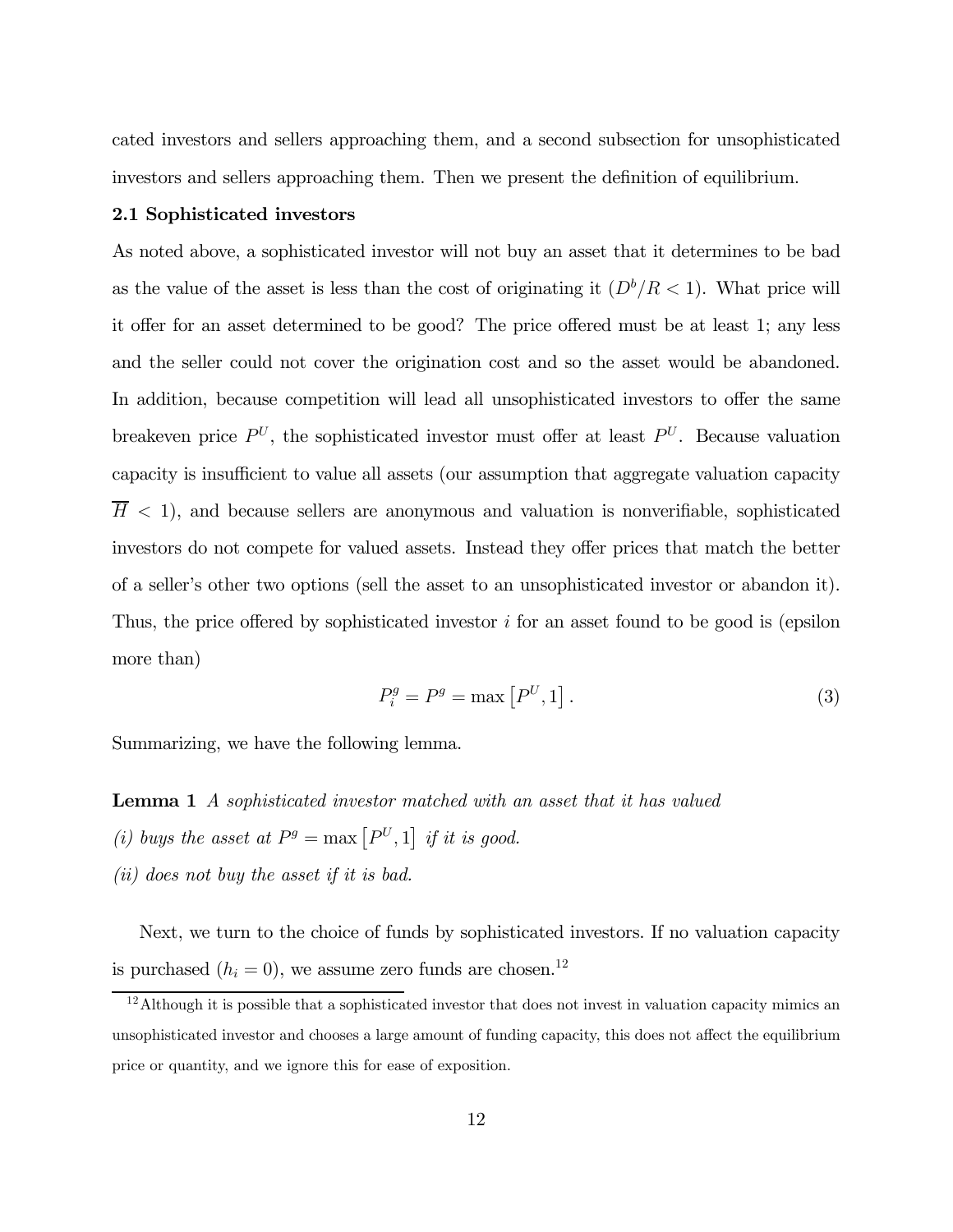Suppose valuation capacity is positive,  $h_i > 0$ . As discussed above, no sophisticated investor *i* chooses funds  $f_i < P^g \lambda h_i$ , which is the cost of purchasing all the good assets it would find using all its valuation capacity when only unvalued sellers approach it. Thus, because sophisticated investors can outcompete sellers' alternatives (by offering sellers epsilon more than max  $[P^U, 1]$  for good assets), all valuation capacity, H, is used.

Further, no sophisticated investor *i* chooses funds  $f_i > P^g \lambda h_i$ , which would allow it to also buy assets without valuation. As discussed above, such a choice would lead to a contamination of the pool of sellers facing this sophisticated investor by attracting sellers who have already been valued and determined to be bad. Hence, the pool of sellers facing this sophisticated investor would have the same probability of being good as those facing the unsophisticated investors, which equals  $\frac{1-H}{1-\lambda H}\lambda$  (by Expression (2)). This implies that the profit derived from its valuation capacity  $h_i$  would be lower, because  $h_i(-c + \frac{1-H}{1-H\lambda})(\frac{D^g}{R} (P^g)$ )  $\langle h_i(-c + \lambda(\frac{D^g}{R} - P^g)) \rangle$  for  $H > 0$ . Moreover this investor cannot make up this lost profit on purchases without valuation because the investor must pay the breakeven price. Thus,  $f_i = P^g \lambda h_i$ , so that each sophisticated investor chooses only the funding capacity that is needed to fully use its valuation capacity. This result is summarized in the following lemma.

**Lemma 2** If  $h_i > 0$ , sophisticated investor *i* chooses funds  $f_i = P^g \lambda h_i$ , gets a share  $\lambda$  of good assets, only buys the  $\lambda h_i$  assets found to be good, and uses all its funding capacity.

From here on, we refer only to valuation capacity because funding capacity equals valuation capacity. We can now derive the value functions that characterize equilibria.

The value of investing in a unit of valuation technology is the probability of finding a good asset times the profits on a good asset less the cost of the valuation technology:

$$
J^{S}\left(P^{U}\right) = \lambda \left(\frac{D^{g}}{R} - \max\left[P^{U}, 1\right]\right) - c,\tag{4}
$$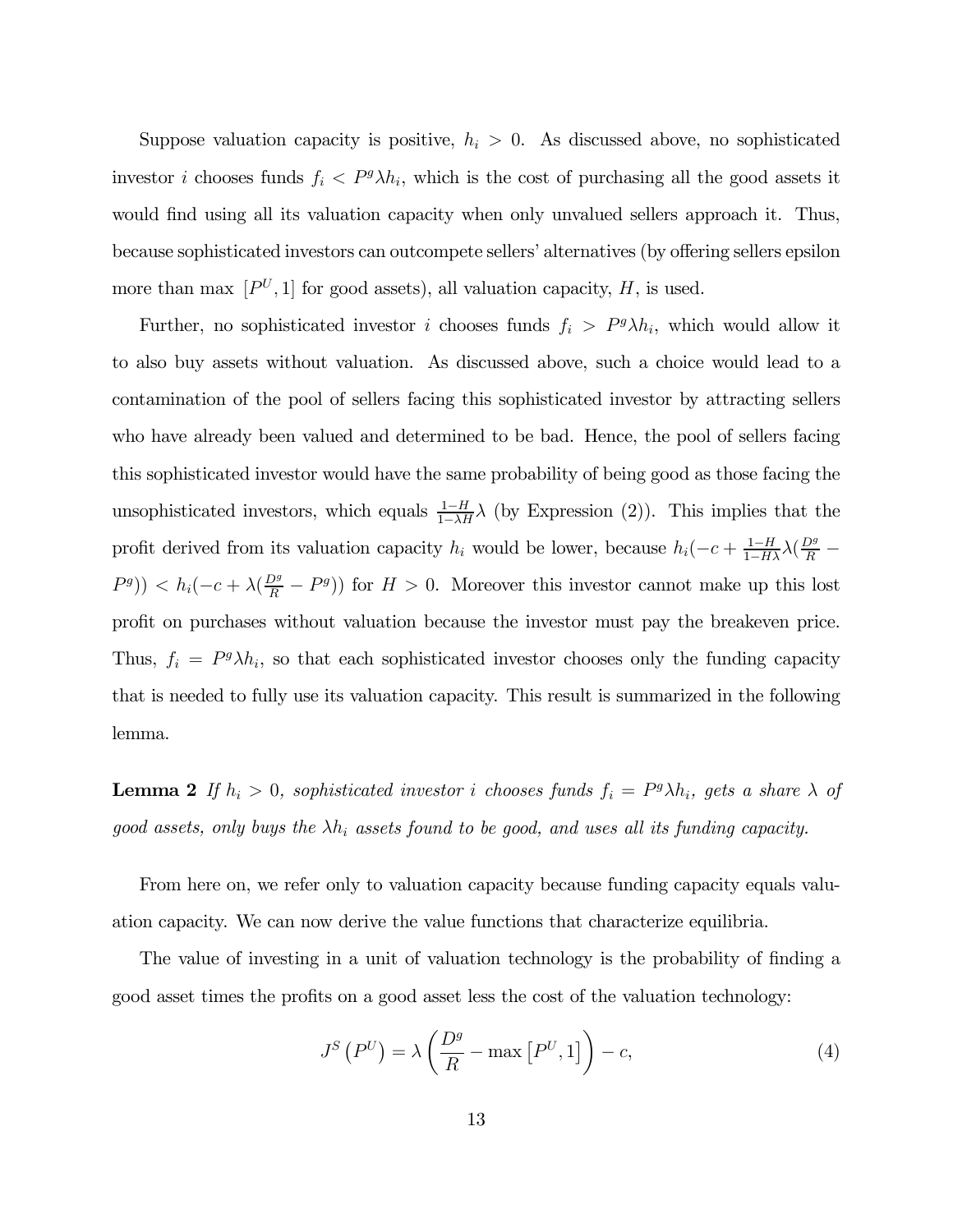where we are using  $P^g = \max[P^U, 1]$ . This equation is linear and decreasing in the one endogenous variable, max  $[P^U, 1]$ , the market price for assets. This linearity implies that the model has the potential for multiple equilibria if the price  $P<sup>U</sup>$  decreases in the aggregate use of valuation.

Turning to sellers, the (net) expected value to an uninformed seller of going to a sophisticated investor is

$$
W^{S} = \lambda (P^{g} - 1) + (1 - \lambda) \max [P^{U} - 1, 0]
$$
 (5)

$$
= \ \max[P^U - 1, 0], \tag{6}
$$

where the max term reflects that the seller found to have a bad asset chooses between selling the asset to an unsophisticated investor or abandoning the asset, and where by Lemma 1,  $P^g = \max [P^U, 1].$ 

By not buying unvalued assets, sophisticated investors deter sellers who know they have a bad asset from approaching them. Is there another way to deter such sellers? Consider a contract from a sophisticated investor that (i) specifies a probability of conducting a valuation, (ii) imposes a penalty on sellers if a valuation identifies their asset to be bad, and (iii) buys both assets determined to be good and unvalued assets (possibly at different prices). For a given seller penalty and price of unvalued assets there is a valuation probability less than one that would deter sellers who know they have bad assets (the price for a good asset will not matter for the calculation here because a seller with a bad asset would never receive that price). This contract is ruled out in the analysis herein by our assumption that the seller has no cash. However, if it were feasible, such a contract could potentially add value by economizing on costly valuations.13

<sup>&</sup>lt;sup>13</sup>Another potential screening mechanism could involve a penalty on a seller depending on the asset's payoff (rather than the valuation)–that is, have the seller bear some risk. Two common foundations that preclude such an arrangement are moral hazard on the part of the new owner (the investor) or there being no resources for the investor to collect if the asset turns out to be bad.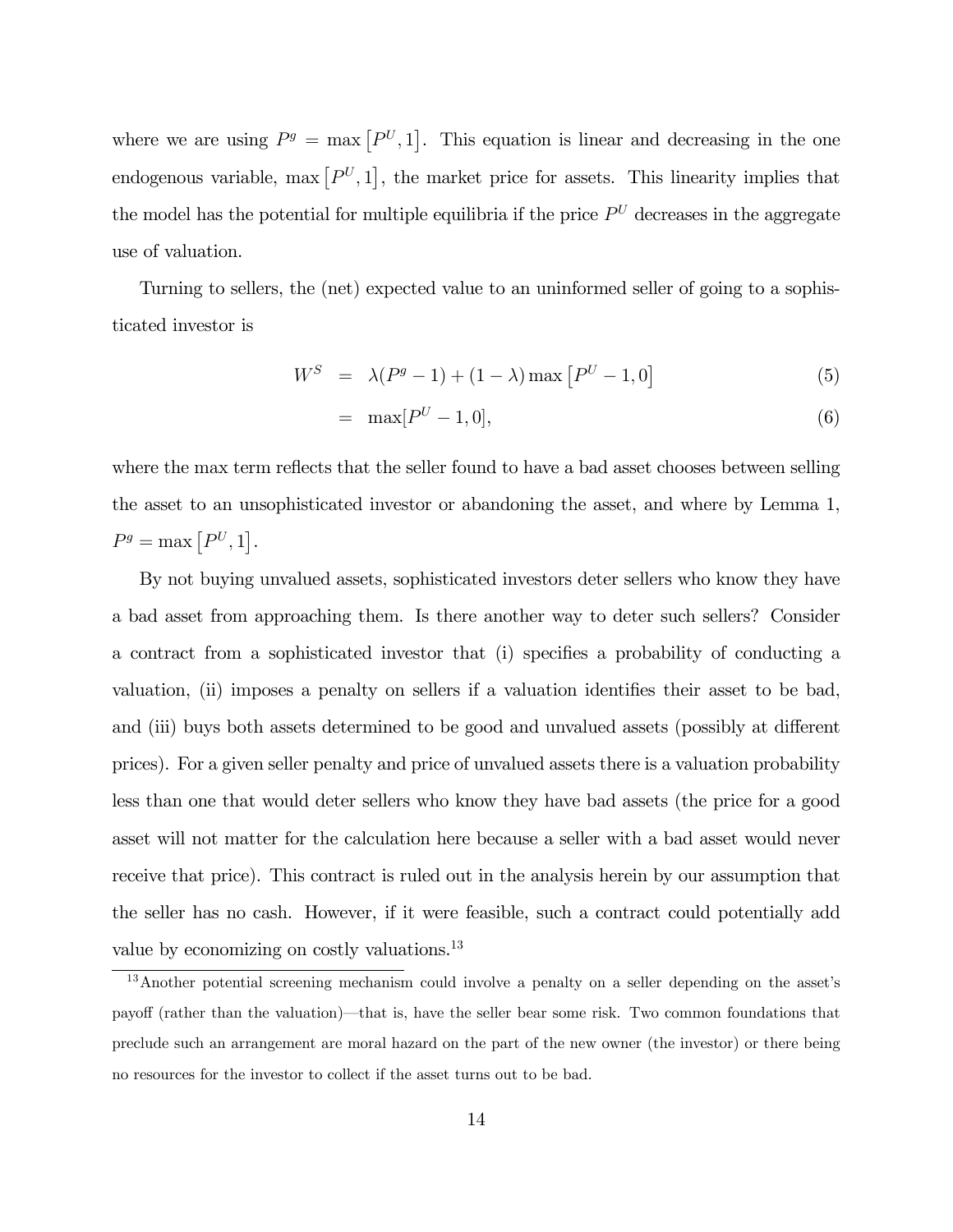### 2.2 Unsophisticated investors

By Lemma 2, no sophisticated investors buy unvalued assets. At what price will unsophisticated investors buy assets? Using Expression (2), for the pool of sellers facing unsophisticated investors, the probability an asset is good equals:

$$
\frac{\lambda (1 - H)}{1 - \lambda H}.\tag{7}
$$

This pool contains the 1 − H sellers who were not valued (who have a probability  $\lambda$  of having a good asset) and the  $H(1 - \lambda)$  sellers who were valued by sophisticated investors but were rejected (who have zero probability of having a good asset). When no assets are valued,  $H = 0$ , Expression (7) equals the population share of good assets,  $\lambda$ . Denote by  $J<sup>U</sup>$  an unsophisticated investor's value of a buying an asset without valuation, which is the expected discounted payoff of the asset less the price paid:

$$
J^{U} = \frac{\left(\frac{\lambda(1-H)}{1-\lambda H}\right)D^{g} + \left(1 - \frac{\lambda(1-H)}{1-\lambda H}\right)D^{b}}{R} - P^{U}.
$$

Price competition among unsophisticated investors leads to zero profit in equilibrium,  $J^U$  = 0, which implies a price paid by unsophisticated investors of

$$
P^{U} = P^{U}(H) \equiv \frac{\lambda (1 - H) D^{g} + (1 - \lambda) D^{b}}{(1 - \lambda H) R}.
$$
\n
$$
(8)
$$

Unsophisticated investors set the market price as a function of the average quality of assets they face in equilibrium. If  $P^{U}(H) > 1$ , then unsophisticated investors buy the assets not purchased by sophisticated investors. If  $P^{U}(H) \leq 1$ , then unsophisticated investors do not buy any assets.

For a seller (with or without information about its asset's value), the value of approaching an unsophisticated investor is

$$
W^U = \max\left[P^U - 1, 0\right] \tag{9}
$$

which, because  $J^U = 0$ , is also the social surplus of this transaction.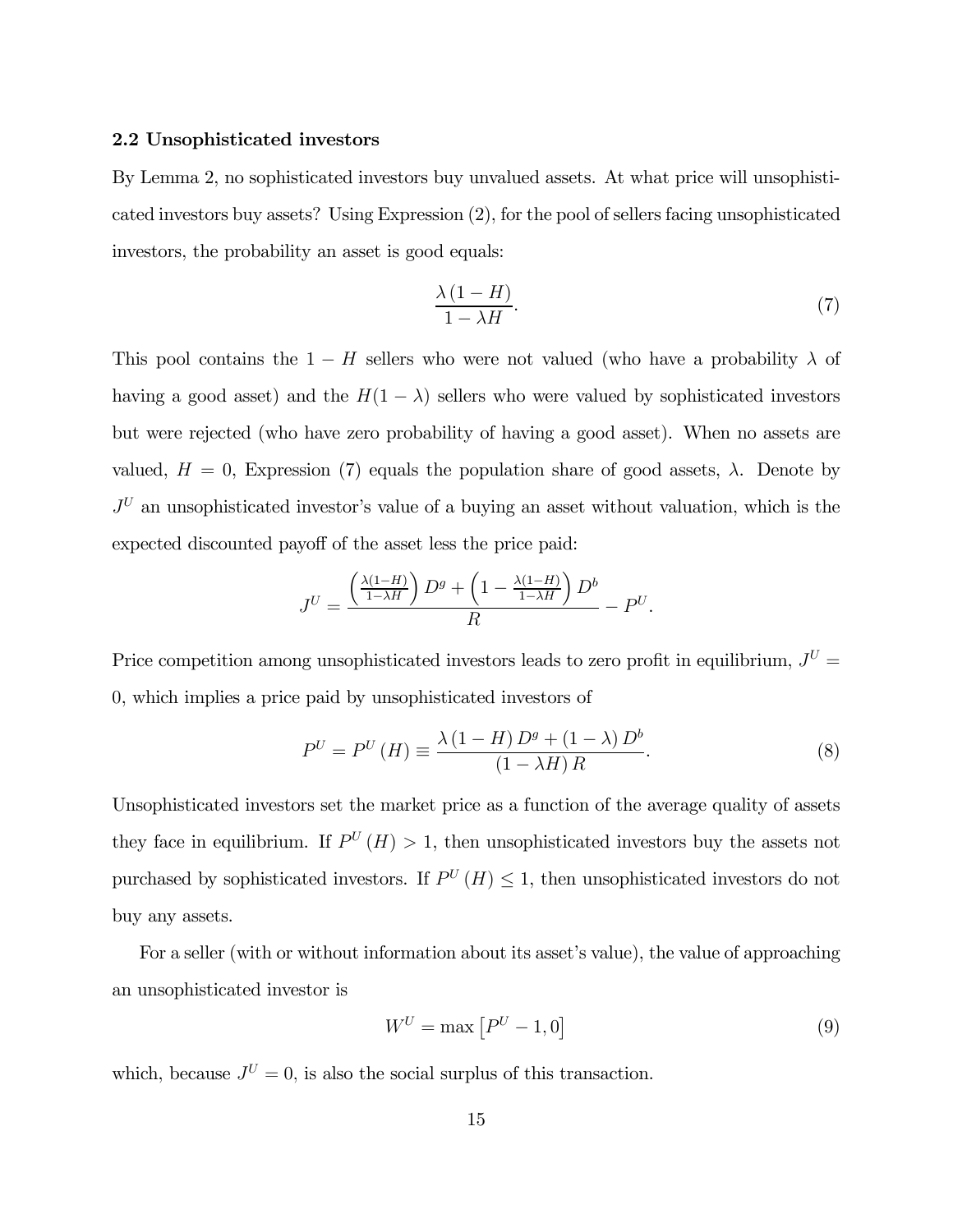Equation (8) and the value function of the sophisticated investors, Equation (4), illustrate the main externality in the model. Profits of sophisticated investors are decreasing in  $P^U$ , which in turn is decreasing in the aggregate amount of valuation capacity purchased. More valuation worsens the pool of assets purchased by unsophisticated investors, which lowers the price they are willing to pay, which lowers the price that sophisticated investors have to pay for good assets, which makes valuation more profitable. This strategic complementarity is critical.

An equilibrium consists of  $\{H, P^g, P^U\}$ , where (i) total valuation capacity is  $H = \int h_i di$ , and  $h_i \leq \overline{h}$  so  $H \leq \overline{H}$ , and no sophisticated investor *i* can increase his expected profit by choosing a different  $h_i$ ; (ii) the price at which sophisticated investors buy good assets,  $P^g$ , is given by Equation (3); and (iii) unsophisticated investors' breakeven price,  $P^U$ , is given by Equation (8).

#### 3. Equilibria

Equilibria can now be characterized. There are four types of equilibria, two with no valuation and two with valuation.

#### 3.1 Equilibria without valuation

There are two possibilities without valuation. There is a pooling equilibrium in which no assets are valued but all are sold, and there is a no trade equilibrium in which no assets are valued or sold.

#### 3.1.1 The pooling equilibrium

In a pooling equilibrium there is no investment in valuation capacity,  $h_i = H = 0$ , and all sellers obtain funding from unsophisticated investors. Unsophisticated investors buy assets (without valuation) at price  $P^{U}(0) = [\lambda D^{g} + (1 - \lambda) D^{b}]/R$ . All assets are originated and traded, and so the volume is 1.

For the pooling equilibrium to exist, sophisticated investors must find it unprofitable to invest in valuation capacity, and unsophisticated investors must be able to break even buying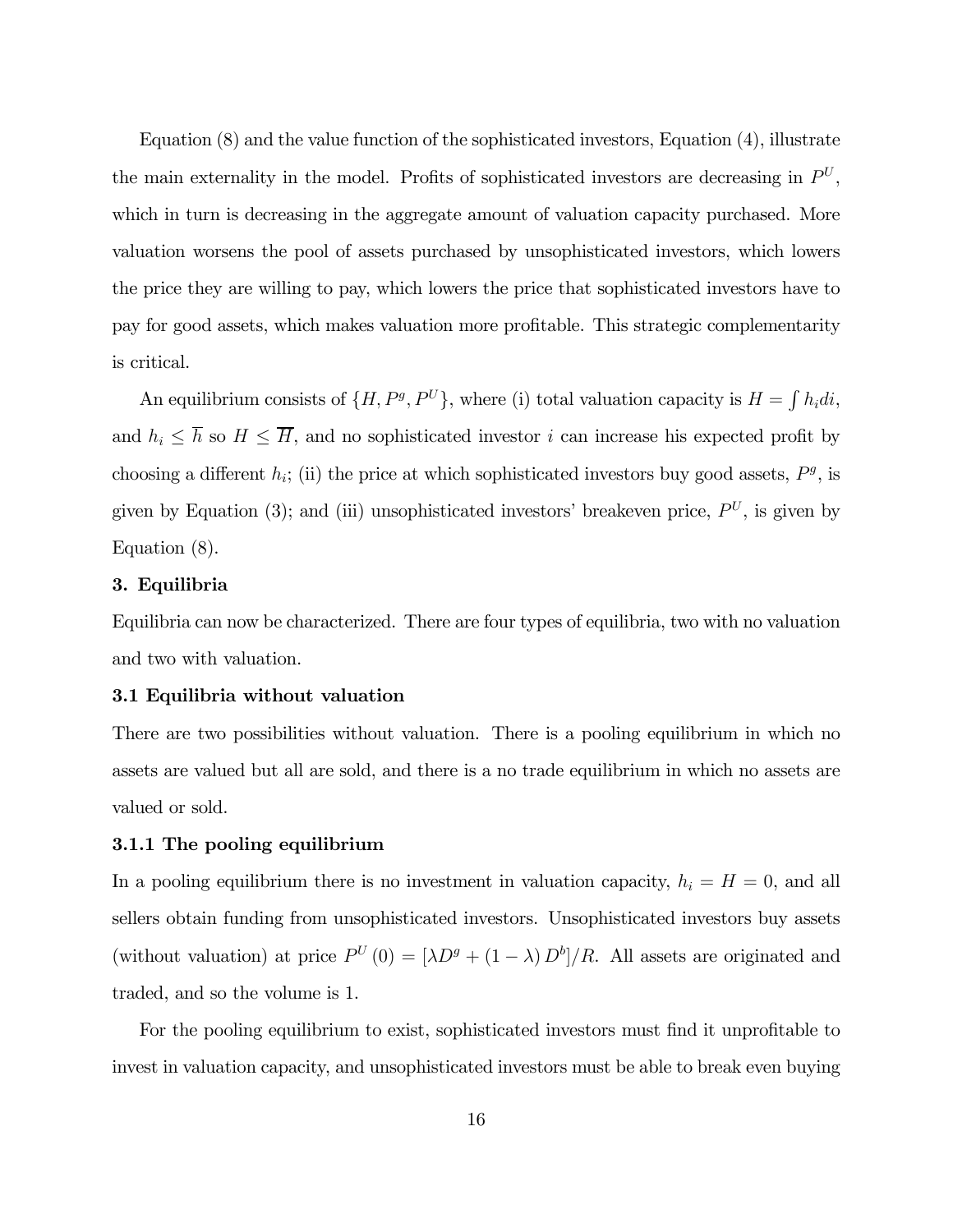assets at a price  $P^U > 1$ , both when  $H = 0$ :

$$
J^S\left(P^U(0)\right) \le 0 \text{ and } P^U(0) > 1,
$$

which is equivalent to

$$
c \ge \lambda (1 - \lambda) \frac{D^g - D^b}{R} \text{ and } \lambda > \frac{R - D^b}{D^g - D^b}.
$$
 (10)

The pooling equilibrium exists as long as (i) the marginal cost of the valuation technology is large enough relative to the gain from valuation, and (ii) the population expected return is high enough. Note that the right side of the first inequality equals the probability of an asset being good ( $\lambda$ ) times the joint gain in value when it is good,  $(1 - \lambda) \frac{D^g - D^b}{R} =$  $\frac{D^g}{R} - \frac{\lambda D^g + (1-\lambda)D^b}{R} = \frac{D^g}{R} - P^U$ , which is the private value of information at the margin in the pooling equilibrium.

## 3.1.2 The no-trade equilibrium

In a no-trade equilibrium there is no investment in valuation capacity,  $h_i = H = 0$ ;  $P^U \le 1$ ; and no sellers are funded. Volume is 0.

For the no-trade equilibrium to exist, sophisticated investors must find it unprofitable to invest in valuation capacity and unsophisticated investors must be unable to break even buying assets at a price  $P^U > 1$ , both with  $H = 0$ :

$$
J^S\left(P^U(0)\right) \le 0 \text{ and } P^U(0) \le 1,
$$

which is equivalent to

$$
c \ge \lambda \left(\frac{D^g}{R} - 1\right) \text{ and } \lambda \le \frac{R - D^b}{D^g - D^b}.\tag{11}
$$

If the cost of valuation capacity is high enough and the population expected return is low enough, then there is no trade.

### 3.2 Equilibria with valuation

We focus on two types of equilibria in which investors invest in valuation capacity. First,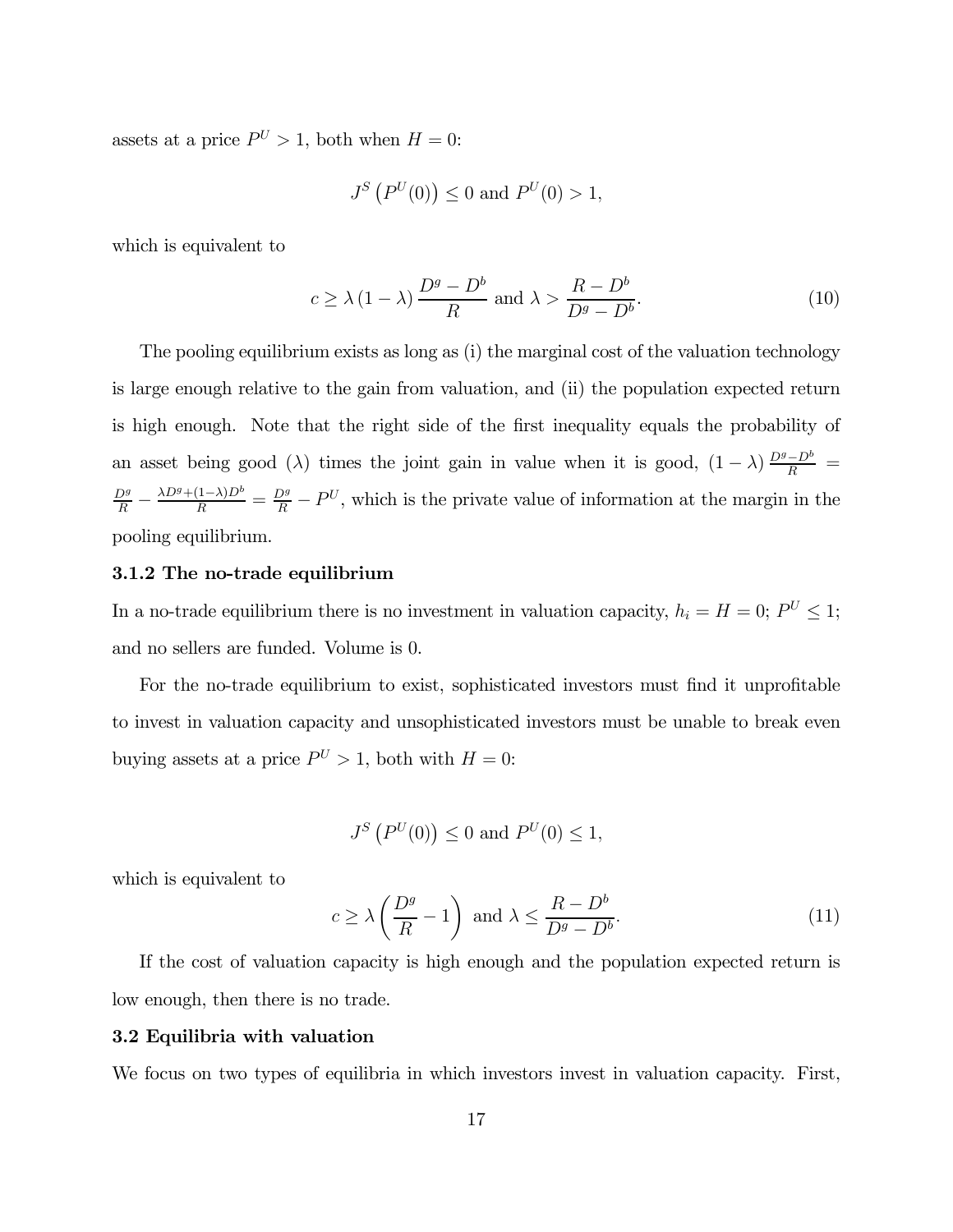there is a pure valuation equilibrium in which sophisticated investors do valuation, buy as many good assets as they can, and make profits; the residual pool of assets is so poor on average that unsophisticated investors do not buy any assets. Second, there is a mixed equilibrium in which sellers sell both with and without valuation. This occurs when the pool of assets remaining after sophisticated investors value and purchase assets is good enough that purchasing assets without valuation is still profitable. For completeness, we note that there is also a third type of equilibrium with valuation, also mixed, but we show that it is a knife-edge case and hence not interesting.

## 3.2.1 The pure valuation equilibrium

In a pure valuation equilibrium there is maximal investment in valuation capacity,  $h_i = \overline{h}$ and  $H = \overline{H}$ ;  $\overline{H}$  sellers are valued by sophisticated investors;  $P^U \leq 1$ , and so no sellers obtain funding from unsophisticated investors; and the assets identified as good by sophisticated investors are purchased at  $P^g = 1$ . The volume of trade is  $\lambda \overline{H} < 1$ .

For the pure valuation equilibrium to exist, sophisticated investors must find it profitable to invest in valuation up to its capacity constraint, and unsophisticated investors must be unable to break even buying assets at a price  $P^U > 1$  with  $H = \overline{H}$ :

$$
J^S\left(P^U(\overline{H})\right) > 0 \text{ and } P^U(\overline{H}) \le 1,
$$

which is equivalent to

$$
c < \lambda \left(\frac{D^g}{R} - 1\right) \text{ and } \lambda \le \frac{R - D^b}{\left(D^g - D^b\right) - \overline{H}\left(D^g - R\right)}.\tag{12}
$$

The pure valuation equilibrium exists as long as (i) the marginal cost of valuation is low enough relative to the gain from valuation, which is the probability that a transaction occurs times the gain from transacting, and (ii) the share of good assets is low enough (or  $\overline{H}$  is high enough) that buying without valuation is not profitable after  $\overline{H}$  assets are valued by sophisticated investors.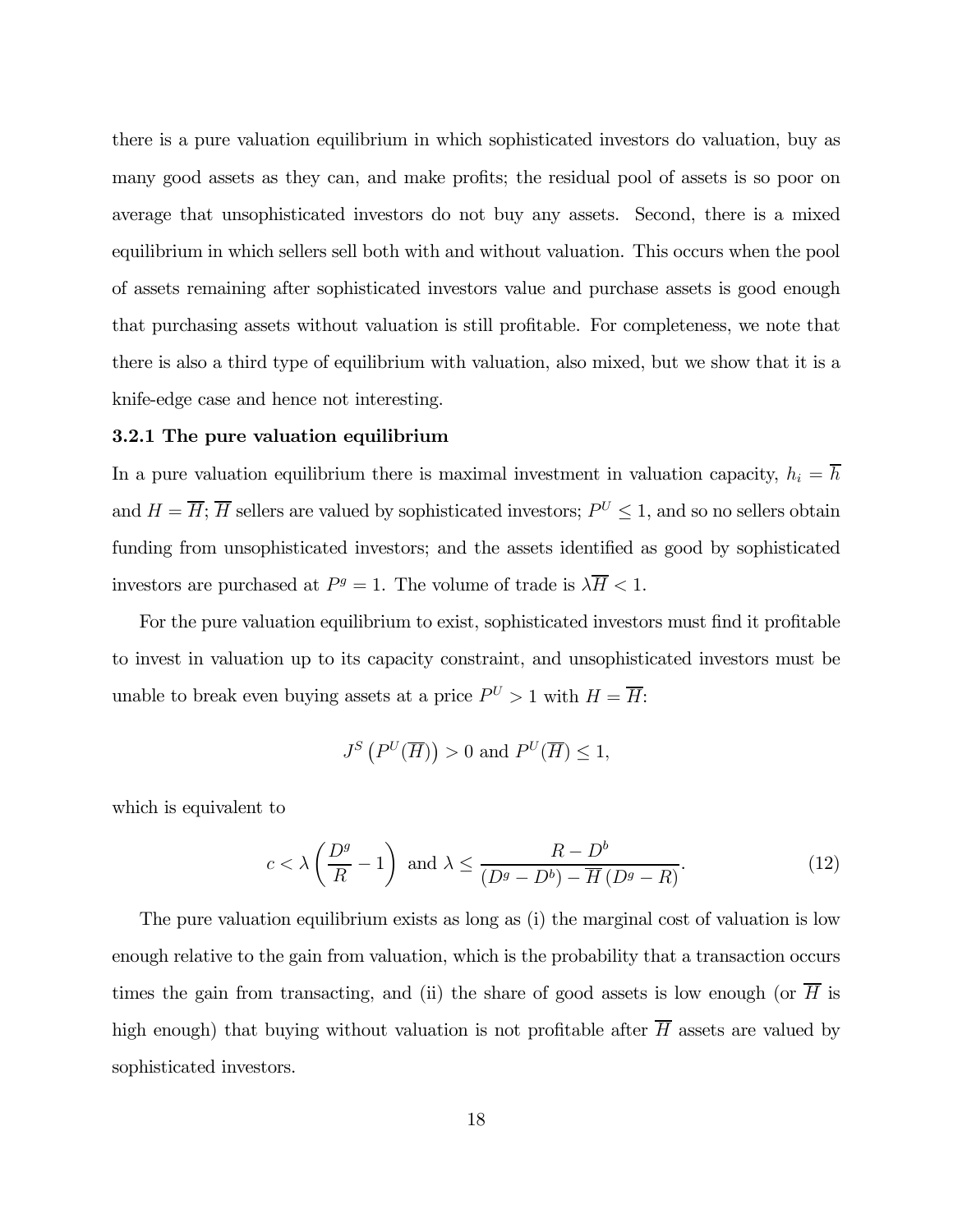It is worth noting that, with  $\overline{H}$  near 1, the private benefits to valuation in the valuation equilibrium rise as the share of good assets in the population,  $\lambda$ , rises near 1 ( $J^S(1)$  is increasing in  $\lambda$ ). Thus, the pure valuation equilibrium can occur for a larger range of valuation costs as  $\lambda$  rises (see the first inequality in Condition (12)). However, as  $\lambda$  increases, it is also the case that the social benefits from being in a valuation equilibrium decline relative to a pooling equilibrium. As  $\lambda$  rises, the share of bad assets declines, and the social benefits of the valuation equilibrium come from not funding bad assets. Although there are other factors at work, this previews one of the results of Section 4.2, that valuation can be socially inefficient but privately optimal.<sup>14</sup>

## 3.2.2 The mixed equilibrium

In a mixed equilibrium there is maximal investment in valuation capacity,  $h_i = \overline{h}$  and  $H = \overline{H}$ ;  $\overline{H}$  sellers are valued by sophisticated investors, and  $\lambda \overline{H}$  of these are funded; the remaining  $(1 - \lambda) \overline{H}$  along with  $1 - \overline{H}$  unvalued sellers are funded by unsophisticated investors; and assets are purchased (both by sophisticated and unsophisticated investors) at a price of

$$
P^{g} = P^{U}(\overline{H}) = \frac{\lambda \left(1 - \overline{H}\right) D^{g} + \left(1 - \lambda\right) D^{b}}{\left(1 - \lambda \overline{H}\right) R}.
$$

All assets trade, so volume is 1. As in the pure valuation equilibrium, sophisticated investors have market power and earn the rents of valuation, but now they compete with unsophisticated investors rather than the seller's abandonment option. Thus, sophisticated investors pay  $P^U(\overline{H})$  for assets instead of 1.

For the mixed equilibrium to exist, sophisticated investors must find it profitable to invest in valuation up to its capacity constraint and unsophisticated investors must be able to break even buying assets at a price  $P^U > 1$ , with  $H = \overline{H}$ :

<sup>&</sup>lt;sup>14</sup>There is a discontinuity (outside our assumed range) at  $\lambda = 1$ , where the valuation equilibrium cannot occur for  $c > 0$  even when  $\overline{H} = 1$ .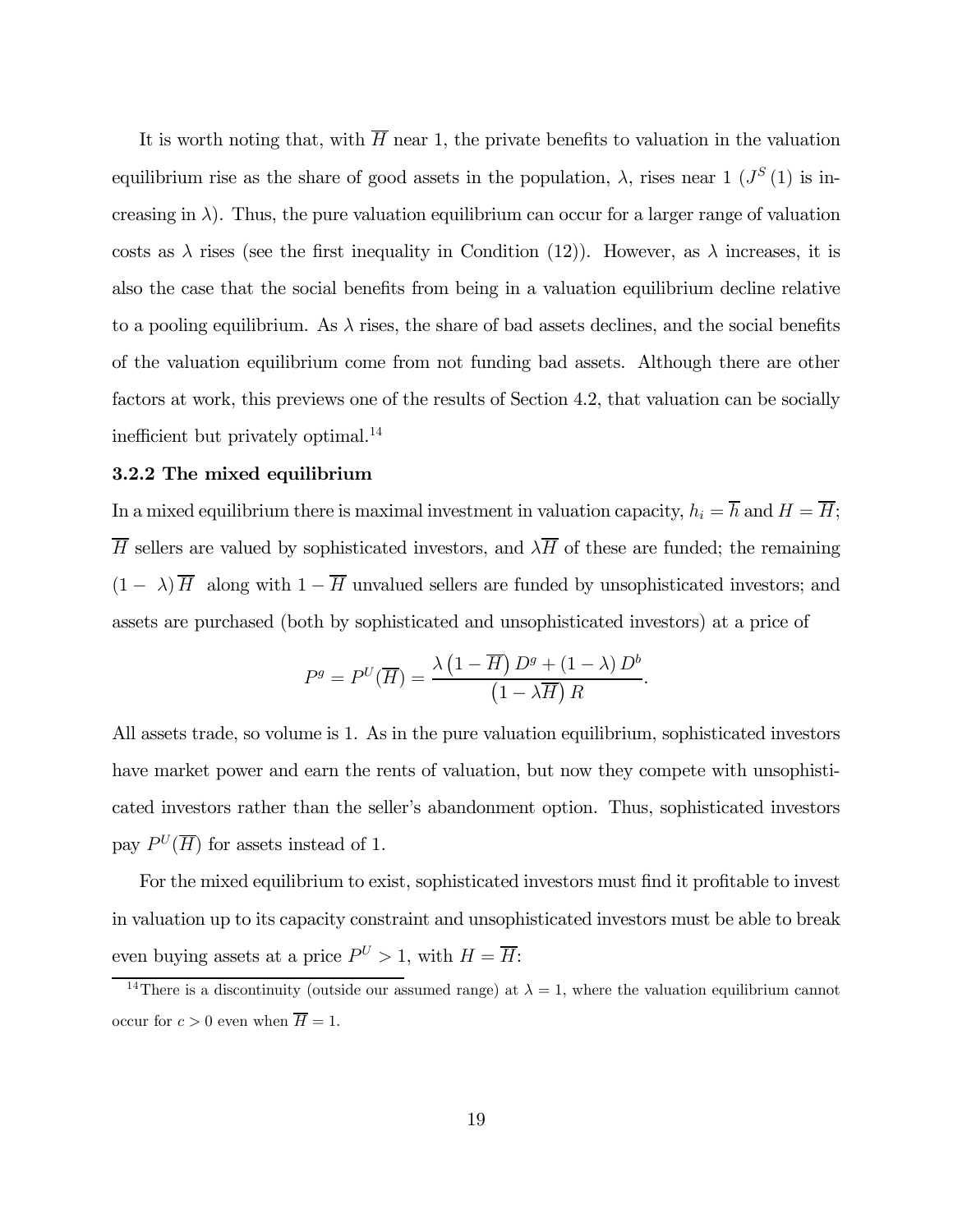$$
J^S\left(P^U(\overline{H})\right) > 0 \text{ and } P^U(\overline{H}) > 1,
$$
\n<sup>(13)</sup>

which is equivalent to

$$
c < \frac{\lambda (1 - \lambda) D^g - D^b}{1 - \lambda \overline{H}} \text{ and } \lambda > \frac{R - D^b}{(D^g - D^b) - \overline{H}(D^g - R)}.
$$
 (14)

The first inequality in Condition (14) places an upper bound on the valuation cost relative to the value of the information uncovered. The right side of this inequality is a scaled-up (by  $1/(1 - \lambda \overline{H})$ ) version of the right side of the first inequality in Condition (10) for the pooling equilibrium. The scaling reflects the difference in the price of assets between the pooling equilibrium and the mixed equilibrium, where the price is lower in the latter equilibrium. The second inequality states that the share of good assets  $\lambda$  is high enough (or  $\overline{H}$  is low enough) that transacting without valuation is profitable after  $\overline{H}$  assets are valued by sophisticated investors. As  $\overline{H} \to 1$ , this lower bound on  $\lambda$  goes to 1. It is the exact complement to the second inequality for the pure valuation equilibrium.

## 3.2.3 The "unstable" mixed equilibrium

For completeness, we note that there can also exist an equilibrium in which sophisticated investors invest in positive but less than maximal valuation capacity and earn zero profit while unsophisticated investors break even buying the remaining assets. This equilibrium is unstable in the sense that if sophisticated investors invested in slightly more valuation capacity, the quality of assets bought by unsophisticated investors would be reduced. This in turn would reduce the price of assets, making valuation more profitable, and inducing sophisticated investors to invest in valuation capacity up to the maximal level. Similarly, a slightly higher share of sellers choosing to obtain financing from unsophisticated investors would raise the price of assets, inducing all sophisticated investors to make no investment in valuation capacity. In Appendix B, we show that this unstable mixed equilibrium exists for all parameters such that the pooling equilibrium exists and either the pure valuation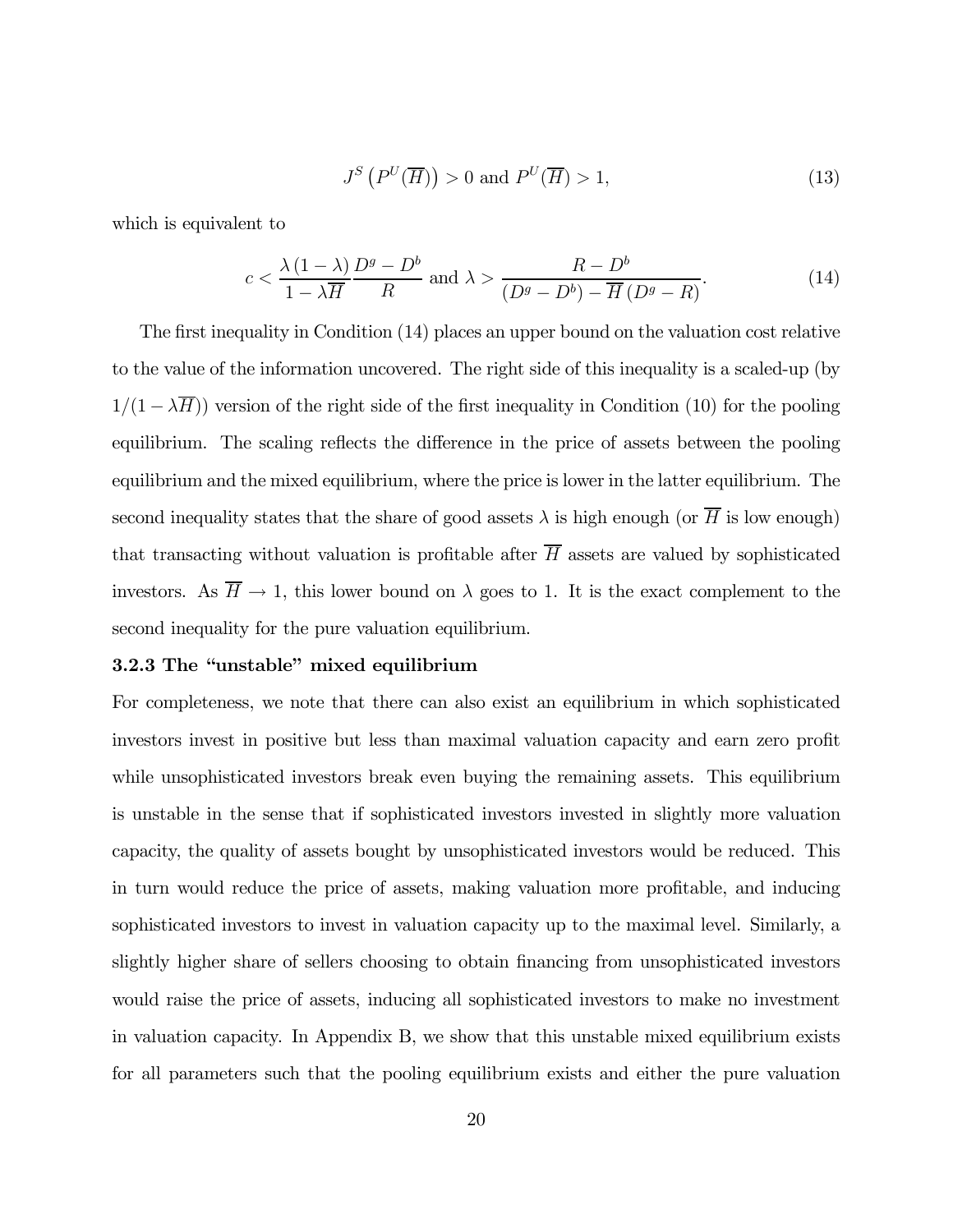equilibrium or the mixed equilibrium exists. Because this equilibrium is a knife-edge case, we do not consider it further.

## 4. Analysis

We first formally state our main results that there are regions of multiple equilibria. Second, we rank equilibria by efficiency. Third, we discuss our key assumptions and interpret a switch in equilibrium from the pooling equilibrium to a pure valuation or mixed equilibrium as a credit crunch or valuation run.

### 4.1 Regions of multiple equilibria

The following proposition characterizes the possible equilibria.

### Proposition 1 Equilibria

(i) At least one of the four equilibria exists.

(ii) There can be a unique equilibrium with any one of the pooling, pure valuation, mixed, or no-trade equilibria.

(iii) There can be multiple equilibria. Multiple equilibria must involve either the pooling and pure valuation equilibria; or the pooling and mixed equilibria.

The proof (in Appendix A.1) follows from the conditions for each equilibrium to exist given in the previous section.

## [Figure 1 about here]

Figure 1 plots the areas in which each equilibrium exists in  $\lambda - c$  space (for  $R = 1.1$ ,  $D^g = 1.14$ ,  $D^b = 1.09$ , and  $\overline{H} = 0.90$ . When the cost of valuation is low enough, only equilibria with valuation exist. When it is high enough, either the no-trade equilibrium or the pooling equilibrium exists. When the share of good assets is low enough, only the notrade equilibrium exists. When the share of good assets is large enough, only the pooling equilibrium exists. For intermediate costs of valuation and an intermediate share of good assets, multiple equilibria exist.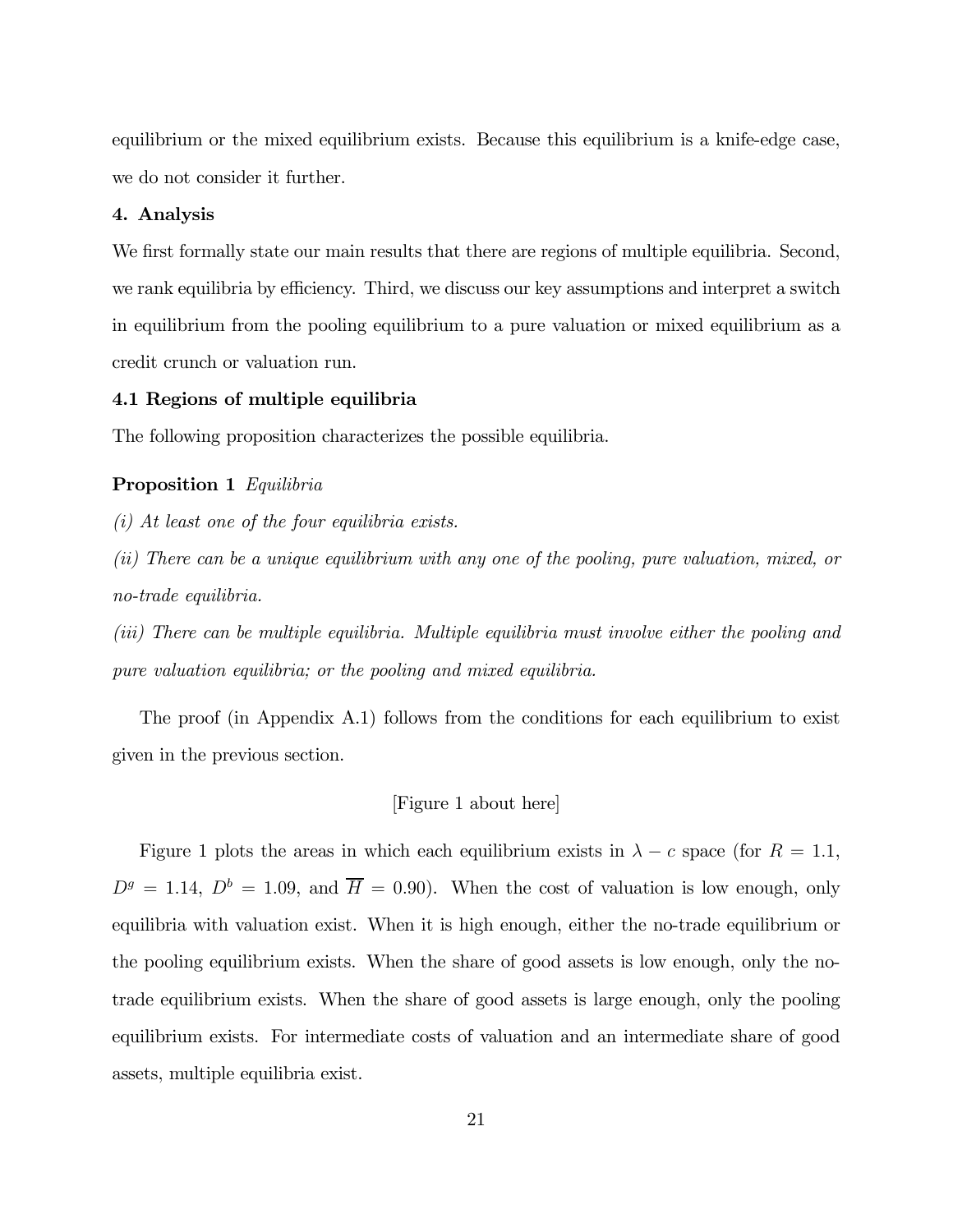The pooling and pure valuation equilibria may both exist. In such a region, in the pooling equilibrium there is no adverse selection problem facing unsophisticated investors, and the price they pay for assets is high (the expected value of an asset). This high price eliminates the incentive to perform valuations. Alternatively, in the pure valuation equilibrium, unsophisticated investors face a severe adverse selection problem, and buy no assets and the price of assets is low. This low price allows sophisticated investors to profit by doing valuation and buying good assets at low prices. Similar forces are at work when both the pooling and mixed equilibrium exist, except that in this case, when sophisticated investors are performing valuations, the adverse selection problem is not severe enough to drive unsophisticated investors out of the market.

## 4.2 Efficiency of equilibria

We define efficiency as maximizing social surplus: the sum of the value functions of the unit mass of sellers and all investors who buy assets. We show that in the region of multiplicity, the socially efficient outcome is always the pooling equilibrium. More strikingly, there is a region where the market delivers only the pure valuation equilibrium and in which it would be more socially efficient for investors to buy all assets without valuation (Pareto superior with transfers).

Social surplus in a no-trade equilibrium is  $V^n = 0$  as no assets are purchased and there is no expenditure on valuation capacity. Social surplus in a pooling equilibrium is given by

$$
V^{p} = \frac{\lambda D^{g} + (1 - \lambda) D^{b}}{R} - 1
$$
\n(15)

as all assets are purchased and there is no expenditure on valuation capacity. Social surplus in a pure valuation equilibrium is given by

$$
V^v = \overline{H}\left(-c + \lambda \left(\frac{D^g}{R} - 1\right)\right) \tag{16}
$$

as  $\overline{H}$  assets are valued at cost  $\overline{H}c$ , and  $\lambda \overline{H}$  assets are identified as good and are purchased. The remaining unpurchased assets include the  $(1-\lambda)\overline{H}$  assets that are valued but determined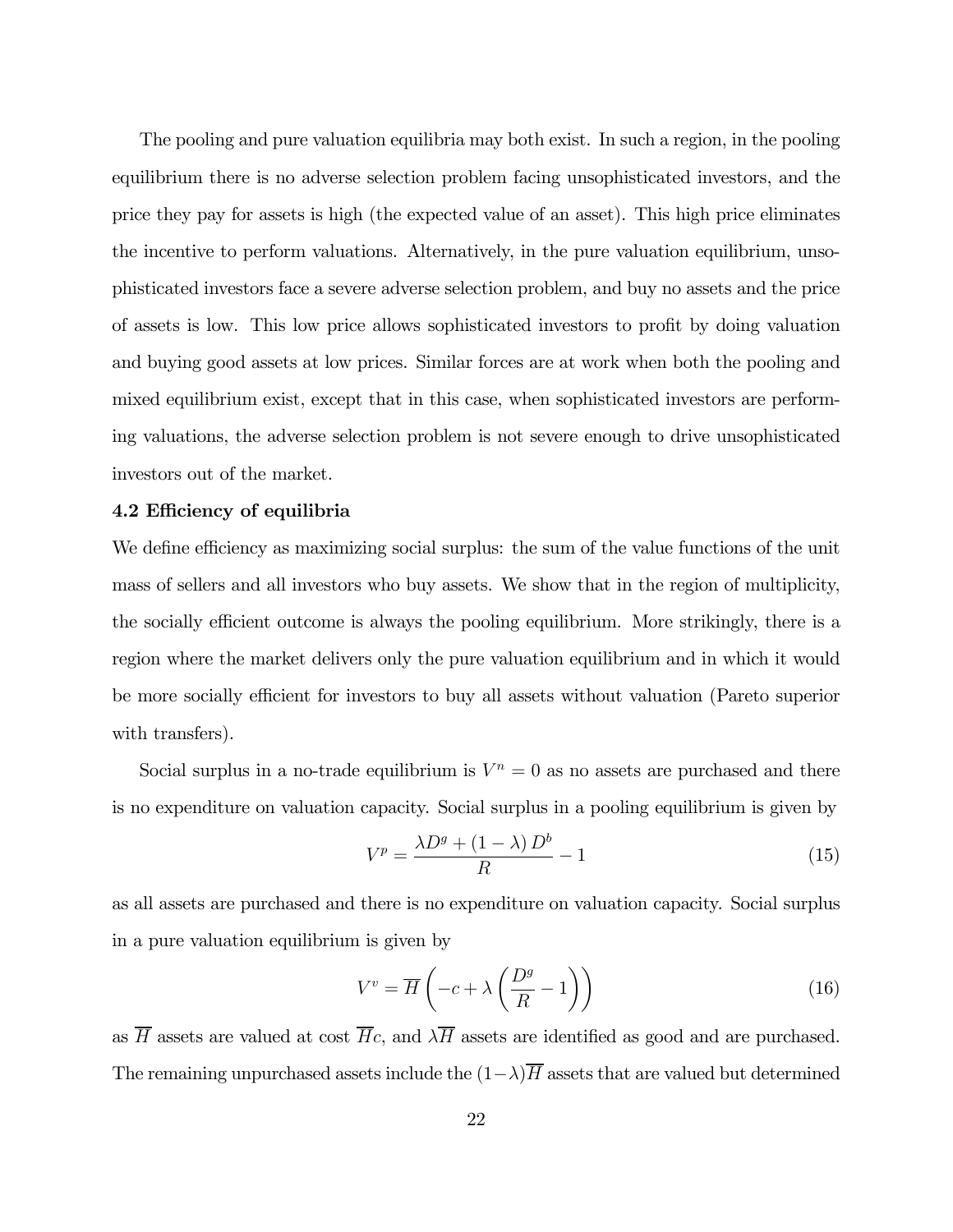to be bad, and the  $1-\overline{H}$  assets that are not valued and not purchased. Finally, social surplus in a mixed equilibrium is given by

$$
V^{m} = -\overline{H}c + \frac{\lambda D^{g} + (1 - \lambda) D^{b}}{R} - 1.
$$
\n(17)

While  $\overline{H}$  assets are valued, all assets are purchased. Sophisticated investors purchase the  $\lambda \overline{H}$  assets that they identify as good, and unsophisticated investors purchase the  $(1 - \lambda) \overline{H}$ assets that are valued but determined to be bad and the  $1 - \overline{H}$  assets that are not valued.

We rank the equilibria in terms of social surplus in the following proposition, proved in the Appendix A.2.

#### Proposition 2 Ranking of equilibria

(i) For parameters such that the pooling equilibrium exists, the pooling equilibrium is more efficient than the pure valuation equilibrium,  $V^p > V^v$ , and the mixed equilibrium,  $V^p > V^m$ (the other two equilibria that may exist);

 $(ii)$  For parameters such that the pooling equilibrium does not exist:

(a) if the pure valuation equilibrium exists and  $E[D] > R$ , then this equilibrium is less efficient than an outcome with the sale of all assets without valuation if and only if

$$
c \ge c^{Eff} \equiv \frac{\left(1 - \lambda \overline{H}\right)R - \left(1 - \lambda\right)D^b - \left(1 - \overline{H}\right)\lambda D^g}{\overline{H}R}.\tag{18}
$$

(b) if the mixed equilibrium exists, then this equilibrium is less efficient than an outcome with the sale of all assets without valuation.

(c) if the no trade equilibrium exists, then this equilibrium is more efficient than an outcome with the sale of all assets without valuation.

That the pooling equilibrium is more efficient than a mixed equilibrium is obvious. In both, all assets trade. However, in the mixed equilibrium this comes with the cost of valuing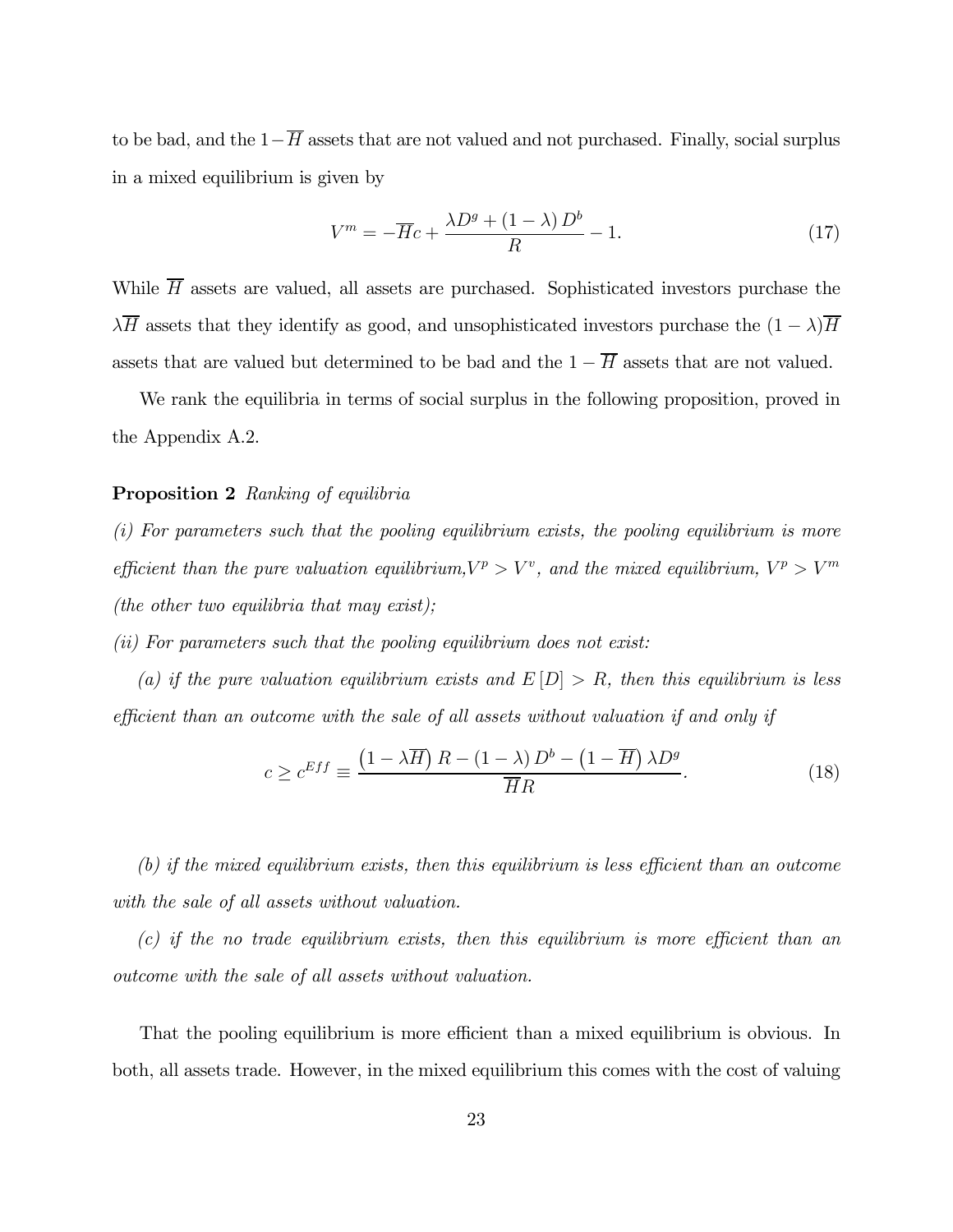$\overline{H}$  sellers. Recall that in the mixed equilibrium, even the assets determined to be bad are sold (to unsophisticated investors). Thus, even if the pooling equilibrium does not exist, the sale of all assets without valuation still leads to higher social surplus than in the mixed equilibrium.

To see why the pooling equilibrium, if it exists, is more efficient than the pure valuation equilibrium is, note that in the latter, sophisticated investors buy  $\lambda \overline{H}$  < 1 assets (valuing  $\overline{H}$  assets and buying the good assets which are fraction  $\lambda$  of the total). Because the pooling equilibrium exists, the first inequality in Condition (10) is satisfied. This means that the valuation cost  $c$  is high enough that sophisticated investors would, at best, break even buying the good assets it identifies at a price of  $E[D]/R$ . Hence with  $\lambda \overline{H}$  assets sold for  $E[D]/R$ , social surplus (investors' gains plus sellers' gains) is, at best, the sellers' gains of  $\lambda \overline{H}(E[D]/R - 1)$ . By contrast, in a pooling equilibrium, unsophisticated investors break even buying all assets, and social surplus is higher, with sellers' gains of  $E[D]/R - 1$ . Note that for a given number of good and bad assets sold, social surplus does not depend on the price paid, as this is just a transfer. Given the large difference in social surplus between the two equilibria (social surplus in the pooling equilibrium is  $1/\lambda \overline{H}$  times higher), even if the pooling equilibrium does not exist and the first inequality in Condition (10) is not satisfied, the sale of all assets without valuation may still lead to higher social surplus. In addition, these results hold even as  $\overline{H}$  approaches 1. Thus, the lower social surplus is not simply the result of being unable to value all assets.

## [Figure 2 about here]

The shaded region in Figure 2 shows the region for which the purchase of all assets without valuation is most efficient. The lower bound of this region is the line (in  $\lambda - c$  space) that runs from the point on the boundary between the pure valuation and pooling equilibria where  $P = 1$  to the maximum  $\lambda$  where the pure valuation equilibrium exists and  $c = 0$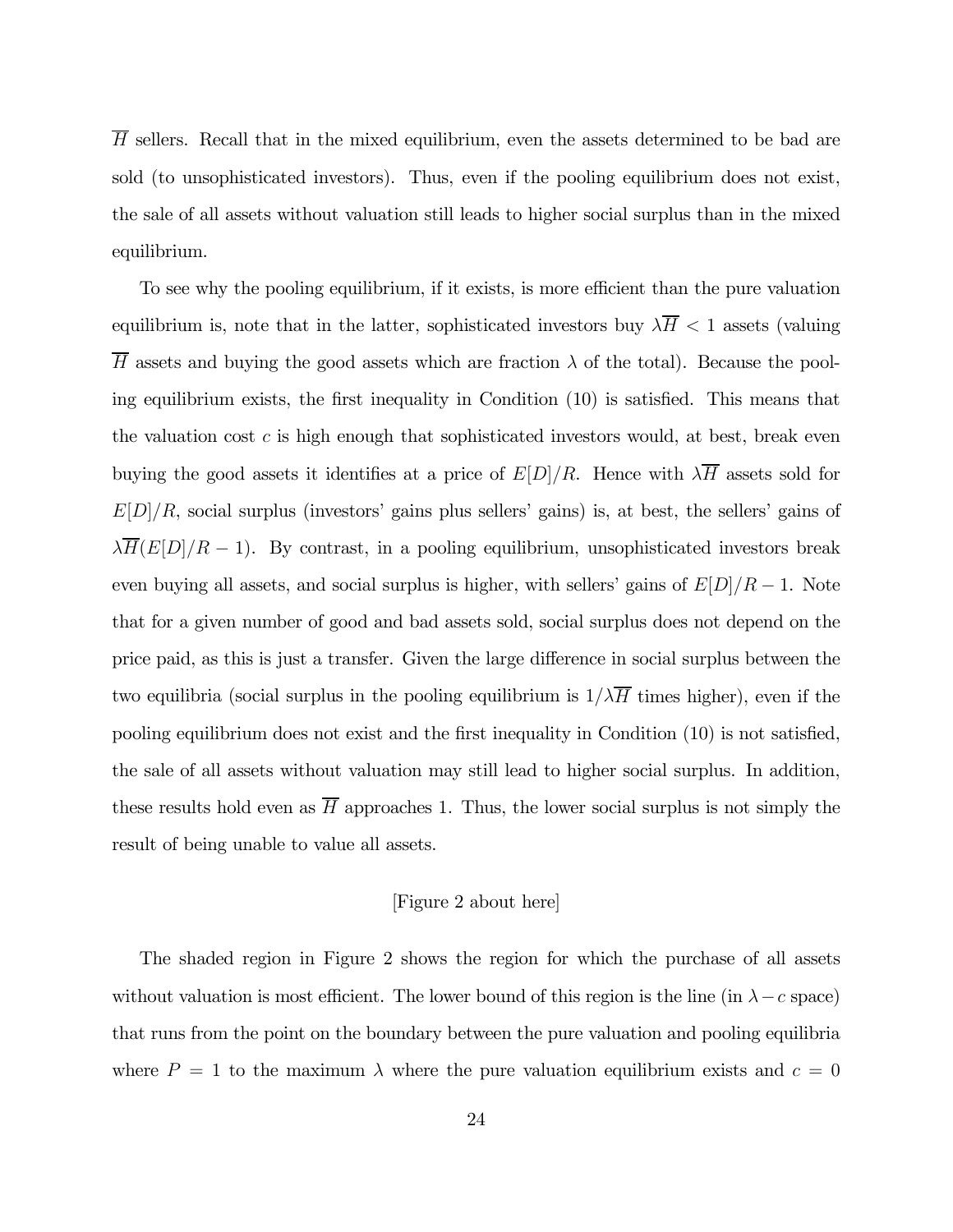(where  $P = 1$  also).

#### 4.3 Discussion

## 4.3.1 Implications and interpretation

A switch in equilibrium from a pooling to a pure valuation equilibrium is a valuation run that exhibits many of the stylized features of a credit crunch. In particular, the increase in valuation is associated with: (a) Investment collapse: the volume of transactions declines from 1 to  $\overline{H}\lambda$  as only sellers that can get their assets valued and who have good assets sell/are funded. (b) Price collapse: transaction prices fall from  $\frac{\lambda D^g + (1-\lambda)D^b}{R}$  to 1 (spreads or interest rates increase). This occurs because in the pooling equilibrium, assets are scarce and valuation is not required to invest without losses, so sellers get high prices and marginal investment earns the opportunity cost of funds. In the valuation equilibrium, only sophisticated investors purchase assets; sellers compete for this limited valuation technology; and prices for assets are low as skilled investors earn profits and sellers receive their outside option. (c) Nonfundamental volatility: the crash is not driven by fundamentals, but rather, could be triggered by any small coordinating event. (d) Flight to quality: unsophisticated investors leave the market as the chance of buying a bad asset increases and only good assets trade. (e) Profits for sophisticated investors: sophisticated investors make ex post profits/valuation capacity earns rents.

A switch in equilibrium from the pooling to the mixed equilibrium also exhibits many of the features of a credit crunch. In this case, the switch in equilibrium also exhibits an increase in valuation, a collapse in price (but smaller), ex post profits for sophisticated investors, and is not driven by fundamentals. However, trade volume does not decline and there is no flight to quality.

Importantly, either type of switch in equilibrium is always inefficient.

Our model is static, but we can consider a repeated static model in which unsold assets disappear at the end of each period. One might then consider as an application of the model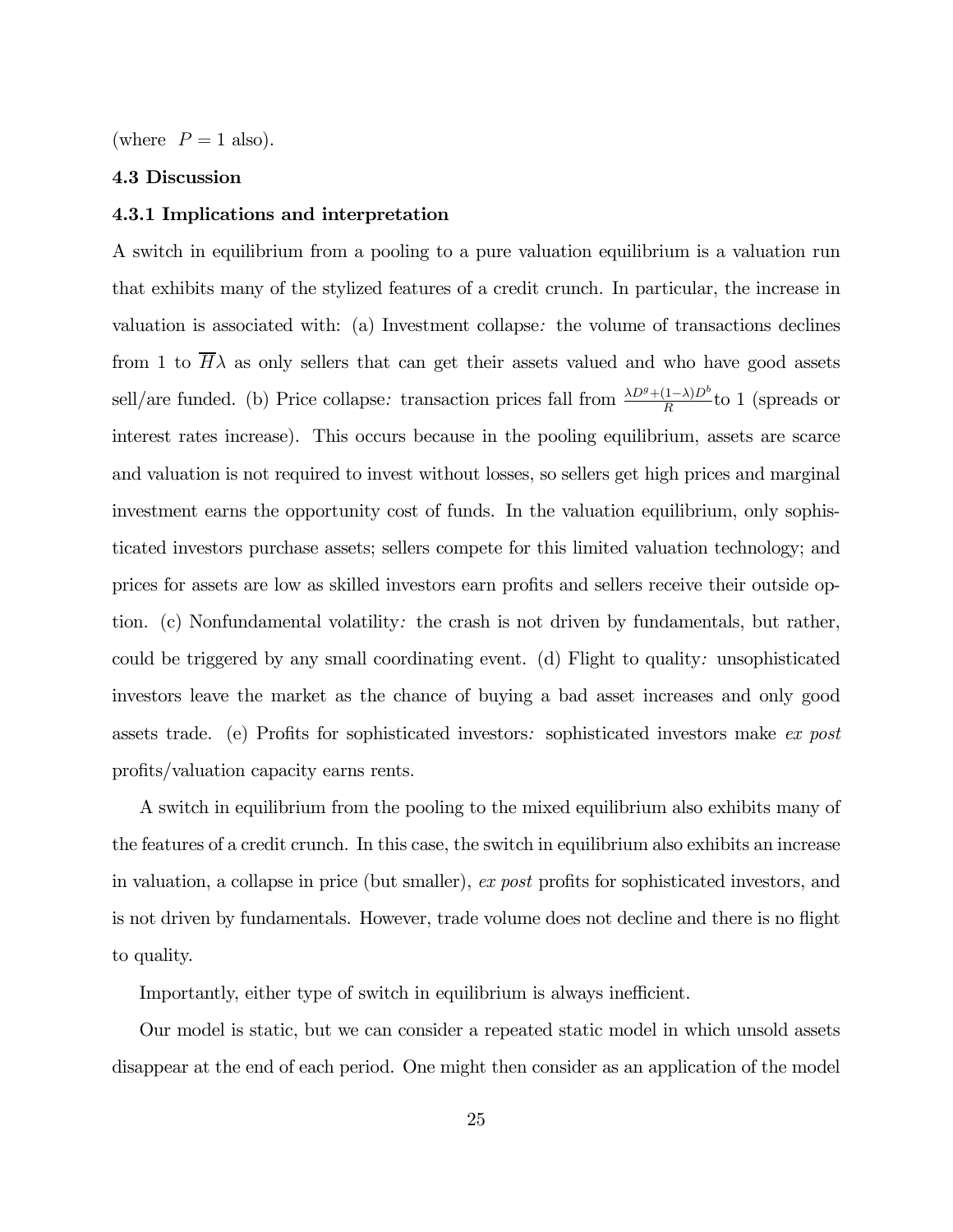a new investment opportunity that is expected to be quite profitable but is also initially hard to value along some dimension. Over time, as returns are observed, the cost of valuation might decline. Alternatively, because capital is flowing into the market without careful valuation along this dimension, the quality of new assets might decline along this dimension over time. In either case, the market can begin in a region in which it is necessarily in a pooling equilibrium and all assets are traded at high prices. As valuation costs decline or the share of bad assets increases, the market could enter a region where a valuation equilibrium is also possible. In such a dynamic, investment collapses from a switch to an equilibrium with valuation are always inefficient when they occur, although they may be ultimately inevitable.15

The idea that fluctuations in the strength of adverse selection in financial markets explain their volatility is not new; notable examples driven by factors other than valuation include Mankiw (1986), Eisfeldt (2004), Kurlat (2010), Morris and Shin (2012), Philippon and Skreta (2012), and Malherbe (2014). Our explanation rests on what we believe are the key features of external finance: the opportunity to not undertake the investment and the possibility of acquiring nonverifiable information on the quality of the investment. As such, our explanation is closer to Ruckes (2004) and Dell'Ariccia and Marquez (2006), both of which consider how adverse selection and lending standards lead to contractions of credit in bad times.16 The former shows how fluctuations in a borrower's default risk change the private value of information, which in turn is amplified because of the winner's curse. The latter focusses not on the creation of information but rather on contract terms (specifically collateral requirements) and how these change in response to exogenous changes in the share

<sup>&</sup>lt;sup>15</sup>As an aside, there is also no higher payoff to the sellers of good assets relative to bad assets in the pure valuation equilibrium because both receive their reservation values. This result would change if sellers with good assets received some of the rents.

 $16$ Gorton and Ordonez (2014) also draws out new insights for fluctuations in informed lending by incorporating secondary markets.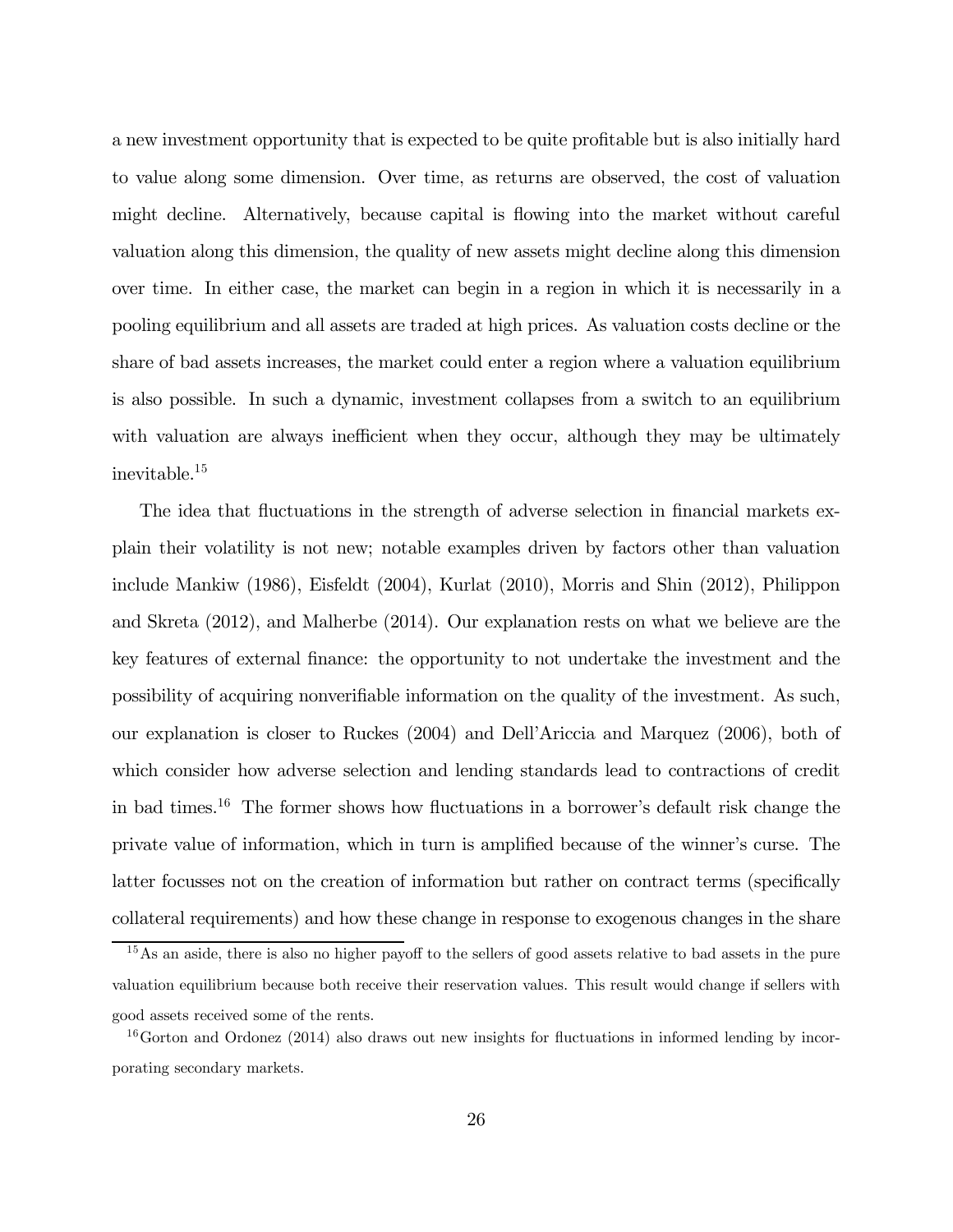of new projects, about which no bank has information, and existing projects, about which some bank has private information. In the model, the existence of fewer new projects implies a lower share of good projects approaching banks and a tightening of lending standards and reduced credit.<sup>17</sup>

#### 4.3.2 Key assumptions

Turning to assumptions, first, it is not essential that valuation capacity be strictly limited, but it must have increasing costs. If the cost of valuation capacity to sophisticated investors were increasing in the aggregate amount of valuation capacity purchased, our results would be qualitatively similar (if increasing "enough") except that rents would presumably accrue to the providers of the valuation capacity. A capacity constraint significantly simplifies the analysis.

Second, a sophisticated investor gets all the surplus when matched with a seller known to be good. A more equal division of surplus would alter the equations that determine where different regions occur and what parties earn rents in the valuation equilibria but would not alter the existence of regions with multiple equilibria or the general character of the welfare implications (as long as the investor gets some of the surplus). This follows because, in equilibria with valuation, sophisticated investors are making sellers weakly prefer to sell to them, so changing this to a strict condition does not change the qualitative results. What is important for the qualitative results is that there exists a region in which investors get sufficient surplus to cover the costs of valuation.<sup>18</sup>

<sup>17</sup>Similarly, Kurlat (2012) analyzes a model in which increases in the volume of assets for sale induces the entry of valuation skill. This worsens adverse selection problems and lower prices, rationalizing declines in prices associated with fire sales.

<sup>18</sup>An alternative set up with identical results has sellers, after a possible valuation, sell through a secondprice sealed-bid auction with a reservation price of 1. The optimal bid in a second-price auction is one's valuation. Thus a sophisticated investor who knows the asset is good wins the auction and pays either the reservation price (as in the pure valuation equilibrium) or the bid of unsophisticated investors (as in the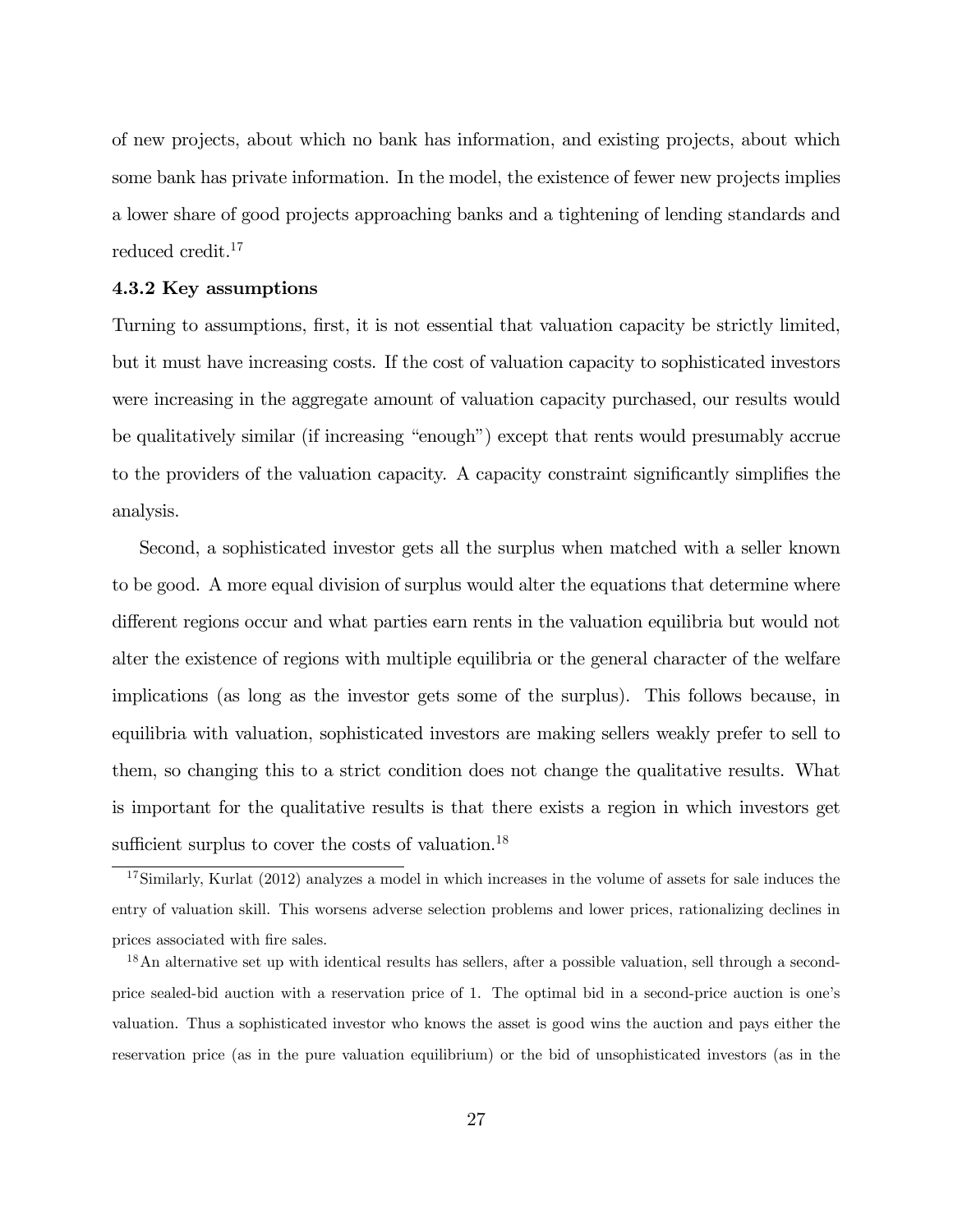Third, our assumption that a seller turned away from one investor is able to go to another investor and appear indistinguishable from any other seller is a static analog to a dynamic process with valued projects indistinguishable from new entrants. As a more formal foundation, we discuss in Appendix C that our model has the same implications if we instead assume that sellers pursue sequential search but investors do not know in what order the seller approaches potential investors, an information structure borrowed from Zhu (2012).<sup>19</sup>

Finally, that valuation is not observed–that a seller with a previously-valued asset is indistinguishable from a seller with a valued and rejected asset–is critical. However, it is important to note that it is in the joint interest of a seller-investor pair not to reveal that the seller was denied funding, because this allows the seller to seek funding elsewhere. Further, notice that sophisticated investors prefer equilibria with valuation, and unsophisticated investors are indifferent as they make zero profit. Sellers prefer the equilibrium without valuation. This ordering makes it suspect that investor groups that self-regulate and share information, such as through industry-wide credit bureaus, actually share the type of information that we study herein.<sup>20</sup> If the act of valuation were observable, the negative externality from valuation would be corrected in the current model (see Section 5.2).

#### 5. Policy

There is the potential for efficiency-improving coordination or government policy in the regions of the parameter space for which there are multiple equilibria and for which the mixed equilibrium). If no sophisticated investor has valued the asset, then an unsophisticated investor wins the auction, paying the bid of other unsophisticated investors (as in the pooling equilibrium).

<sup>&</sup>lt;sup>19</sup>Guerrieri and Shimer (2014) and Chang (2011) analyze fire sales in a model in which sellers who know the quality of their asset can signal their information by delaying the sale of their asset.

 $^{20}$ It seems more likely that credit bureaus, like ratings agencies, simply segment assets into markets, each of which is either in a pooling equilibrium or valuation equilibrium, where buyers do or do not investigate beyond the credit check. It is notable that credit bureaus may not reveal the identity of those who conduct credit checks and so do not reveal the purpose of the check (information that an unsophisticated investor would find useful).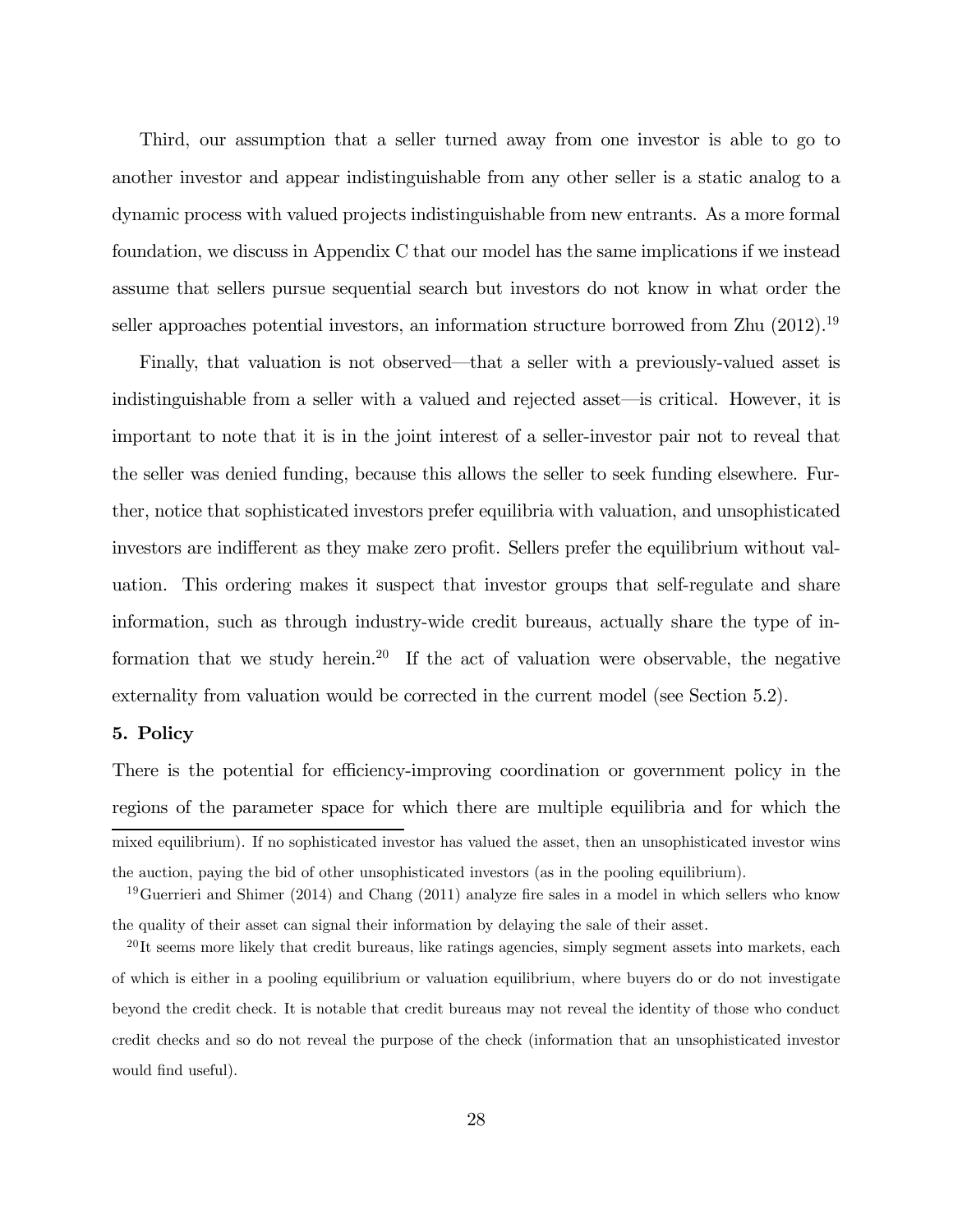market delivers only the valuation equilibrium and  $c > c^{Eff}$ . Given that the model omits any social benefits of private information and is solved as a rational expectations equilibrium, it is worth emphasizing that this section studies optimal policy in the model not in the real world. Therefore, consider the following policies that eliminate adverse selection or deter valuation where inefficient.

#### 5.1 A tax on valuation

Begin with a tax on valuation capacity, raising the valuation cost from  $c$  to  $c + \tau$ . Suppose a pooling equilibrium is most efficient, that is,  $V^p > 0$  and  $V^p > V^v$ . There are two cases. First say the pure valuation equilibrium exists (implying that the mixed equilibrium does not exist). With a tax on valuation capacity of  $\tau = \lambda \left(\frac{D^g}{R} - 1\right) - c > 0$ , the first inequality in Condition (12) no longer holds (replacing c with  $c + \tau$ ). Therefore the pure valuation equilibrium no longer exists and the mixed equilibrium still does not exist. Because  $\lambda\left(\frac{D^g}{R} - 1\right) > \lambda\left(1 - \lambda\right) \frac{D^g - D^b}{R}$  (by  $V^p > 0$ ), the first inequality in Condition (10) is satisfied if we replace c with  $c + \tau$ . In addition, because the second inequality in Condition (10) is satisfied, the tax leaves only the pooling equilibrium (which will exist with the tax but depending on  $c$  may not exist without the tax). Second suppose that the mixed equilibrium exists (so the pure valuation equilibrium does not exist). With a tax on valuation capacity of  $\tau = \frac{\lambda(1-\lambda)}{1-\lambda\overline{H}}$  $\frac{D^g - D^b}{R} - c > 0$ , the first inequality in Condition (14) no longer holds. Thus, the mixed equilibrium no longer exists, and the pure valuation equilibrium still does not exist. Because  $\frac{\lambda(1-\lambda)}{1-\lambda\overline{H}}$  $\frac{D^g - D^b}{R} > \lambda (1 - \lambda) \frac{D^g - D^b}{R}$ , the first inequality in Condition (10) is satisfied. Moreover, because the second inequality in Condition (10) is satisfied, the tax leaves only the pooling equilibrium (which will again exist with the tax, but depending on  $c$ , may not exist without the tax). Hence, taxing valuation can ensure that the efficient pooling equilibrium prevails. Of course, such a tax has the real-world problems both of distinguishing this type of valuation from other types of valuation (such as about value that is common across assets)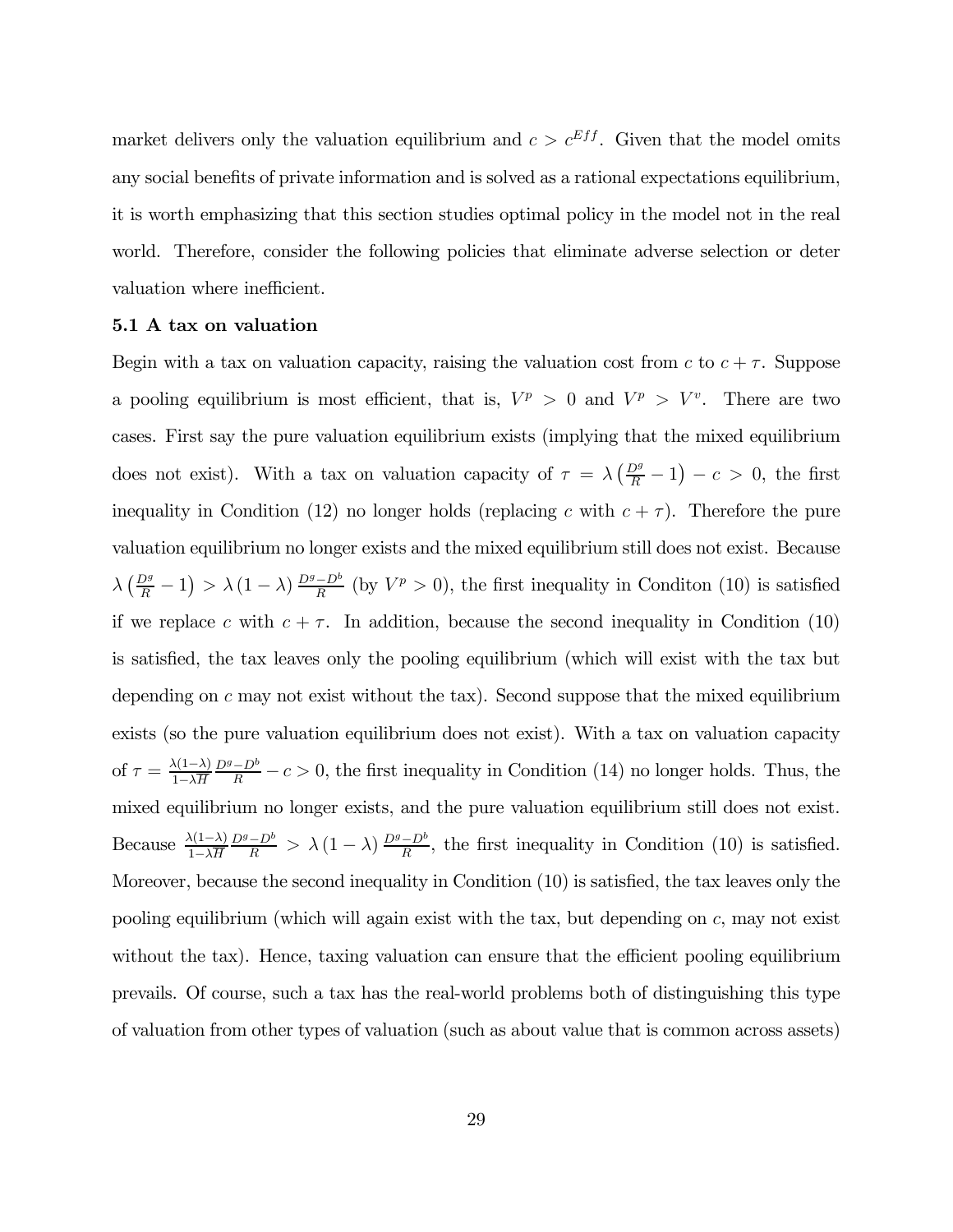and of monitoring and observing valuation.21

#### 5.2 Common knowledge that an asset has been valued

Eliminating the adverse selection that follows from valuation is more effective in that it allows the use of valuation when privately efficient while eliminating its social loss. Such a policy is at odds with the assumptions of the model and not straightforward to implement given agents' incentives. Nevertheless consider making it public knowledge that an asset had been valued. Then valued and rejected assets would remain unsold. Unvalued assets would be sold to unsophisticated investors at the pooling equilibrium price (iff  $E[D]/R \ge 1$ ). Sellers would only approach sophisticated investors if the expected value of their outside options after valuation were at least equal to the price available without valuation. Sophisticated investors offer the minimum price to attract unvalued assets, which is  $P<sup>g</sup>$  such that

$$
\lambda(P^g - 1) \ge \frac{\lambda D^g + (1 - \lambda) D^b}{R} - 1.
$$

Valuation would be undertaken when it is profitable, which is when

$$
c \le (1 - \lambda) \left( 1 - \frac{D^b}{R} \right). \tag{19}
$$

This boundary lies above the boundary for efficiency of the pooling equilibrium with anonymity, Condition (18). (Conditions (18) and (19) converge to the same condition as  $\overline{H} \to 1$ .)

## [Figure 3 about here]

In Figure 3, the solid lines delineate the four equilibria (dotted lines delineate the regions in the original model; and the dash lines delineates the boundary of the region in which funding without valuation was efficient in the original model). There is a larger region in

 $21$ Even though we do not see this as a realistic feature of asset markets, similar policies are imposed in insurance markets where insurance cannot be predicated on testing. In addition, auctioneers as market makers may not make items available for inspection prior to the auction.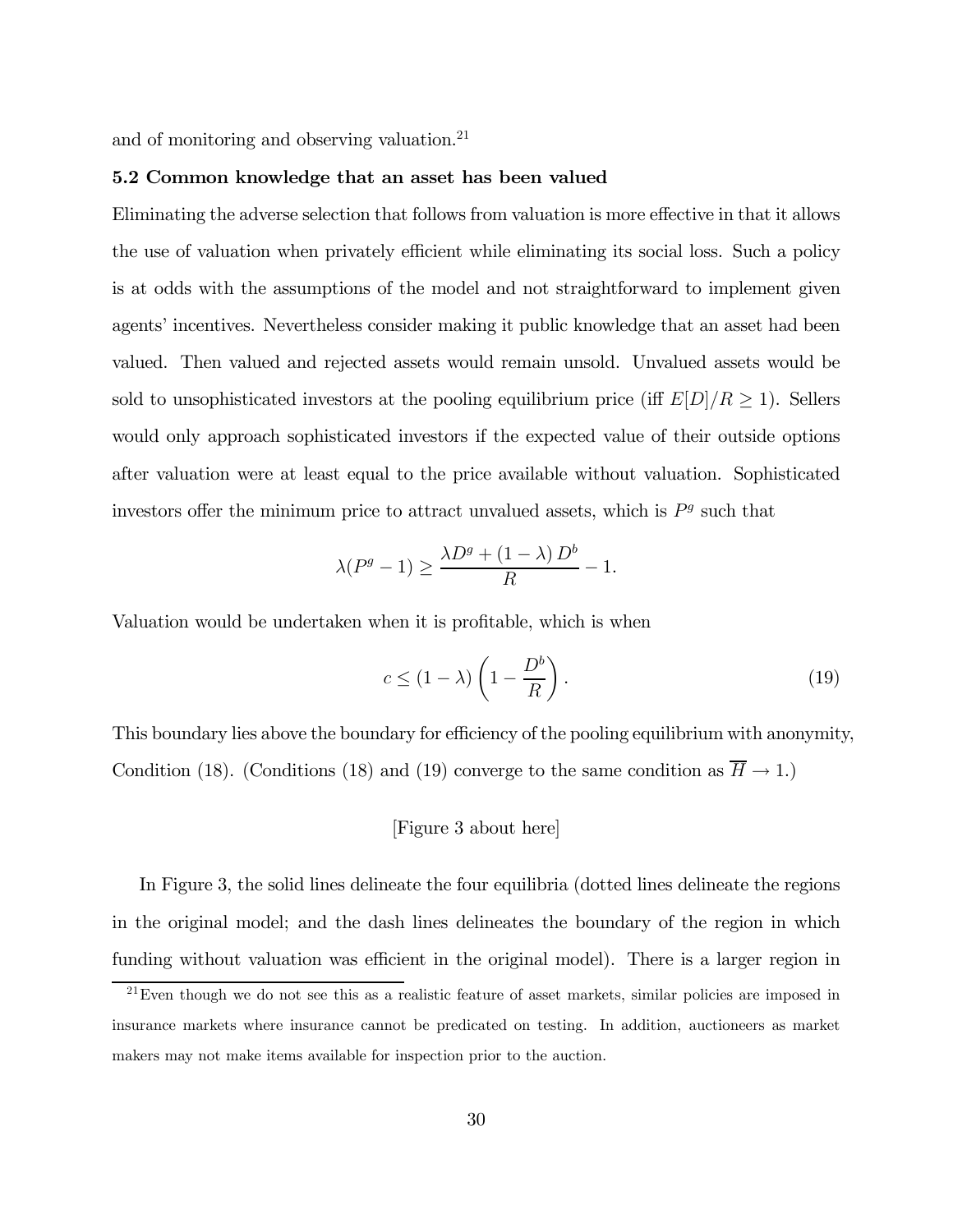which the pooling equilibrium exists, determined by Condition  $(10)$ , with the first inequality replaced by the complement of Condition (19). There is a new type of mixed equilibrium in which the price is the same as the price in the pooling equilibrium, trade is  $\lambda \overline{H} + (1 - \overline{H}),$ and  $(1 - \lambda)$   $\overline{H}$  bad assets are not traded, determined by Conditions (10) and (19). Third, there is a region of pure valuation in which the price is 1 and trade is  $\lambda \overline{H}$ , determined by Conditon (12) with the second inequality replaced by  $\lambda \leq \frac{R-D^b}{D^g-D^b}$ . Finally, there a region of no trade that covers the same region as before.

Three results follow. First, with observed valuation and without anonymity, the market equilibrium is always efficient; there are no externalities and no regions of multiplicity (this follows from arguments similar to those in Section 4.2). Second, some valuation is efficient for a larger set of parameters than in the original model with anonymity because valued assets that are found to be bad are not traded, and therefore they do not reduce the average quality of assets remaining after valuation. Finally, there are strict efficiency benefits to making valuation observable and eliminating anonymity if and only if the original market equilibrium has valuation, and unvalued assets are worth selling/funding (in Figure 3, any region with valuation in the baseline model (dotted lines) and to the right of the vertical line  $\lambda = \frac{R - D^b}{D^g - D^b}$ ).

Whether such a policy is optimal of course depends on its cost to implement. Further, such a policy is not incentive compatible given only lack of anonymity. Sophisticated investors and assets found to be bad have a joint incentive to hide the fact that a valuation was done.<sup>22</sup>

#### 5.3 A large unsophisticated investor with commitment

Another reason why the market does not deliver the more efficient equilibrium is that unso-

 $^{22}$ Sorkin (2009) describes several episodes during the U.S. financial crisis of commercial banks valuing an investment bank for purchase in which both parties, but especially the investment bank, tried to keep secret the fact that a valuation was occurring.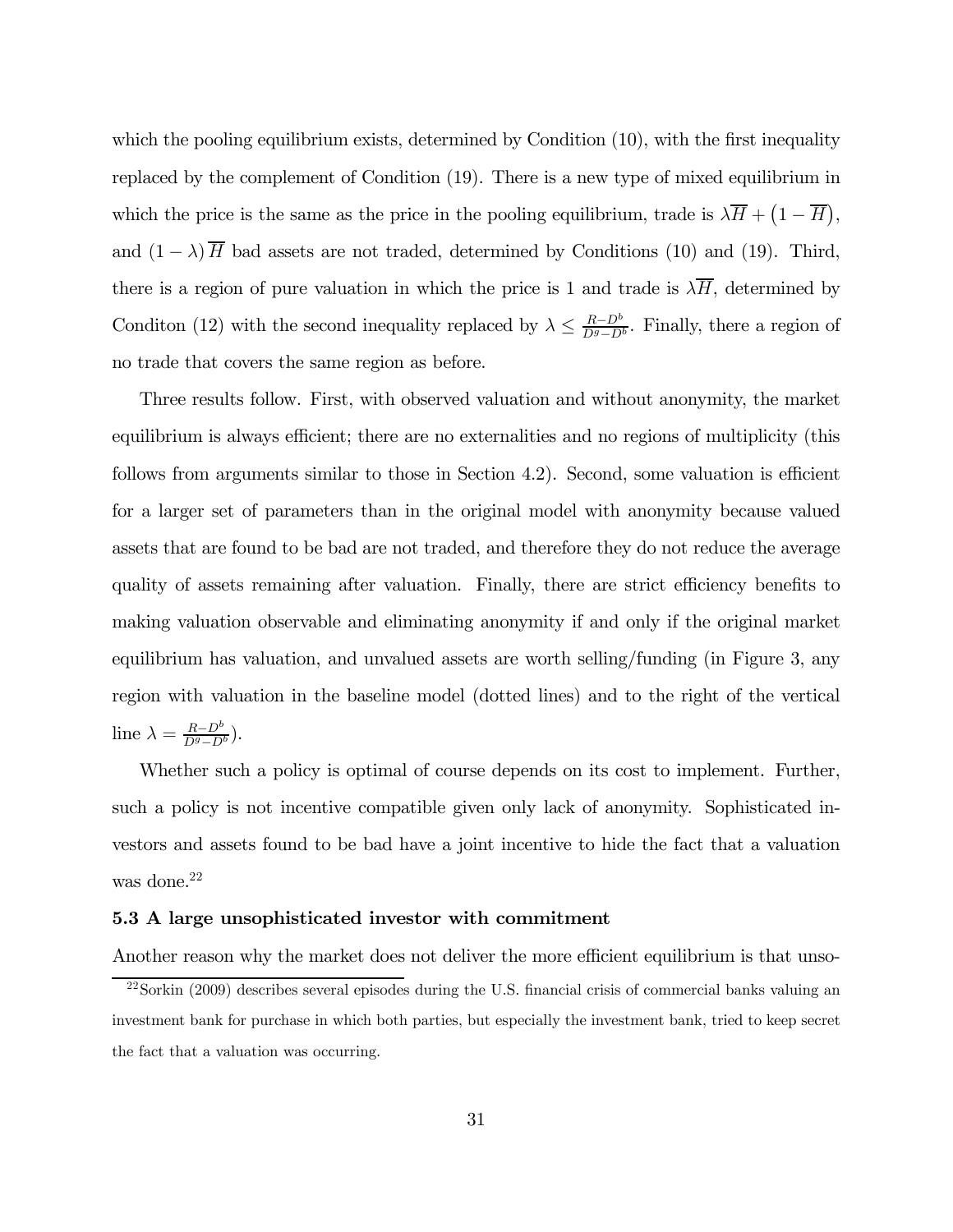phisticated agents do not have the ability to commit–before sophisticated investors choose their valuation capacity–to purchase at high prices. Where there are multiple equilibria, if unsophisticated investors could commit ex ante, a large unsophisticated investor could post a price equal to  $E[D]/R$ , which would ensure that the market is in the pooling equilibrium. This is because if the pooling equilibrium exists, a sophisticated investor has no incentive to do valuations when unsophisticated investors are offering  $P^U = E[D]/R$ . If private agents were unable and the government were able, the government could commit to purchase at the pooling equilibrium price.

Alternatively, suppose  $D^g$  and  $D^b$  are payoffs rather than conditional expected payoffs. Then before any valuation capacity is chosen, the government could commit to insure all assets at the ex ante fair price for the pooling equilibrium. That is, an insurance premium of  $(1 - \lambda)(D^g - D^b)/R$  would guarantee a payoff of  $D^g$ . Unsophisticated investors would have the incentive to buy this insurance (irrespective of how serious is the adverse selection problem), and then the incentive to pay  $E[D]/R$  for assets. Given a market price  $E[D]/R$ , the sophisticated investors would not find it profitable to do valuation, even if they could choose to buy the insurance after indentifying a bad asset. In equilibrium, the insurance would be fairly priced.

However, the ability of a large unsophisticated investor to commit does not ensure that valuation is not used outside the region of multiplicity where the efficient outcomes still involves no valuation. To ensure this, the government further has to subsidize purchases by the large investor, as for example by a proportional subsidy  $\sigma$  that implies  $P^U = (1 + \sigma) \frac{\lambda D^g + (1 - \lambda) D^b}{R}$  and  $J^S(P^U) < 0$ . That is, if  $c^{Eff} \leq c < \lambda (1 - \lambda) \frac{D^g - D^b}{R}$ , then the minimum proportional subsidy is

$$
\underline{\sigma} = \frac{(1 - \lambda) (D^g - D^b) - cR/\lambda}{E[D]}.
$$

Along with ex ante commitment by a large unsophisticated agent  $\sigma > \underline{\sigma}$  ensures a price  $P^U$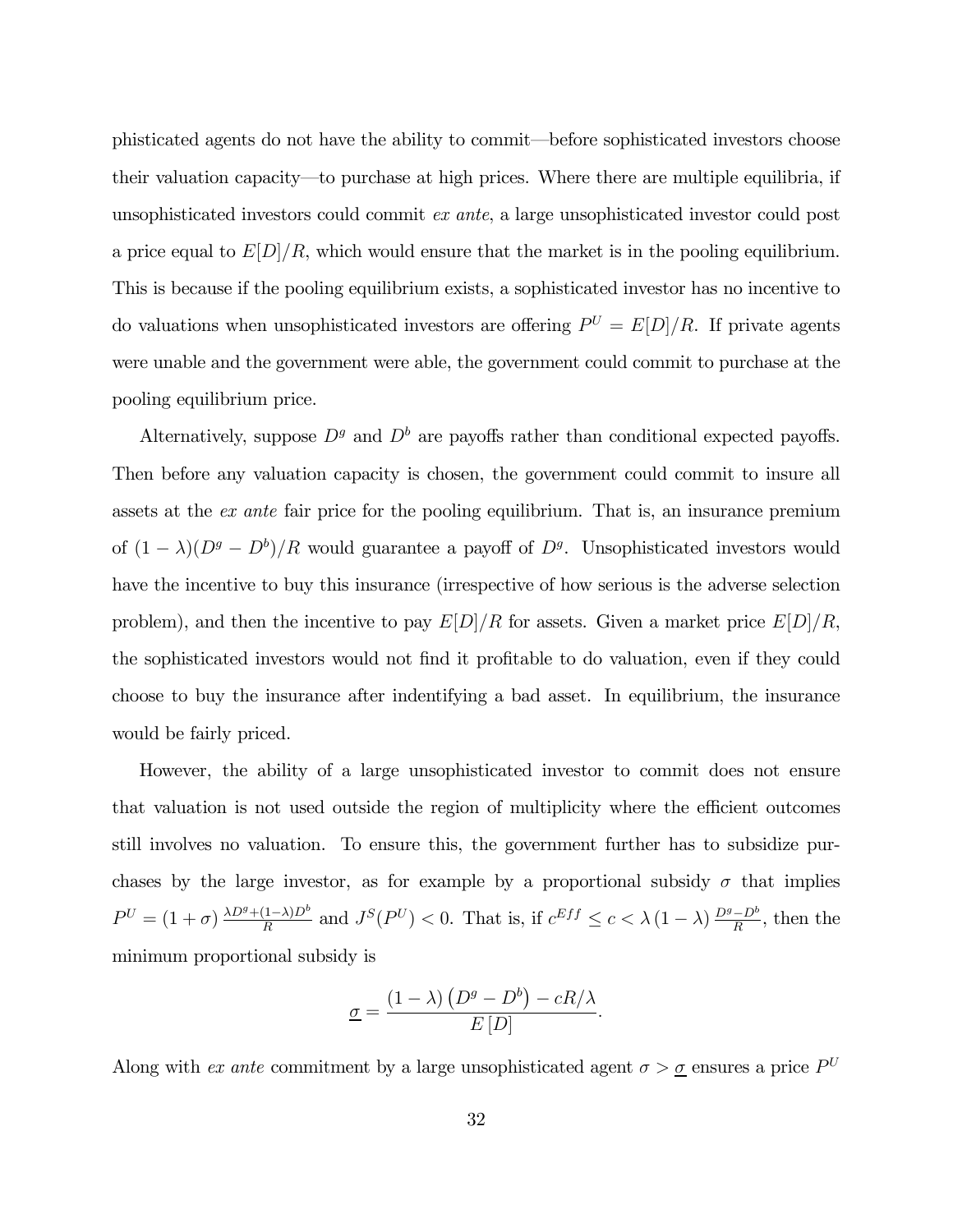such that  $J^S(P^U)$  < 0 and the economy is in a pooling equilibrium wherever it is more efficient (before factoring in the deadweight costs of the subsidy).

The model provides an interpretation of the government-sponsored enterprises Fannie Mae and Freddie Mac. In the market for conforming mortgages, a small fraction of assets (mortgages) are "bad" so that  $\lambda$  is close to 1. For  $\lambda$  close to 1, equilibria with valuation when they exist are inefficient for a wider range of parameters than when  $\lambda$  is lower. A large investor with commitment and a subsidy that funds a large fraction at high prices can keep others from investing in valuation capacity and so optimally ensure the efficient equilibrium. One might then interpret the collapse of these institutions as being due to their committing to purchase at the expected present discounted value of a random (unvalued) mortgage with  $\lambda$  too low to support this as a pooling equilibrium price. In this case, the commitment to purchase (or insure) mortgages assuming no adverse selection when the market actually has valuation and adverse selection is extremely costly to the government (or governmentsponsored enterprise). It is also worth noting that, as with some other mechanisms to eliminate adverse selection, there are incentives to undermine this policy: in the pooling equilibrium, unsophisticated investors earns no rents, while in the valuation equilibrium, sophisticated investors make profits.

This policy is related to securitization and shares some insights with the literature on how informed issuers hide information to create a pooling equilibrium ( Gorton and Pennacchi 1990; Demarzo and Duffie 1999; Demarzo 2005; Axelson 2007). Our contribution to this literature is that, in our model in which private information is endogenous, the elimination of adverse selection through securitization requires a commitment to purchase securitizable assets at high prices. Though, having done this, explicit securitization is not required in our model. Our results also highlight an alternative dimension of securitization: market participants have an incentive to undermine the process through information acquisition.

#### 5.4 Interest rates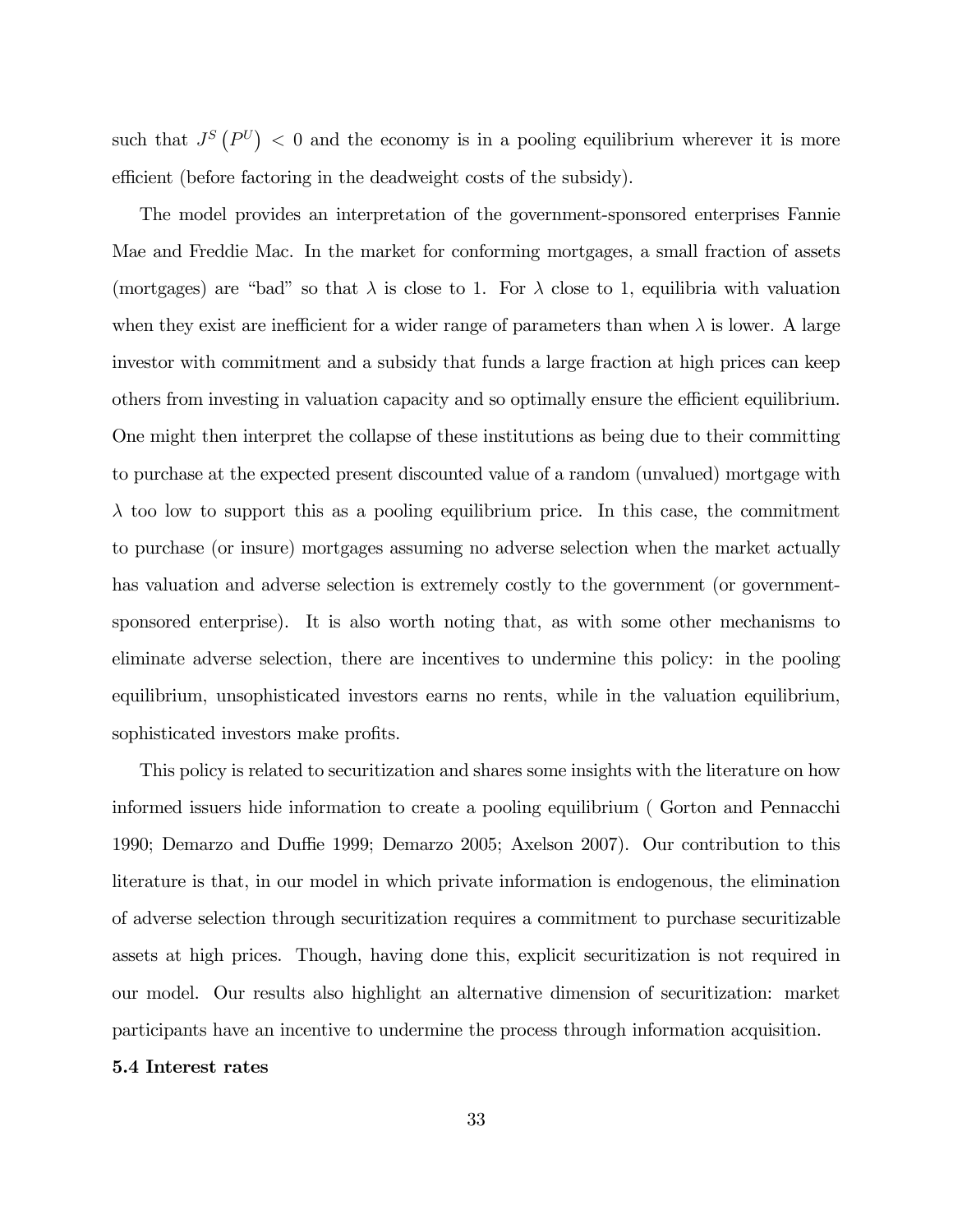First, cutting the interest rate is counterproductive. The set of (other) parameters for which equilibria with valuation are possible with a lower interest rate covers that with a higher interest rate. In contrast, raising the interest rate can help reduce valuation. These effects work by changing the present value of the information gathered by valuation, which is proportional to  $\frac{D^g - D^b}{R}$  without changing its cost. Figure 4 shows how raising the interest rate (from  $R = 1.10$ , dotted lines to  $R = 1.11$ , solid lines) reduces the size of the region of multiplicity and the size of the region in which valuation can occur in conjunction with pooling. Note that the policy also increases the region in which no investment occurs.

## [Figure 4 about here]

## 5.5 Ex post transfers from good to bad assets

Second, policies that reduce the difference in payoffs across assets of different quality reduce the size of the regions in which equilibria with valuation are possible. Such policies reduce the incentive to do valuation by reducing the benefits to separating the good from the bad. Figure 5 depicts how subsidizing the payout of the bad assets (from  $D^b = 1.090$ , dotted line, to  $D^b = 1.095$ , solid line) increases the size of the region where the pooling equilibrium exists, as well as the size of the region where it is the only equilibrium. This policy has some of the flavor of the TARP programs that provided funding and took some of the downside risk of private investors' asset purchases.

## [Figure 5 about here]

More generally, for any given parameterization, efficiency can be ensured through a balanced-budget subsidy ( $\sigma$ ) to ultimately bad assets that is paid for by a tax ( $\tau$ ) on ultimately good assets that satisfies

$$
c \ge \lambda \left(\frac{(1-\tau)D^g}{R} - 1\right) \quad \text{if} \quad \lambda \le \frac{R - D^b}{\left(D^g - D^b\right) - \overline{H}(D^g - R)}
$$

$$
c \ge \frac{\lambda(1-\lambda)}{1-\lambda\overline{H}} \frac{(1-\tau)D^g - (1+\sigma)D^b}{R} \quad \text{if} \quad \lambda > \frac{R - D^b}{\left(D^g - D^b\right) - \overline{H}(D^g - R)}
$$

,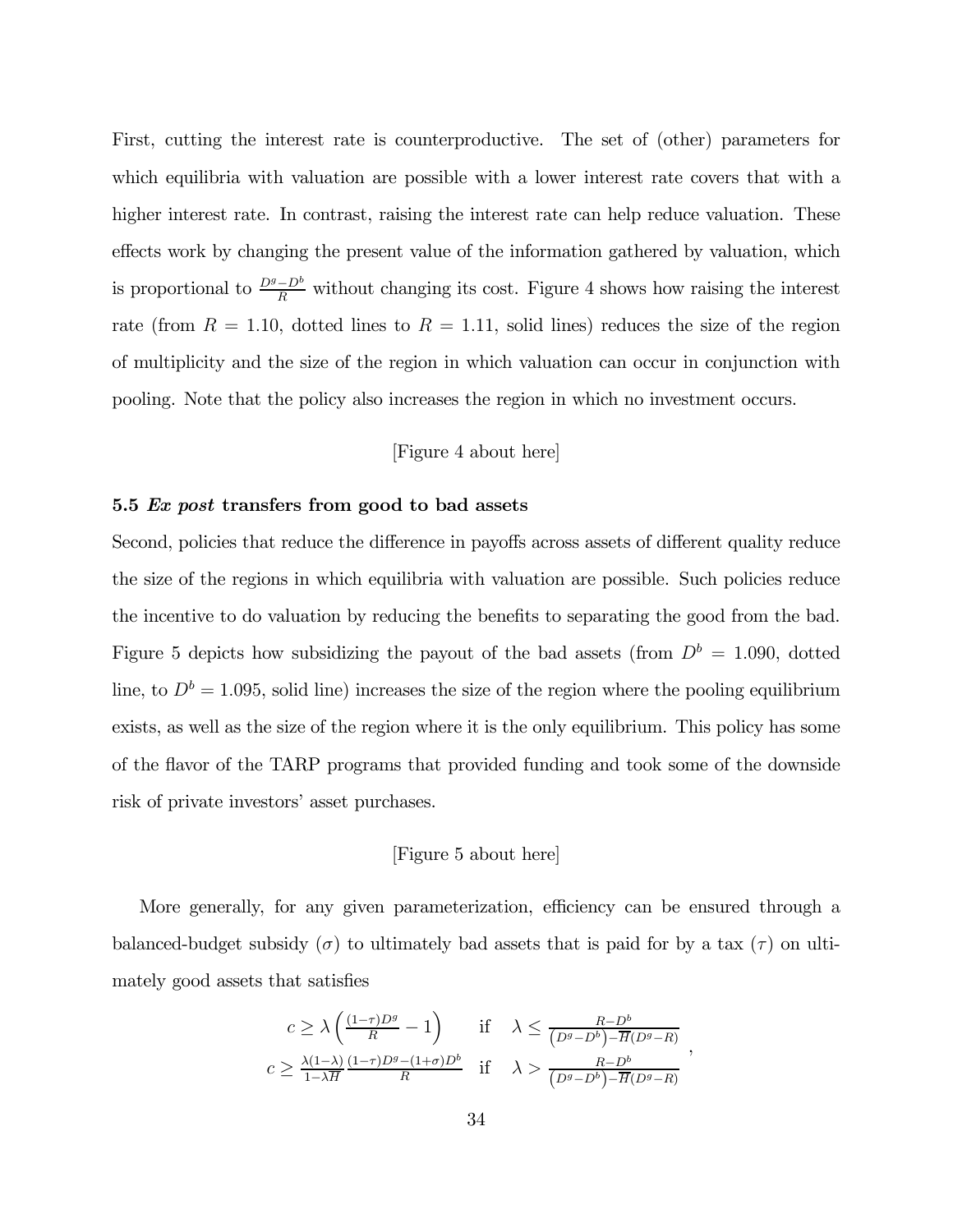where  $\tau \lambda D^g = \sigma (1 - \lambda) D^b$  ensures revenue neutrality. Of course this policy is effective because private agents are assumed unable to commit to a similar insurance contract. Similar to a tax on valuation, in practice this solution blunts any incentives to buy good assets in other (unmodeled) dimensions in which valuation may be optimal.23

#### 5.6 Policies in the related literature

How does the optimality of these policies contrast with those if the information friction were of the type in Dang (2008) or Glode et al. (2012)? In both papers, eliminating valuation achieves the first best because valuation has no social benefit. In our model, the optimality of valuation depends on the cost of valuation since valuation can have social benefits. Publicizing that a valuation was performed does nothing to improve the outcomes in Dang (2008) or Glode et al. (2012), as agents in these models make the correct inference about whomever they are facing. Finally, in these papers, committing to purchase at the unconditional expected value of the asset is generically extremely costly. Agents still have the incentive to value the asset and transact only when valuable to them. The only way to eliminate inefficiency in these other models, absent banning valuation, is to make public the private information about common value.

## 6. Conclusion

In this paper we have considered a model in which valuation creates private information about the payoff from a new investment opportunity and in which the rents of this information are captured by the informed investor. We show the possibility of multiple equilibria with different levels of valuation and rank these equilibria by efficiency. Where equilibria with and without valuation exist, the equilibrium with valuation is always more socially inefficient, and where equilibria without valuation do not exist, selling/funding all assets without valuation can still be more socially efficient than the existing valuation equilibria are. This result

 $^{23}$ Although, if the tax and subsidy plan were balanced-budget and orthogonal to the mean payoff, then such a policy could avoid diminishing the incentive to collect information about asset-class wide payoffs.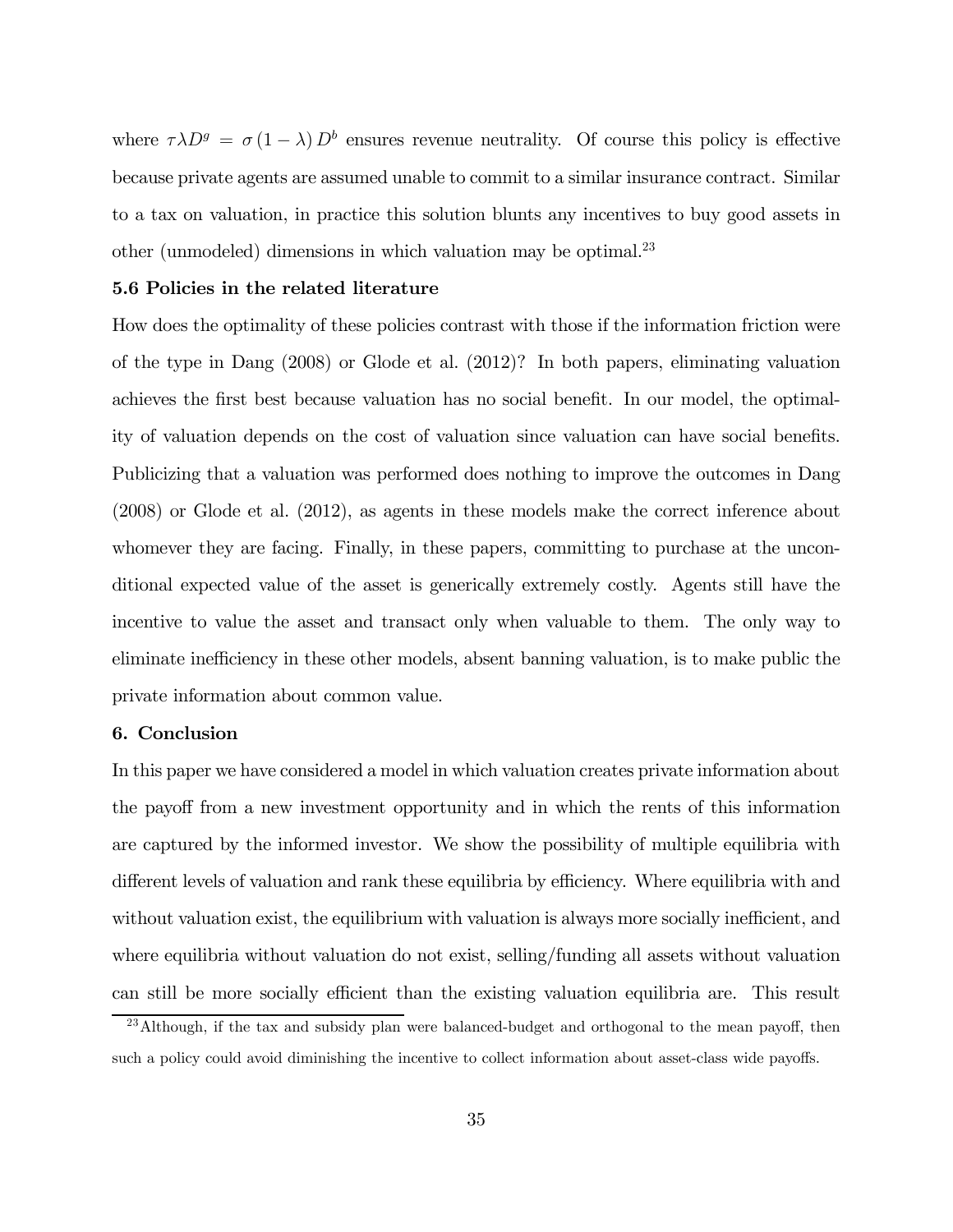stands in contrast to most research on financial markets, which studies the discovery of information that is common to a class of assets and is transmitted by actions through prices. In our model, too much information is created because it creates asymmetric information and causes problems of adverse selection, whereas in the canonical model, information tends to be underproduced and markets learn too late.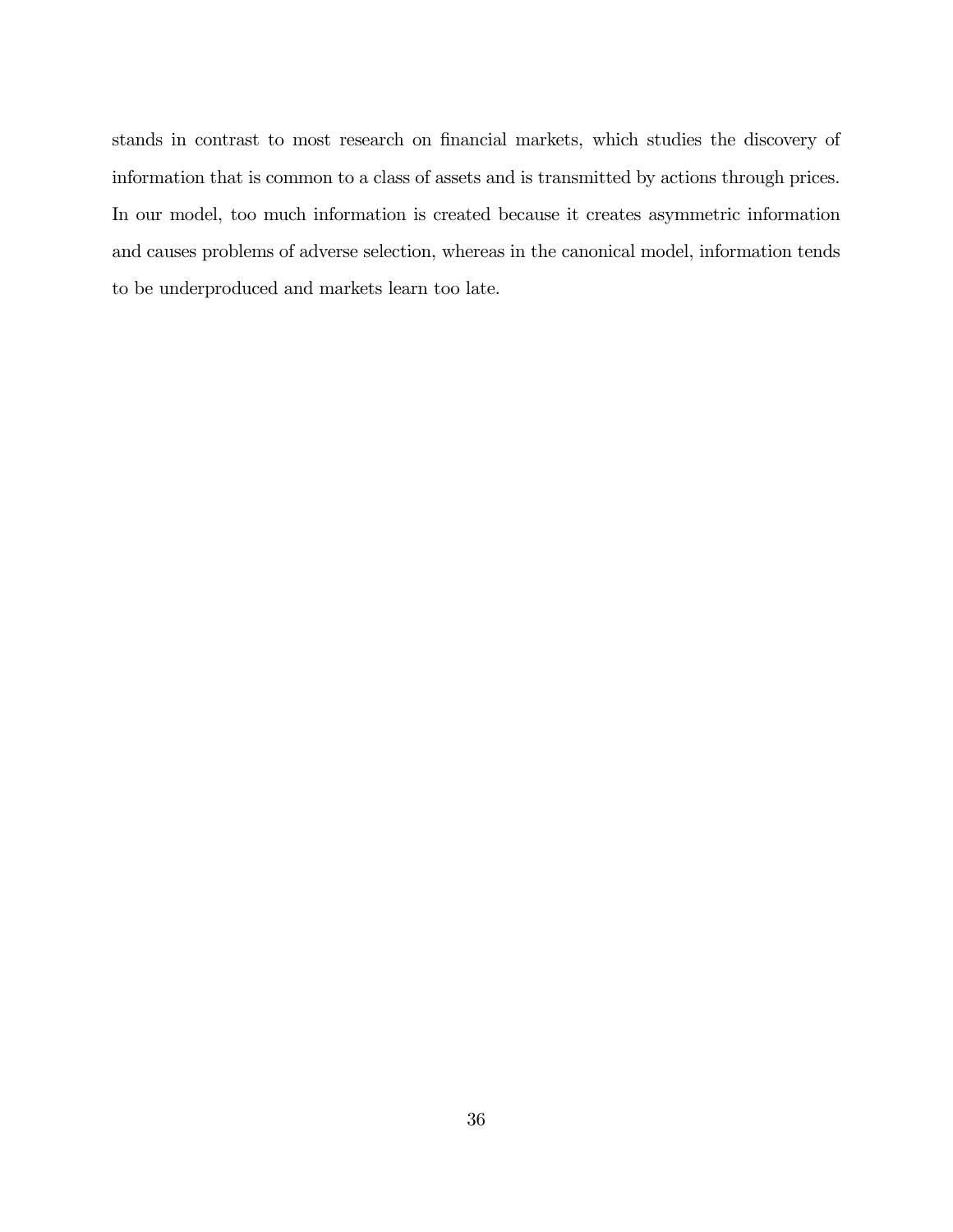## References

- Akerlof, G. 1970. The market for "lemons": Quality uncertainty and the market mechanism. The Quarterly Journal of Economics 84:488—500.
- Axelson, U. 2007. Security design with investor private information. Journal of Finance 62:2587—632.
- Bolton, P., T. Santos, and J. Scheinkman. 2011. Cream skimming in financial markets. Working Paper 16804, National Bureau of Economic Research, Inc.
- Breon-Drish, B. 2015. Asymmetric information in financial markets: Anything goes. Review of Economic Studies Forthcoming.
- Broecker, T. 1990. Credit-worthiness tests and interbank competition. Econometrica 58:429— 52.
- Chang, B. 2011. Adverse selection and liquidity distortion in decentralized markets. Working Paper, Northwestern University.
- Dang, T. 2008. Bargaining with endogenous information. Journal of Economic Theory 140:339—54.
- Dang, T., G. Gorton, and B. Holmstrom. 2009. Opacity and the optimality of debt for liquidity provision. Working Paper, Yale University.
- Dell'Ariccia, G., and R. Marquez. 2006. Lending booms and lending standards. *Journal of* Finance 61:2511—46.
- DeMarzo, P. 2005. The pooling and tranching of securities: A model of informed intermediation. The Review of Financial Studies 18:1—35.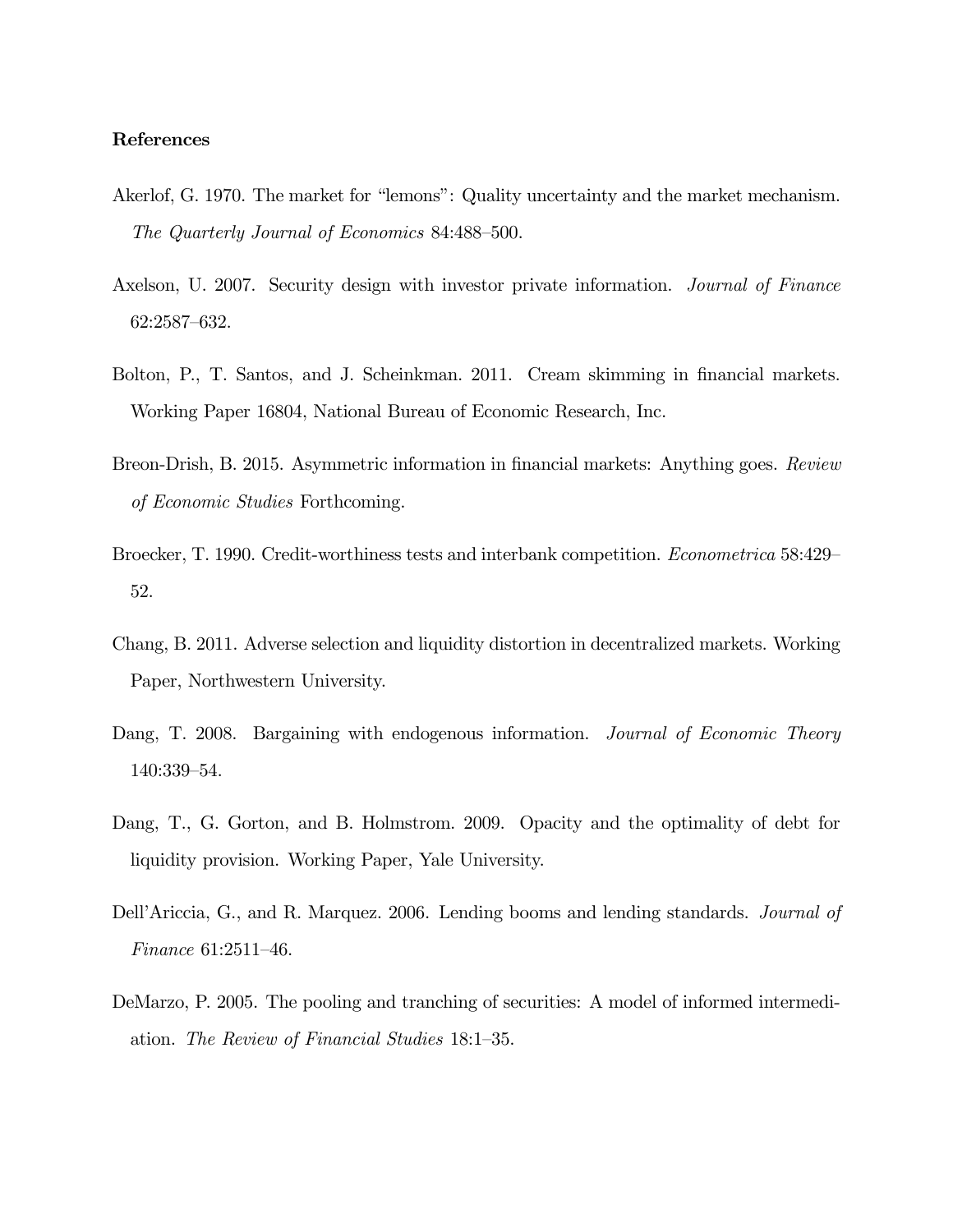- DeMarzo, P., and D. Duffie. 1999. A liquidity-based model of security design. Econometrica 67:65—99.
- Easley, D., N. Kiefer, and M. O'Hara. 1996. Cream-skimming or profit-sharing? The curious role of purchased order flow. Journal of Finance 51:811—33.
- Eisfeldt, A. 2004. Endogenous liquidity in asset markets. The Journal of Finance 59:1—30.
- Farhi, E., J. Lerner, and J. Tirole. 2013. Fear of rejection? Tiered certification and transparency. RAND Journal of Economics 44:610—31.
- Glode, V., R. Green, and R. Lowery. 2012. Financial expertise as an arms race. *Journal of* Finance 67:1723—59.
- Gorton, G. 2010. Slapped by the invisible hand: The panic of 2007. New York: Oxford University Press.
- Gorton, G., and G. Ordonez. 2014. Collateral crises. American Economic Review 104:343–78.
- Gorton, G., and G. Pennacchi. 1990. Financial intermediaries and liquidity creation. The Journal of Finance 45:49—71.
- Guerrieri, V., and R. Shimer. 2014. Dynamic adverse selection: A theory of illiquidity, fire sales, and flight to quality. American Economic Review 104:1875—908.
- Hellwig, C., and L. Veldkamp. 2009. Knowing what others know: Coordination motives in information acquisition. Review of Economic Studies 76:223—51.
- Hirshleifer, J. 1971. The private and social value of information and the reward to inventive activity. The American Economic Review 61:561—74.
- Kindleberger, C. 2000. *Manias, panics, and crashes: A history of financial crises.* London: Palgrave Macmillan.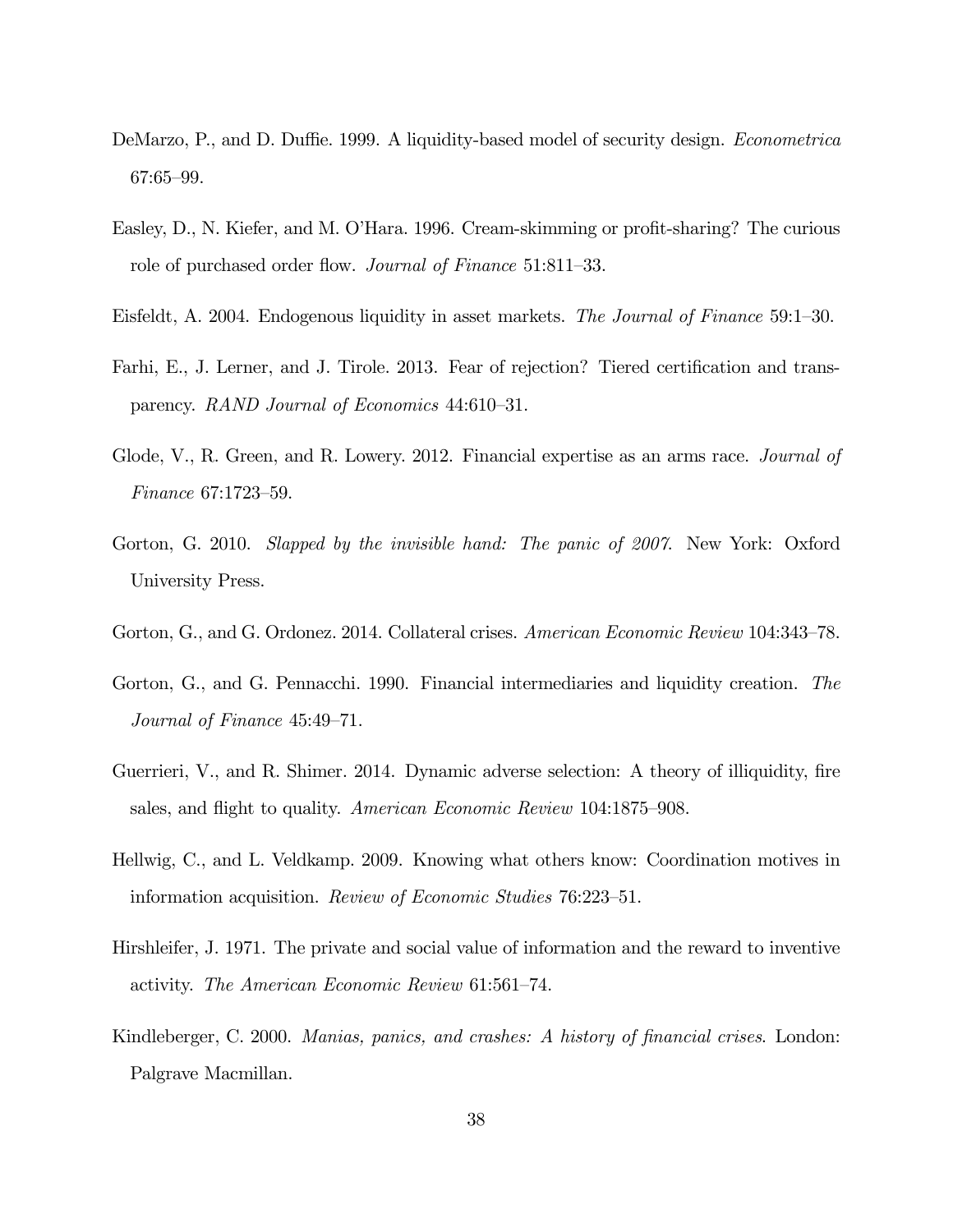- Kurlat, P. 2010. Lemons, market shutdowns and learning. Working Paper, Stanford University.
- ––—. 2012. Asset markets with heterogeneous information. Working Paper, Stanford University.
- Malherbe, F. 2014. Self-fulfilling liquidity dry-ups. Journal of Finance 69:947—70.
- Mankiw, N. 1986. The allocation of credit and financial collapse. The Quarterly Journal of Economics 101:455—70.
- Marin, J., and R. Rahi. 2000. Information revelation and market incompleteness. The Review of Economic Studies 67:563—79.
- Morris, S., and H. Shin. 2012. Contagious adverse selection. American Economic Journal: Macroeconomics 4:1—21.
- Pagano, M., and P. Volpin. 2012. Securitization, transparency and liquidity. Review of Financial Studies 25:2417—53.
- Philippon, T., and V. Skreta. 2012. Optimal interventions in markets with adverse selection. American Economic Review 102:1—28.
- Ruckes, M. 2004. Bank competition and credit standards. Review of Financial Studies 17:1073—102.
- Seppi, D. J. 1990. Equilibrium block trading and asymmetric information. Journal of Finance 45:73—94.
- Sorkin, A. 2009. Too big to fail. New York: Viking.
- Zhu, H. 2012. Finding a good price in opaque over-the-counter markets. Review of Financial Studies 25:1255—85.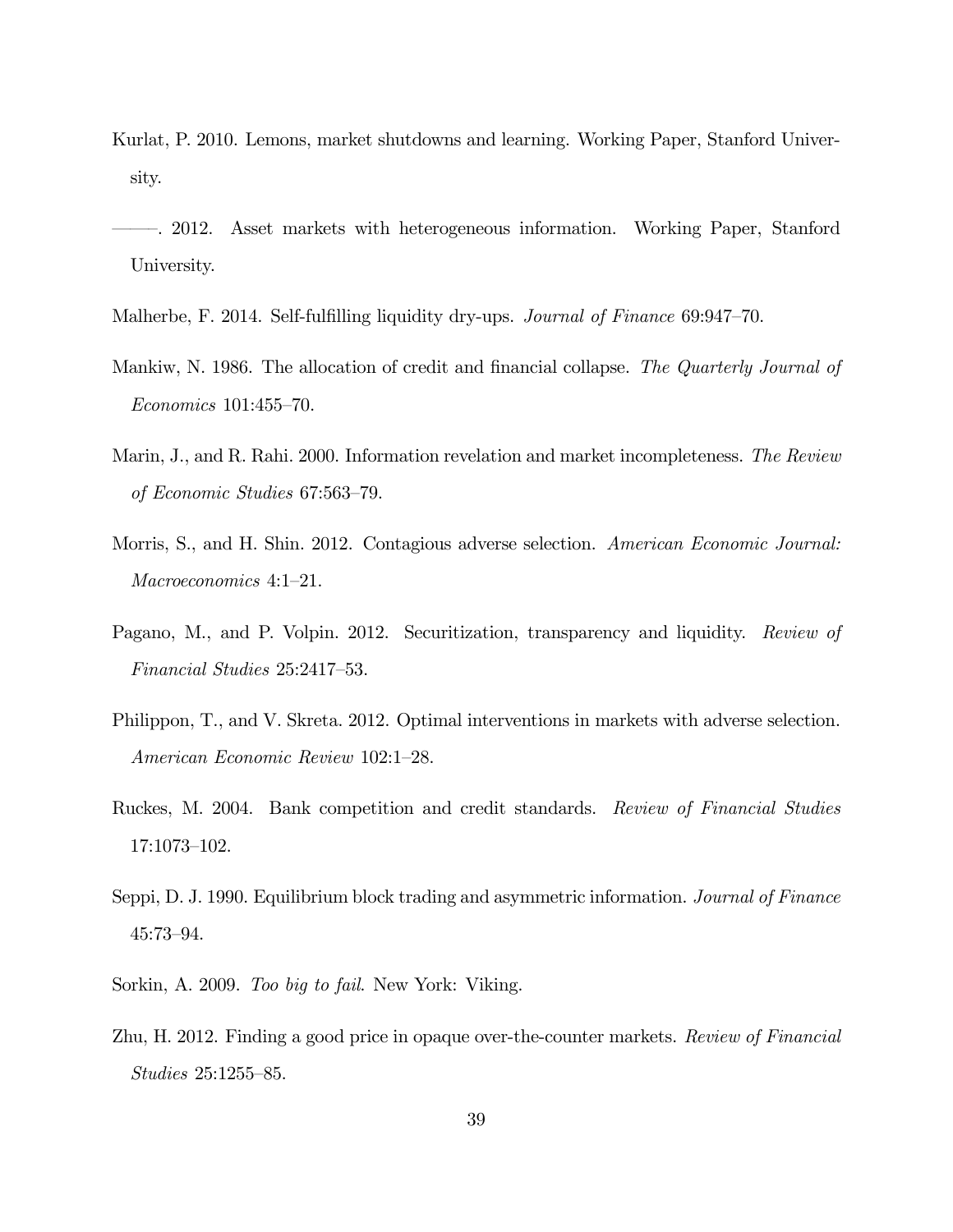## Appendix A. Proofs

## Appendix A.1 Proof of Proposition 1

## Proposition 1 Equilibria

(i) At least one of the four equilibria exists.

(ii) There can be a unique equilibrium with any one of the pooling, pure valuation, mixed, or no-trade equilibria.

(iii) There can be multiple equilibria. Multiple equilibria must involve either the pooling and pure valuation equilibria; or the pooling and mixed equilibria.

**Proof.** (i) We show that if the pooling, pure valuation, and mixed equilibria do not exist, then the no-trade equilibrium does exist, at least one equilibrium exists.

We first show that if the pooling, pure valuation, and mixed equilibria do not exist then  $\lambda \leq \frac{R-D^b}{D^g-D^b}$ . Suppose instead

$$
\frac{R - D^b}{D^g - D^b} < \lambda \le \frac{R - D^b}{(D^g - D^b) - \overline{H}(D^g - R)}.\tag{A.1}
$$

The first inequality in Condition (A.1) implies that

$$
0 < \lambda \left[ \frac{\lambda D^g + (1 - \lambda) D^b}{R} - 1 \right] = \lambda \left[ \frac{D^g}{R} - 1 - (1 - \lambda) \frac{D^g - D^b}{R} \right]
$$
 (A.2)

and we have

$$
\lambda(\frac{D^g}{R} - 1) > \lambda(1 - \lambda)\frac{D^g - D^b}{R}.\tag{A.3}
$$

Given Condition (A.1), nonexistence of the pooling equilibrium requires  $c < \lambda(1 - \lambda) \frac{D^g - D^b}{R}$ and nonexistence of the pure valuation equilibrium requires  $c \geq \lambda(\frac{D^g}{R} - 1)$ . By Condition (A.3) these conditions cannot both be satisfied and we have a contradiction. Now suppose

$$
\lambda > \frac{R - D^b}{(D^g - D^b) - \overline{H}(D^g - R)}.\tag{A.4}
$$

Given Condition (A.4), nonexistence of the pooling equilibrium requires  $c < \lambda (1 - \lambda) \frac{D^g - D^b}{R}$ and nonexistence of the mixed equilibrium requires  $c > \frac{\lambda(1-\lambda)}{1-\lambda\overline{H}}$  $\frac{D^g - D^b}{R}$ . Because 0 < 1 −  $\lambda \overline{H}$  <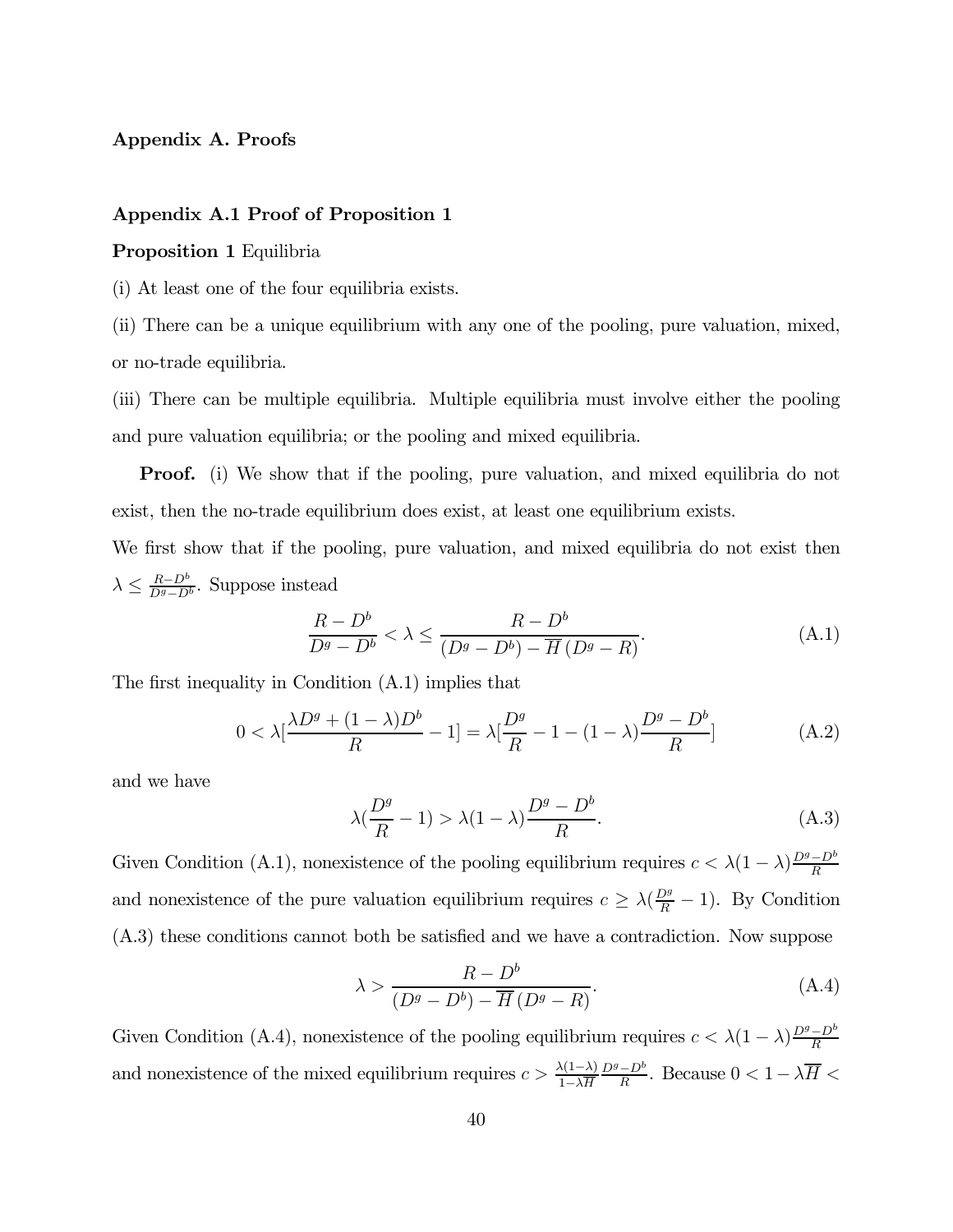1, these conditions cannot both be satisfied, and we have a contradiction. Thus we have shown that  $\lambda \leq \frac{R-D^b}{D^g-D^b}$ .

With  $\lambda \leq \frac{R-D^b}{D^g-D^b}$ , nonexistence of the pure valuation equilibrium requires  $c \geq \lambda(\frac{D^g}{R}-1)$ , and these two conditions imply that the no-trade equilibrium exists. Hence at least one of the four equilibria exists.

(ii) Say  $(\lambda, c)$  satisfy

$$
c \ge \lambda \left(\frac{D^g}{R} - 1\right) \text{ and } \frac{R - D^b}{D^g - D^b} < \lambda \le \frac{R - D^b}{\left(D^g - D^b\right) - \overline{H}\left(D^g - R\right)}.\tag{A.5}
$$

Then it can be verified that the conditions for the pooling equilibrium are satisfied and the conditions for the other equilibria are not satisfied. Say  $(\lambda, c)$  satisfy

$$
c < \lambda (1 - \lambda) \frac{D^g - D^b}{R} \text{ and } \frac{R - D^b}{D^g - D^b} < \lambda \le \frac{R - D^b}{(D^g - D^b) - \overline{H}(D^g - R)}.
$$
 (A.6)

Then it can be verified that the conditions for the pure valuation equilibrium are satisfied and the conditions for the other equilibria are not satisfied. Say  $(\lambda, c)$  satisfy

$$
c < \lambda (1 - \lambda) \frac{D^g - D^b}{R} \text{ and } \lambda > \frac{R - D^b}{D^g - D^b - \overline{H}(D^g - R)}.
$$
 (A.7)

Then it can be verified that the conditions for the mixed equilibrium are satisfied and the conditions for the other equilibria are not satisfied. Finally, if  $(\lambda, c)$  satisfy the conditions for the no-trade equilibrium, then it can be verified that the conditions for the other equilibria are not satisfied.

(iii) Consider  $\lambda$  that satisfy Condition (A.1). For such  $\lambda$ , Condition (A.3) is satisfied. Thus for such  $\lambda$  and c that satisfies

$$
\lambda(\frac{D^g}{R} - 1) > c \ge \lambda(1 - \lambda)\frac{D^g - D^b}{R},\tag{A.8}
$$

Conditions (10) and (12) are simultaneously satisfied and both the pooling and pure valuation equilibria exist. For  $(\lambda, c)$  such that

$$
\lambda > \frac{R - D^b}{(D^g - D^b) - \overline{H}(D^g - R)} \text{ and } \lambda(1 - \lambda)\frac{D^g - D^b}{R} \le c < \frac{\lambda(1 - \lambda)D^g - D^b}{1 - \lambda\overline{H}} ,\quad (A.9)
$$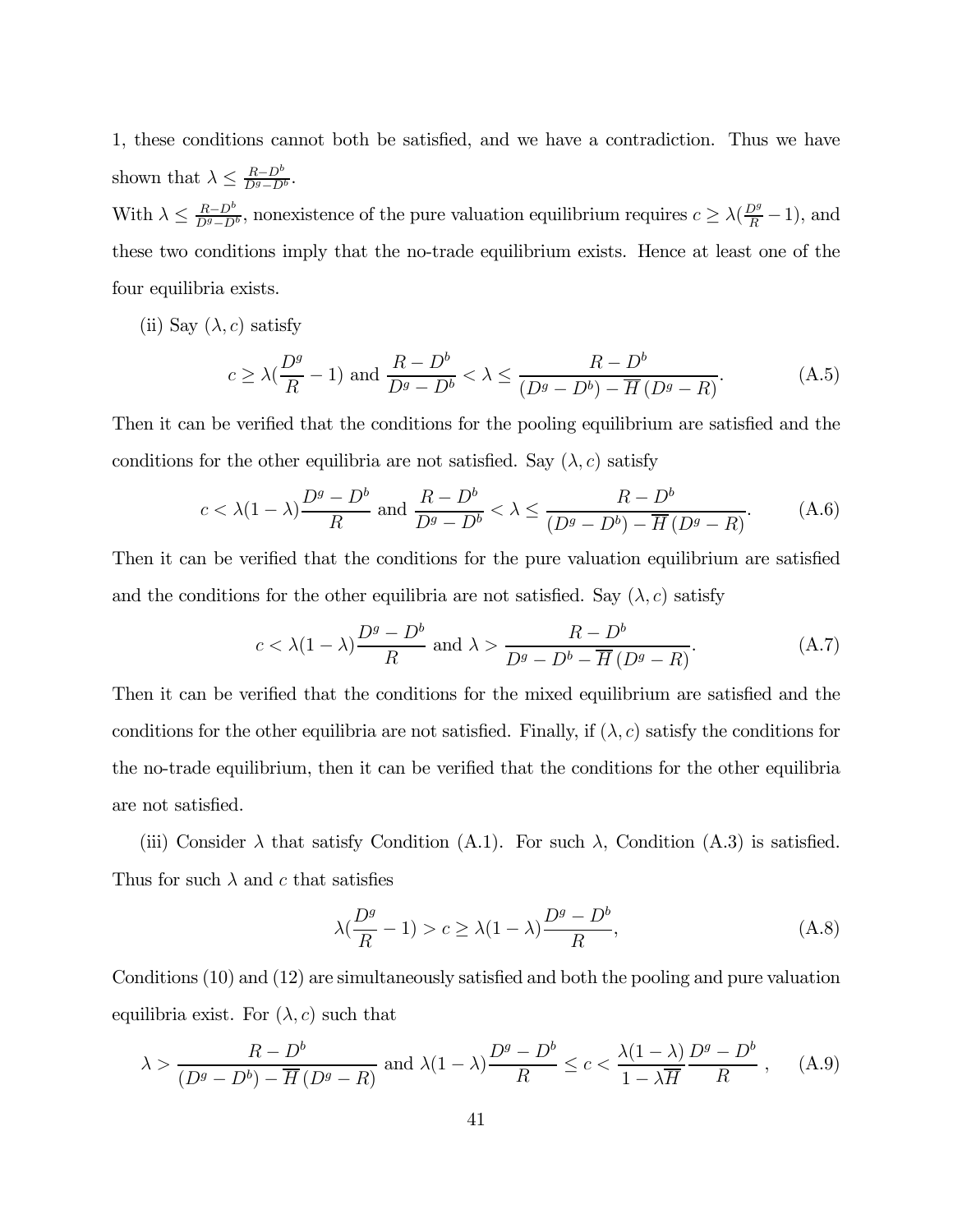Conditions (10) and (14) are simultaneously satisfied and both the pooling and mixed equilibria exist.

Next we show that no other combinations of multiple equilibria are possible. In Part (ii) it was noted that the conditions for the no-trade equilibrium are mutually exclusive of the conditions for the other equilibria, so multiple equilibria cannot include the no-trade equilibrium. Finally, the conditions on  $\lambda$  for the pure valuation and mixed equilibria are mutually exclusive so multiple equilibria cannot include both of these.  $\blacksquare$ 

## A.2 Proof of Proposition 2

### Proposition 2 Ranking of Equilibria

(i) For parameters such that the pooling equilibrium exists, the pooling equilibrium is more efficient than are the pure valuation equilibrium,  $V^p > V^v$ , and the mixed equilibrium,  $V^p >$  $V^m$  (the other two equilibria that may exist);

(ii) For parameters such that the pooling equilibrium does not exist:

(a) If the pure valuation equilibrium exists, then this equilibrium is less efficient than an outcome with the sale of all assets without valuation if and only if

$$
c \ge c^{Eff} \equiv \frac{\left(1 - \lambda \overline{H}\right)R - \left(1 - \lambda\right)D^b - \left(1 - \overline{H}\right)\lambda D^g}{\overline{H}R}.\tag{A.10}
$$

(b) If the mixed equilibrium exists then this equilibrium is less efficient than an outcome with the sale of all assets without valuation.

(c) If the no-trade equilibrium exists, then this equilibrium is more efficient than an outcome with the sale of all assets without valuation,  $V^n > V^p$ .

**Proof.** (i) 
$$
V^v = \overline{H} \left( -c + \lambda \left( \frac{D^g}{R} - 1 \right) \right) \le \overline{H} \left( -\lambda \left( 1 - \lambda \right) \frac{D^g - D^b}{R} + \lambda \left( \frac{D^g}{R} - 1 \right) \right) = \overline{H} \lambda \left( \frac{\lambda D^g + (1 - \lambda)D^b}{R} - 1 \right)
$$
  
\n $\lambda \frac{\lambda D^g + (1 - \lambda)D^b}{R} - 1 = V^p$ , where the first inequality follows from Condition (10).  $V^m = -\overline{H}c + \frac{\lambda D^g + (1 - \lambda)D^b}{R} - 1 < \frac{\lambda D^g + (1 - \lambda)D^b}{R} - 1 = V^p$ .  
\n(ii a)  $V^v = \overline{H} \left( -c + \lambda \left( \frac{D^g}{R} - 1 \right) \right) \le \overline{H} \left( -\frac{(1 - \lambda \overline{H})R - (1 - \lambda)D^b - (1 - \overline{H})\lambda D^g}{\overline{H}R} + \lambda \left( \frac{D^g}{R} - 1 \right) \right) =$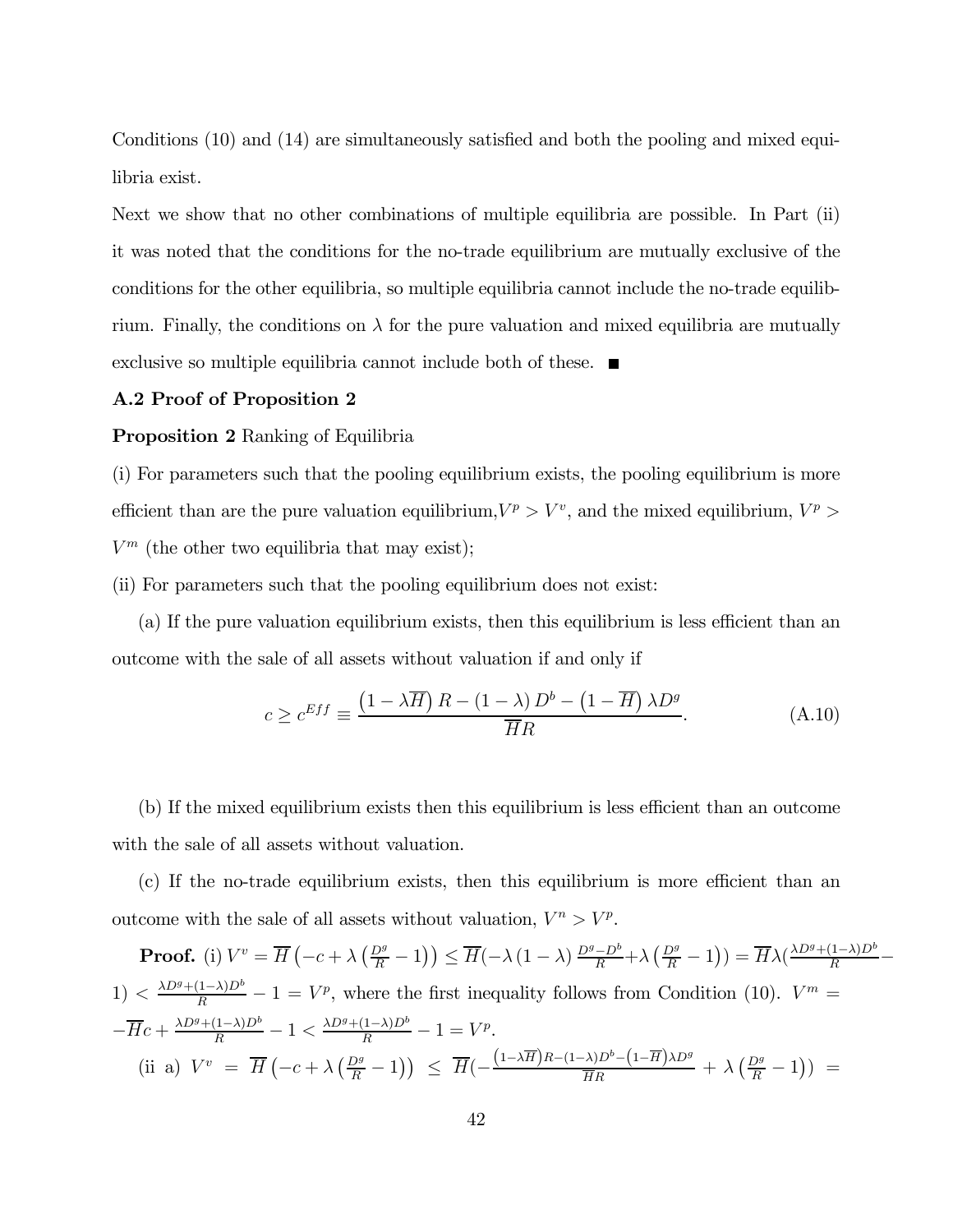$\frac{\lambda D^g + (1-\lambda)D^b}{R} - 1 = V^p$ , where the first inequality follows from Condition (18). (ii b)  $V^m = -\overline{H}c + V^p < V^p$ . (ii c)  $V^n = 0 > \frac{\lambda D^g + (1-\lambda)D^b}{R} - 1 = V^p$ , where the first inequality follows from Condition  $(11)$ .  $\blacksquare$ 

## Appendix B. The Unstable Mixed Equilibrium

This equilibrium can occur if for some  $H \in (0, \overline{H}),$ 

$$
J^{S} (P^{U} (H)) = 0 \text{ and } W^{S} = W^{U} \ge 0.
$$
 (A.11)

As for the mixed equilibrium,  $P^g = P^U$ . Condition (A.11) implies  $P^g = \frac{D^g}{R} - \frac{c}{\lambda} = P^U(H)$ , which, together with Equation  $(8)$ , implies that the level of valuation capacity that gives indifference is

$$
H^* = \frac{1}{\lambda} - (1 - \lambda) \frac{D^g - D^b}{R} \frac{1}{c}.
$$
 (A.12)

Thus, this equilibrium exists when

$$
H^* \in \left(0, \overline{H}\right) \tag{A.13}
$$

or

$$
c > \lambda (1 - \lambda) \frac{D^g - D^b}{R}
$$
  

$$
c \leq \lambda \min \left[ \frac{D^g}{R} - 1, \frac{1 - \lambda}{1 - \lambda \overline{H}} \frac{D^g - D^b}{R} \right].
$$

The first inequality is a strict inequality version of the first condition for the pooling equilibrium (Condition (10)) and implies that valuation must be costly enough that not all sophisticated investors choose to do valuation. The second inequality is the same as the second inequality for the mixed equilibrium, and so is the reverse of a scaled-up (by  $\frac{1}{1-\lambda \overline{H}}$ ) version of the first inequality for the pooling equilibrium. The final inequality is a strict inequality version of the first condition for the valuation equilibrium (Condition (12)).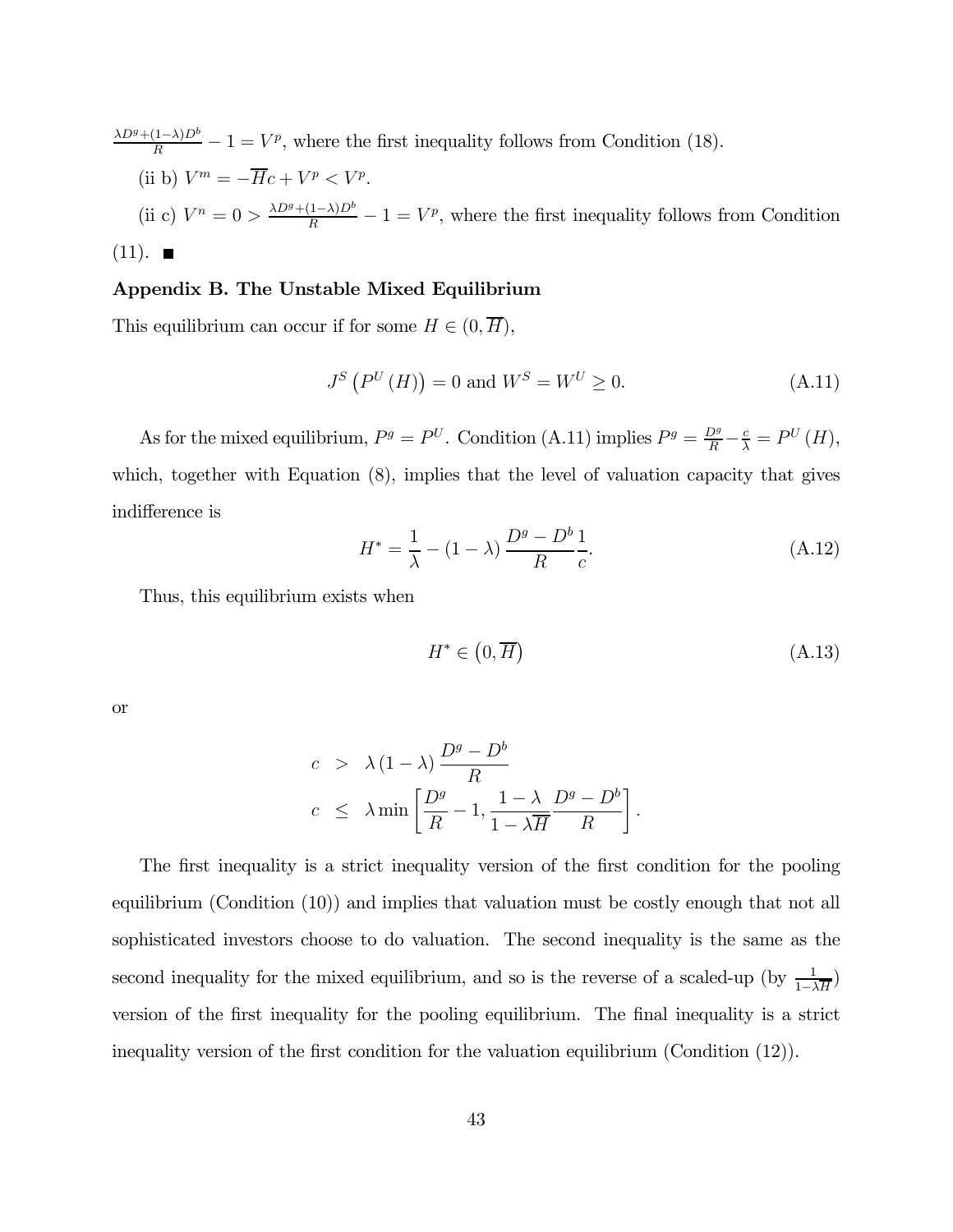It is straightforward to verify three properties. First,  $H^*$  is unique and thus that there is at most one unstable mixed equilibrium for any parameter configuration. Second the union of the two regions of multiplicity described in Proposition 2 defines the region in which the unstable mixed equilibrium exists, and third, following the logic of Proposition 2, wherever the unstable mixed equilibrium exists, it is less efficient than is the pooling equilibrium.

### Appendix C. Equilibrium with Sequential Search as in Zhu (2012)

The trading structure of Zhu (2012) is designed to capture transactions in over-the-counter markets. This structure adapts easily to our environment and delivers the same equilibrium conditions as our main assumptions.

In Zhu (2012), each seller has one unit of an indivisible asset she wishes to sell and approaches randomly chosen investors sequentially. When a seller approaches an investor, the investor quotes a price. The seller can accept the price, in which case the asset is sold at that price to that buyer. The seller can proceed to the next investor and get another quote. Or the seller can return to a previous investor for another quote. Investors do not observe negotiations elsewhere in the market. Thus investors face "contact-order uncertainty–uncertainty regarding the order in which the competing investors are visited by the seller." Zhu (2012) analyzes a situation in which investors have noisy signals of fundamental value and shows among other things that contact-order uncertainty leads to lower quotes because of adverse selection: any seller that an investor observes may have approached other investors and been offered only low prices, implying that their noisy signals of value were low. Thus an investor–unsure whether it is seeing a seller who has been looked at by other investors first or a seller who has not been–offers a price well below that implied by its own noisy signal of asset value to avoid the winners curse.

This over-the-counter structure delivers the same equilibrium conditions as our model's. Sophisticated investors value assets and quote the market price to good projects and reject bad projects. Unsophisticated investors approached by sellers are unsure whether the asset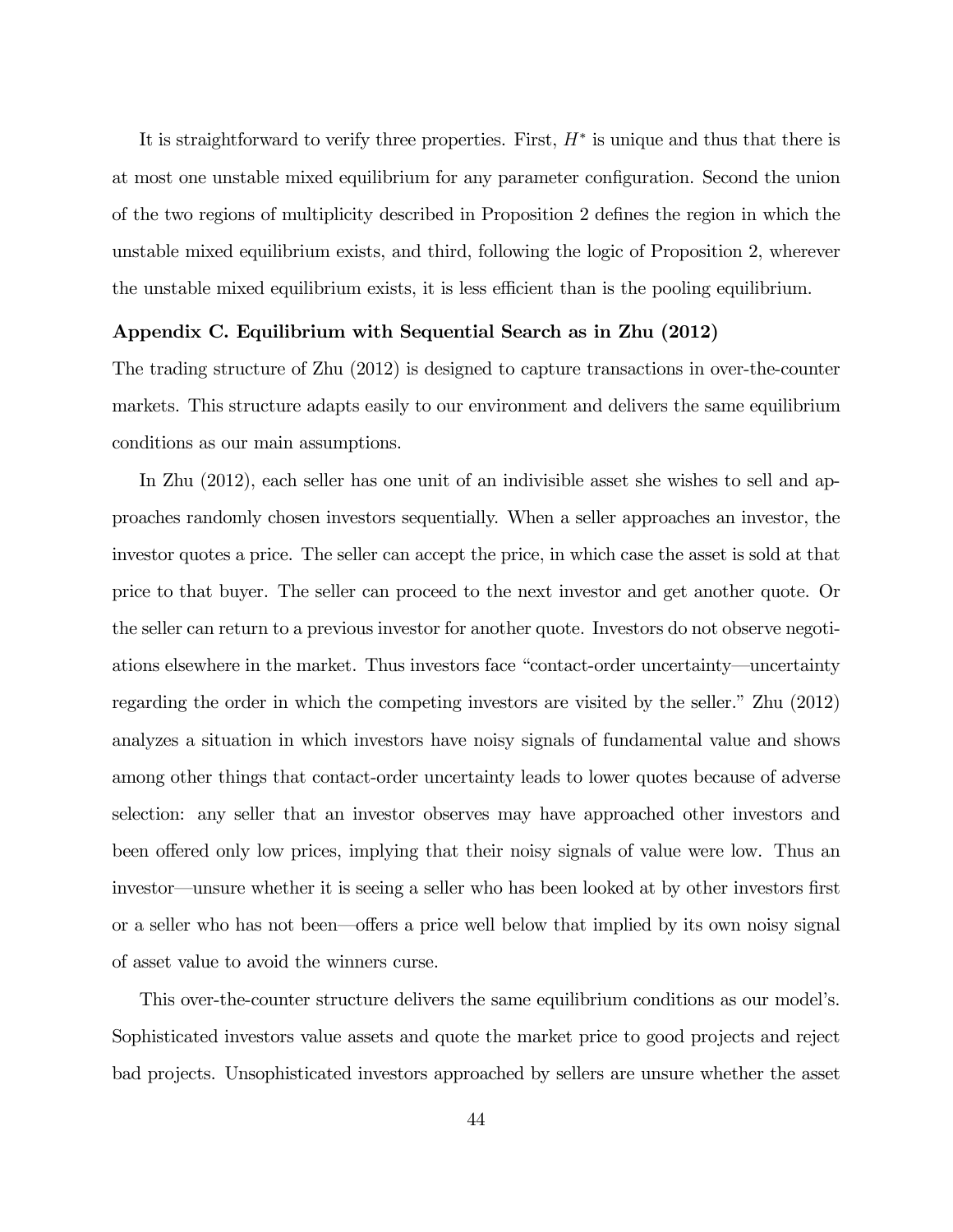has been previously valued and found to be low value or whether it has not. As a result, they quote prices equal to the expected present value derived in the paper. The maximum of this and the reservation value of one determines the observed market price, as in the main body of the paper.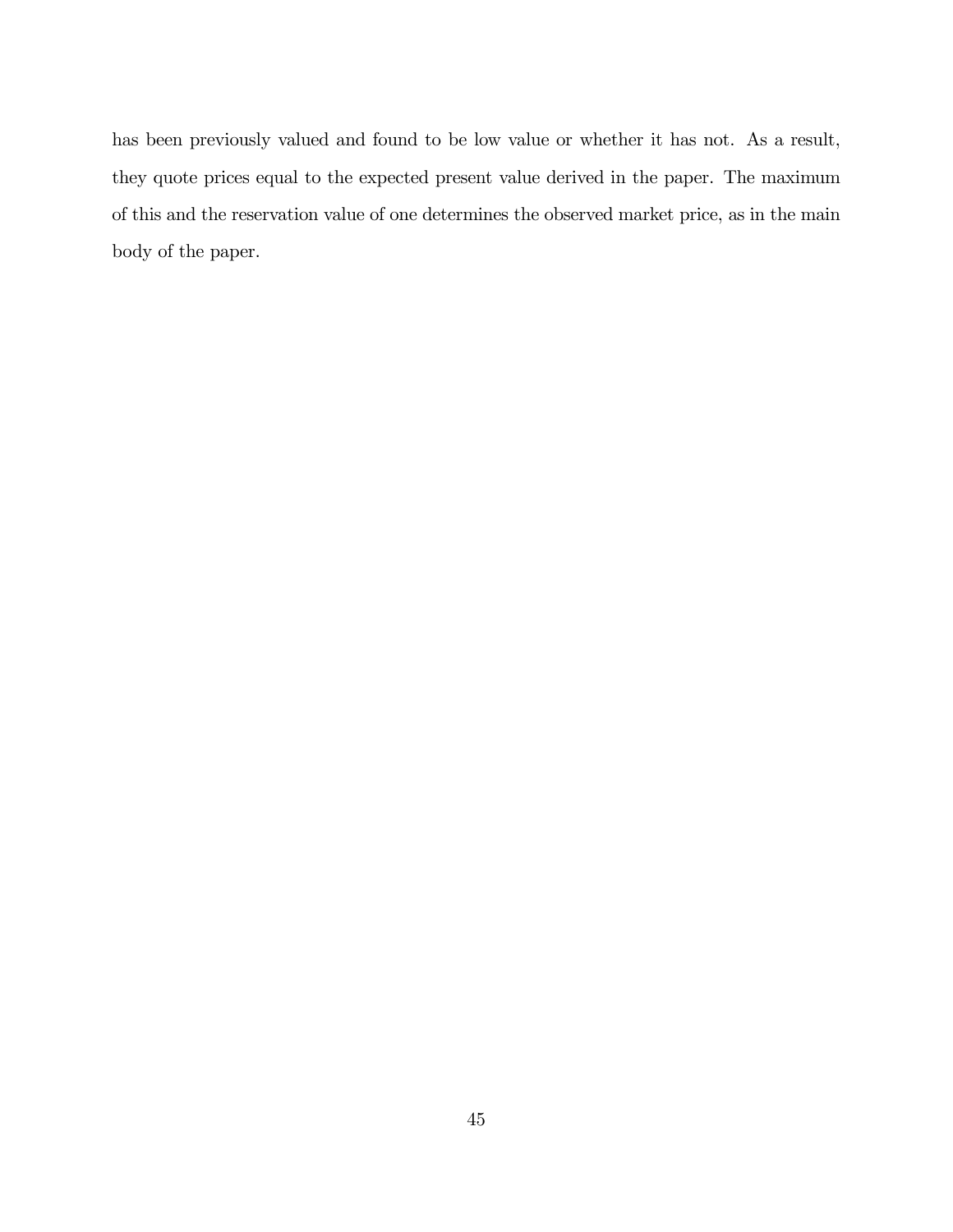The regions for the pooling, valuation, and constrained valuation equilibria

Note: The solid lines delineate the regions in which each equilibrium can exist.

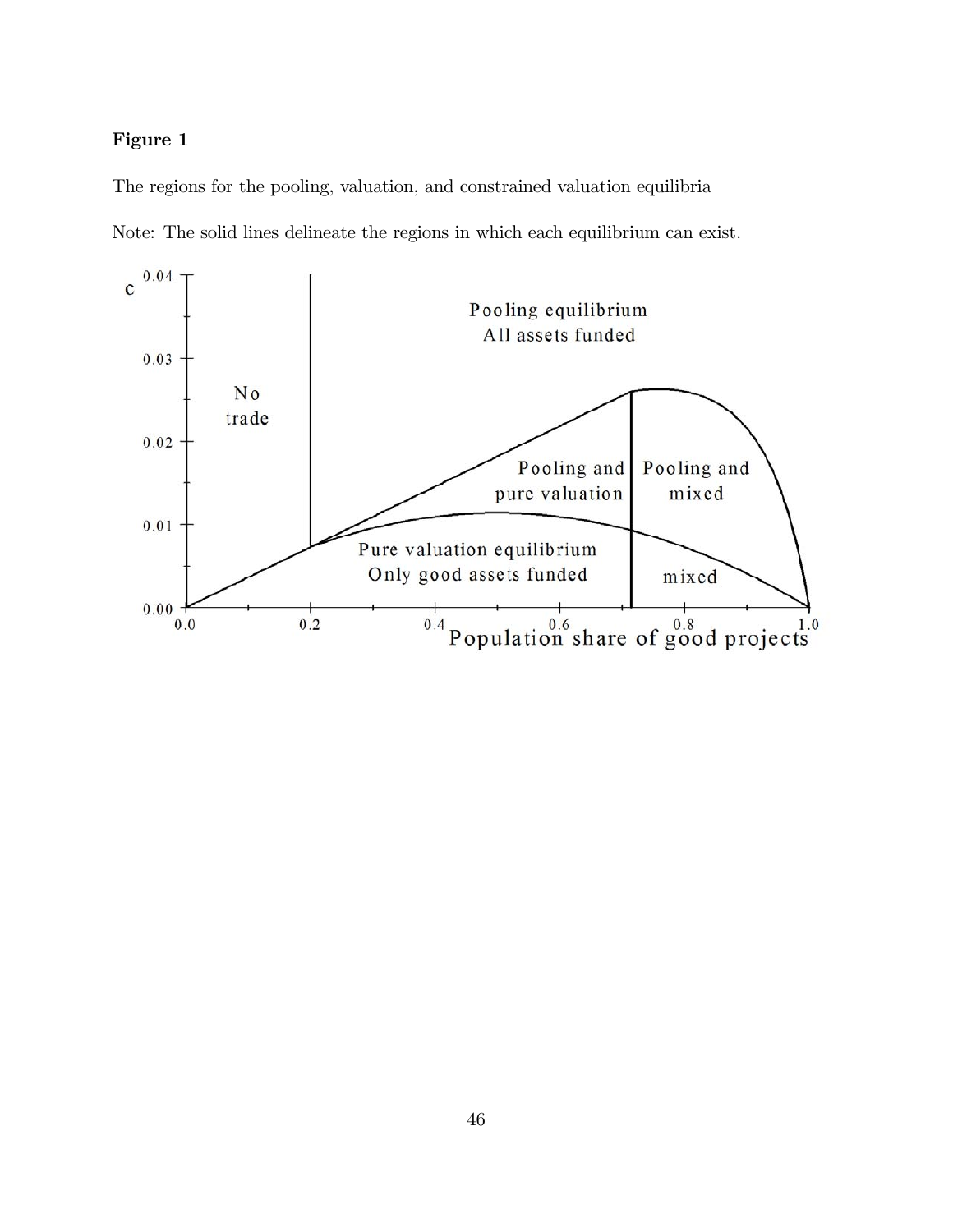The region where funding without valuation is more efficient that equilibria with valuation Note: The solid lines delineate the regions where different equilibria of the model occur. The shaded region is the region for which the purchase of all assets without valuation is more efficient that no trade or than any equilibrium with valuation.

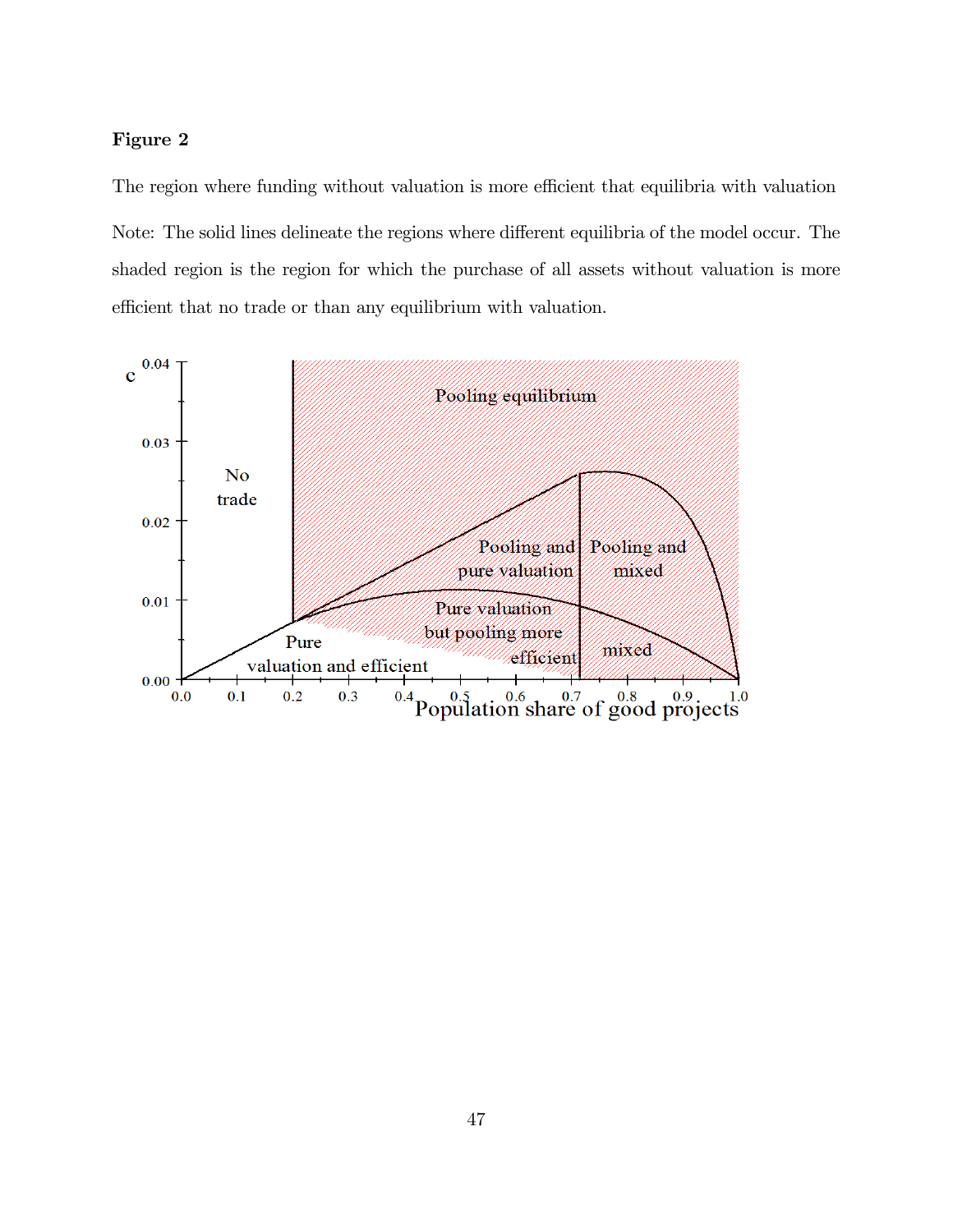The region where eliminating adverse selection delivers the efficient outcome

Note: The solid lines delineate the regions where different equilibria occur for a market in which assets are not anonymous and valuation is observed. The dotted lines delineate the regions in which the different equilibria exist in the original model with anonymous assets and unobserved valuation; these correspond to the lines in Figure 1. The dashed line delineates the lower bound of the region in which funding without valuation is the most efficient outcome; this corresponds to the boundary of the shaded region in Figure 2.

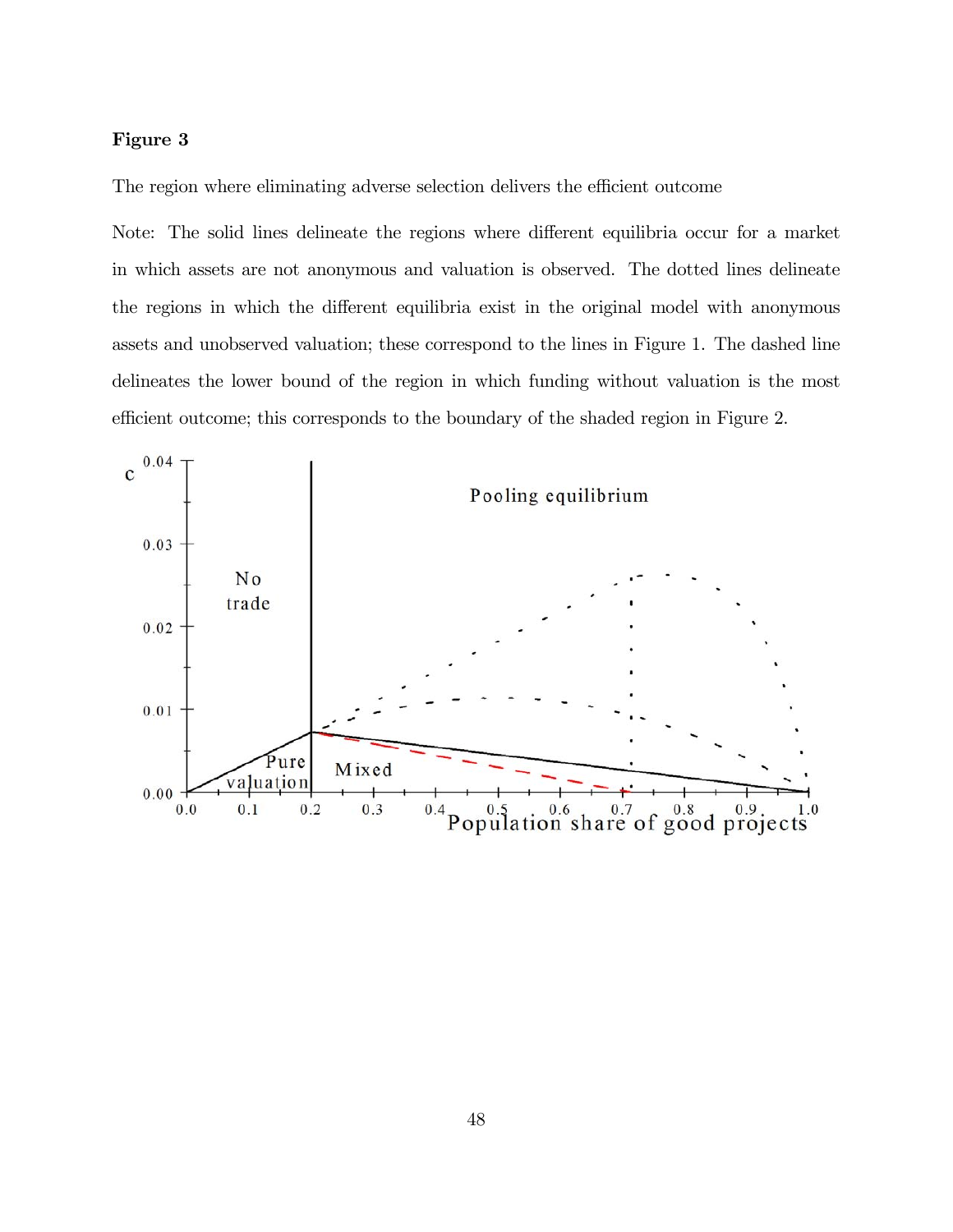The effect of a higher real interest rate

Note: The solid lines delineate the regions where the different equilibria occur for a relatively higher interest rate  $(R = 1.11)$ , whereas the dotted lines delineate the regions where the different equilibria occur for a relatively lower interest rate  $(R = 1.10)$  and which correspond to the lines in Figure 1.